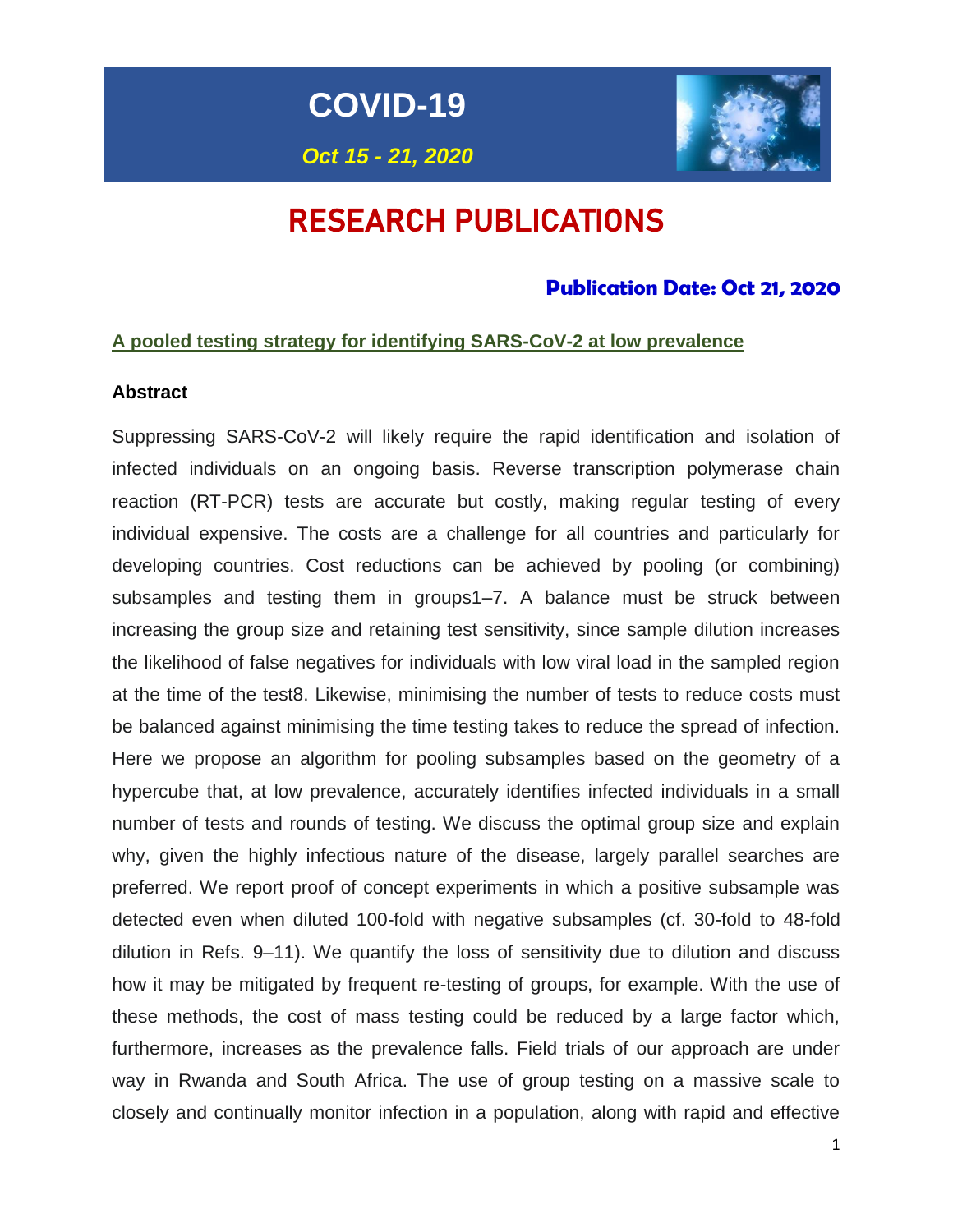isolation of infected people, provides a promising pathway to the longterm control of COVID-19.

### **Reference**

<https://www.nature.com/articles/s41586-020-2885-5>

### **Antibody-mediated disruption of the SARS-CoV-2 spike glycoprotein**

### **Abstract**

The CR3022 antibody, selected from a group of SARS-CoV monoclonal antibodies for its ability to cross-react with SARS-CoV-2, has been examined for its ability to bind to the ectodomain of the SARS-CoV-2 spike glycoprotein. Using cryo-electron microscopy we show that antibody binding requires rearrangements in the S1 domain that result in dissociation of the spike.

### **Reference**

https://www.nature.com/articles/s41467-020-19146-5

## **Publication Date: Oct 20, 2020**

### **A global survey of potential acceptance of a COVID-19 vaccine**

### **Abstract**

Several coronavirus disease 2019 (COVID-19) vaccines are currently in human trials. In June 2020, we surveyed 13,426 people in 19 countries to determine potential acceptance rates and factors influencing acceptance of a COVID-19 vaccine. Of these, 71.5% of participants reported that they would be very or somewhat likely to take a COVID-19 vaccine, and 61.4% reported that they would accept their employer's recommendation to do so. Differences in acceptance rates ranged from almost 90% (in China) to less than 55% (in Russia). Respondents reporting higher levels of trust in information from government sources were more likely to accept a vaccine and take their employer's advice to do so.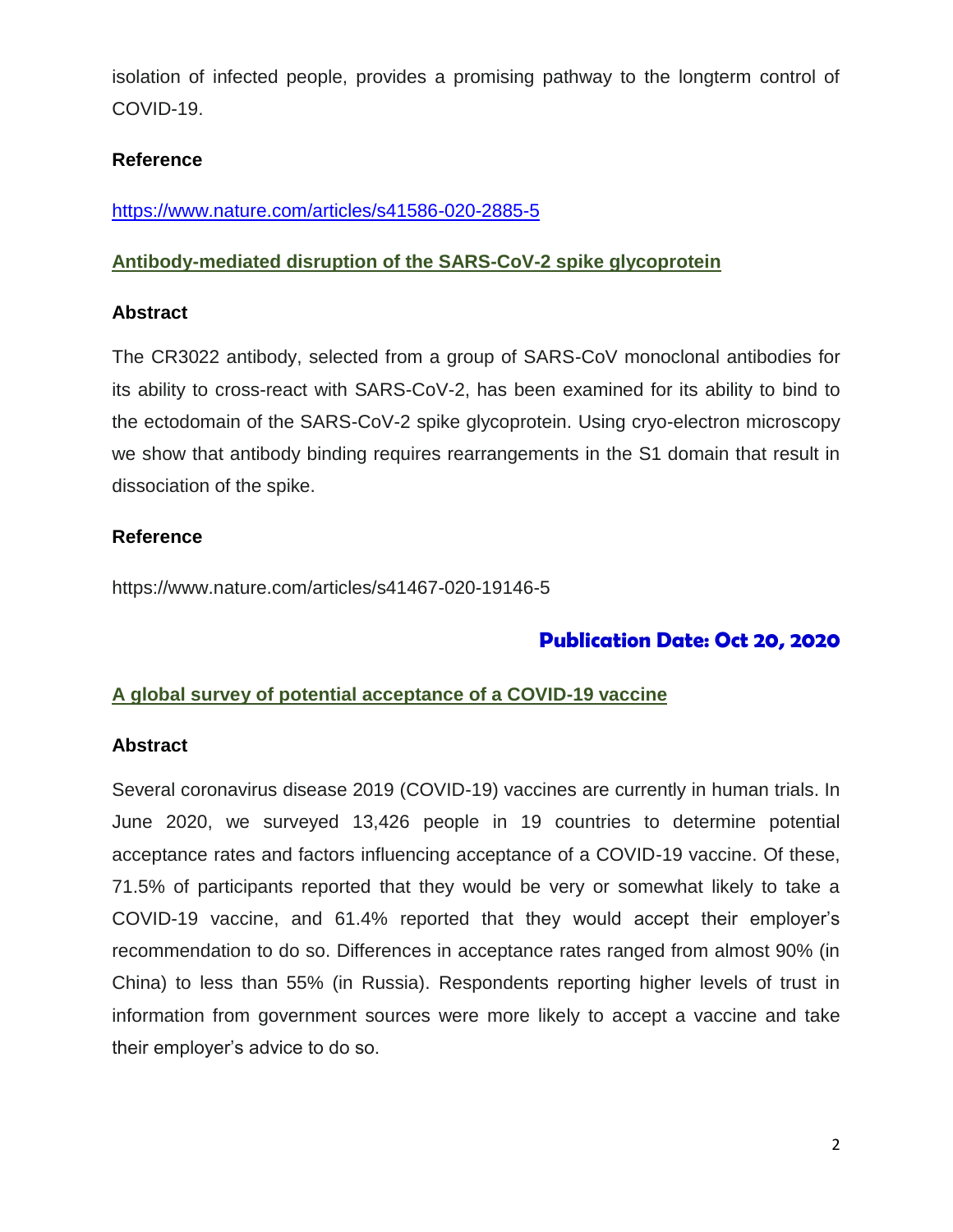**Reference**

https://www.nature.com/articles/s41591-020-1124-9

# **The differential immune responses to COVID-19 in peripheral and lung revealed by single-cell RNA sequencing**

### **Abstract**

Understanding the mechanism that leads to immune dysfunction in severe coronavirus disease 2019 (COVID-19) is crucial for the development of effective treatment. Here, using single-cell RNA sequencing, we characterized the peripheral blood mononuclear cells (PBMCs) from uninfected controls and COVID-19 patients and cells in paired broncho-alveolar lavage fluid (BALF). We found a close association of decreased dendritic cells (DCs) and increased monocytes resembling myeloid-derived suppressor cells (MDSCs), which correlated with lymphopenia and inflammation in the blood of severe COVID-19 patients. Those MDSC-like monocytes were immune-paralyzed. In contrast, monocyte-macrophages in BALFs of COVID-19 patients produced massive amounts of cytokines and chemokines, but secreted little interferons. The frequencies of peripheral T cells and NK cells were significantly decreased in severe COVID-19 patients, especially for innate-like T and various CD8+ T cell subsets, compared to healthy controls. In contrast, the proportions of various activated CD4+ T cell subsets among the T cell compartment, including Th1, Th2, and Th17-like cells were increased and more clonally expanded in severe COVID-19 patients. Patients' peripheral T cells showed no sign of exhaustion or augmented cell death, whereas T cells in BALFs produced higher levels of IFNG, TNF, CCL4, CCL5, etc. Paired TCR tracking indicated abundant recruitment of peripheral T cells to the severe patients' lung. Together, this study comprehensively depicts how the immune cell landscape is perturbed in severe COVID-19.

### **Reference**

https://www.nature.com/articles/s41421-020-00225-2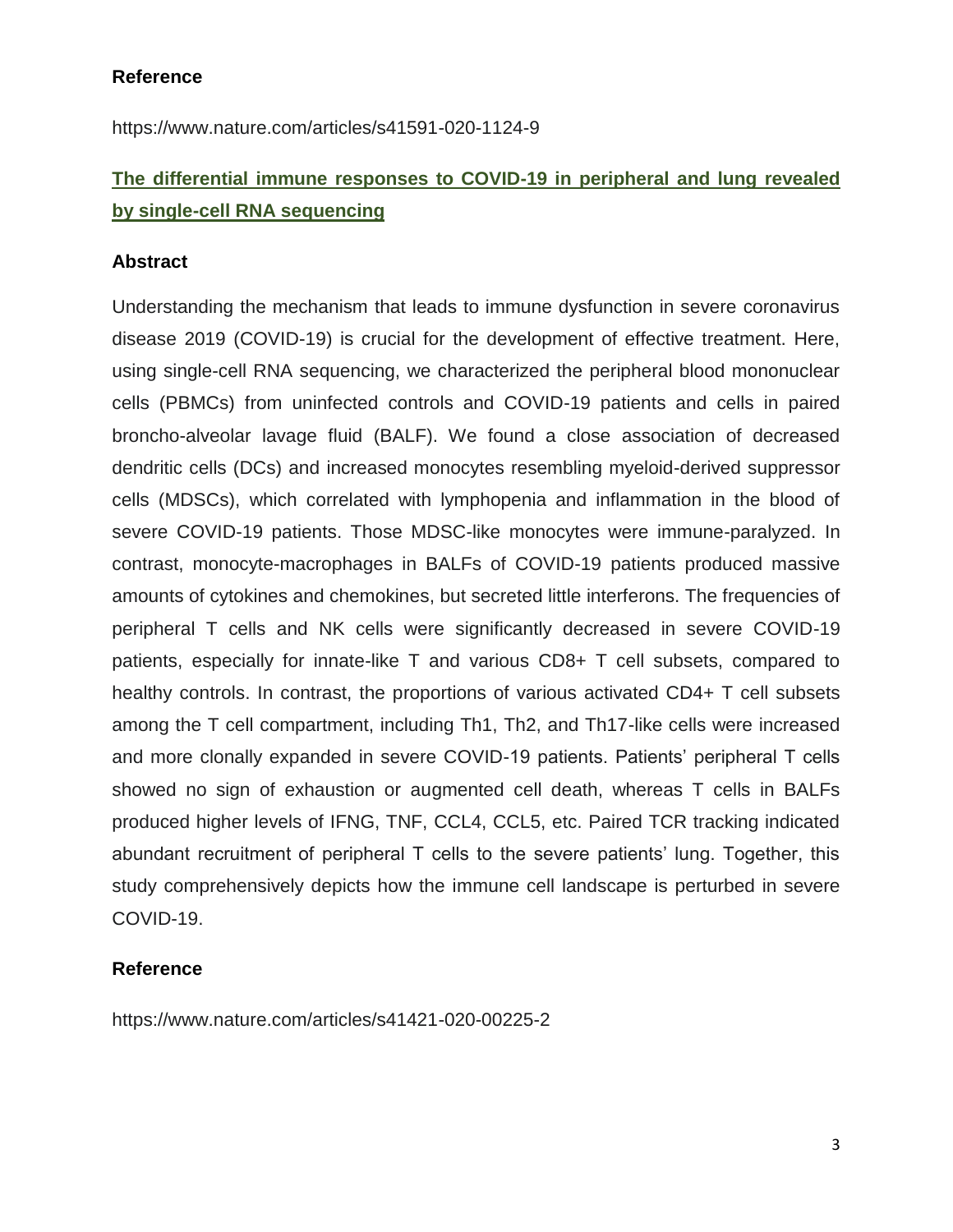# **CoVidAffect, real-time monitoring of mood variations following the COVID-19 outbreak in Spain**

### **Abstract**

The COVID-19 outbreak and the ensuing confinement measures are expected to bear a significant psychological impact on the affected populations. To date, all available studies designed to investigate the psychological effects of this unprecedented global crisis are based on cross-sectional surveys that do not capture emotional variations over time. Here, the data presented from CoVidAffect, a nationwide citizen science project, was aimed to provide longitudinal data of mood changes following the COVID-19 outbreak in the spanish territory. Spain is among the most affected countries by the pandemic, with one of the most restrictive and prolonged lockdowns worldwide. The project also collected a baseline of demographic and socioeconomic data. These data can be further analyzed to quantify emotional responses to specific measures and policies, and to understand the effect of context variables on psychological resilience. Importantly, this is the first dataset that offers the opportunity to study the behavior of emotion dynamics in a prolonged lockdown situation.

### **Reference**

https://www.nature.com/articles/s41597-020-00700-1

# **A pragmatic randomized controlled trial reports lack of efficacy of hydroxychloroquine on coronavirus disease 2019 viral kinetics**

### **Abstract**

Here, 53 patients hospitalized with coronavirus disease 2019 (COVID-19) were randomized to hydroxychloroquine therapy (at a dose of 400 mg twice daily for seven days) in addition to standard care or standard care alone (ClinicalTrials.gov Identifier, NCT04316377). All severe acute respiratory syndrome coronavirus 2 (SARS-CoV-2) positive patients 18 years of age or older were eligible for study inclusion if they had moderately severe COVID-19 at admission. Treatment with hydroxychloroquine did not result in a significantly greater rate of decline in SARS-CoV-2 oropharyngeal viral load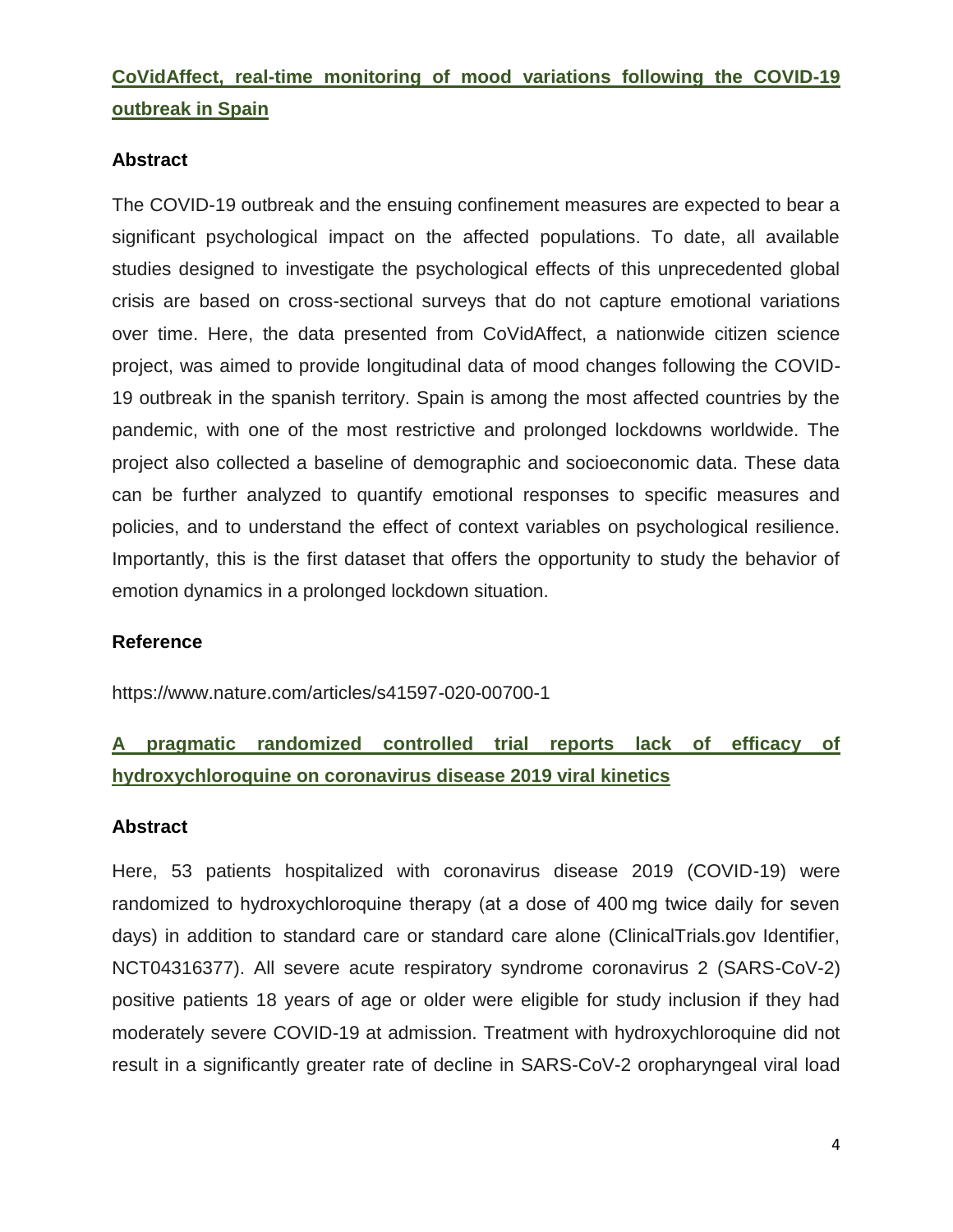compared to standard care alone during the first five days. The results suggest no important antiviral effect of hydroxychloroquine in humans infected with SARS-CoV-2.

### **Reference**

https://www.nature.com/articles/s41467-020-19056-6

# **Development of humanized tri-specific nanobodies with potent neutralization for SARS-CoV-2**

### **Abstract**

SARS-CoV-2 is a newly emergent coronavirus, which has adversely impacted human health and has led to the COVID-19 pandemic. There is an unmet need to develop therapies against SARS-CoV-2 due to its severity and lack of treatment options. A promising approach to combat COVID-19 is through the neutralization of SARS-CoV-2 by therapeutic antibodies. Previously, a strategy was described to rapidly identify and generate llama nanobodies (VHH) from naïve and synthetic humanized VHH phage libraries that specifically bind the S1 SARS-CoV-2 spike protein, and block the interaction with the human ACE2 receptor. In this study, computer-aided design was used to construct multi-specific VHH antibodies fused to human IgG1 Fc domains based on the epitope predictions for leading VHHs. The resulting tri-specific VHH-Fc antibodies show more potent S1 binding, S1/ACE2 blocking, and SARS-CoV-2 pseudovirus neutralization than the bi-specific VHH-Fcs or combination of individual monoclonal VHH-Fcs. Furthermore, protein stability analysis of the VHH-Fcs shows favorable developability features, which enable them to be quickly and successfully developed into therapeutics against COVID-19.

### **Reference**

https://www.nature.com/articles/s41598-020-74761-y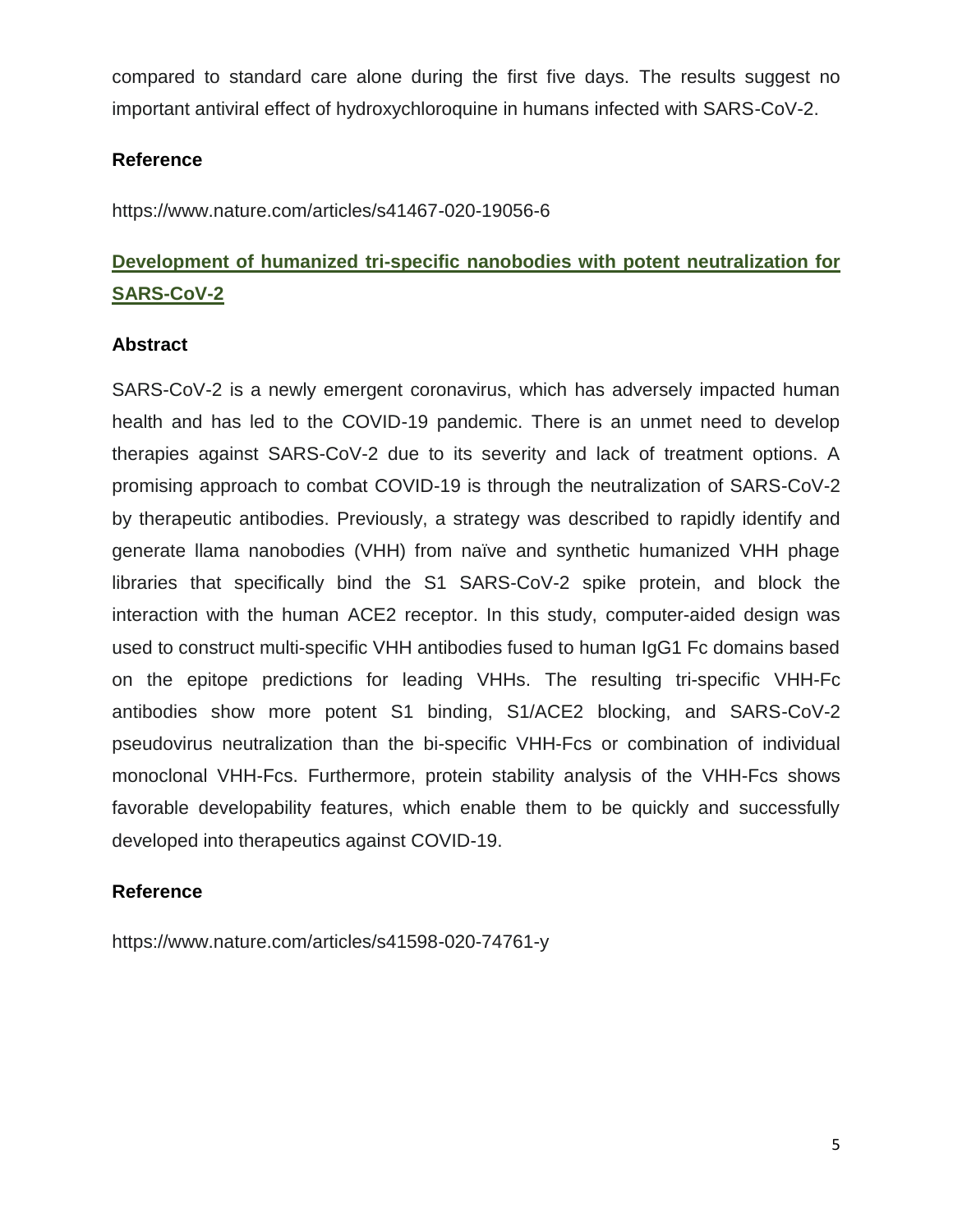# **Expression of SARS-CoV-2 entry factors in lung epithelial stem cells and its potential implications for COVID-19**

### **Abstract**

SARS-CoV-2 can infiltrate the lower respiratory tract, resulting in severe respiratory failure and a high death rate. Normally, the airway and alveolar epithelium can be rapidly reconstituted by multipotent stem cells after episodes of infection. Here, we analyzed published RNA-seq datasets and demonstrated that cells of four different lung epithelial stem cell types express SARS-CoV-2 entry factors, including Ace2. Thus, stem cells can be potentially infected by SARS-CoV-2, which may lead to defects in regeneration capacity partially accounting for the severity of SARS-CoV-2 infection and its consequences.

### **Reference**

https://www.nature.com/articles/s41598-020-74598-5

# **Bi-paratopic and multivalent VH domains block ACE2 binding and neutralize SARS-CoV-2**

### **Abstract**

Severe Neutralizing agents against SARS-CoV-2 are urgently needed for the treatment and prophylaxis of COVID-19. Here, a strategy was presented to rapidly identify and assemble synthetic human variable heavy (VH) domains toward neutralizing epitopes. We constructed a VH-phage library and targeted the angiotensin-converting enzyme 2 (ACE2) binding interface of the SARS-CoV-2 Spike receptor-binding domain (Spike-RBD). Using a masked selection approach, we identified VH binders to two nonoverlapping epitopes and further assembled these into multivalent and bi-paratopic formats. These VH constructs showed increased affinity to Spike (up to 600-fold) and neutralization potency (up to 1,400-fold) on pseudotyped SARS-CoV-2 virus when compared to standalone VH domains. The most potent binder, a trivalent VH, neutralized authentic SARS-CoV-2 with a half-maximal inhibitory concentration (IC50) of 4.0 nM (180 ng ml−1). A cryo-EM structure of the trivalent VH bound to Spike shows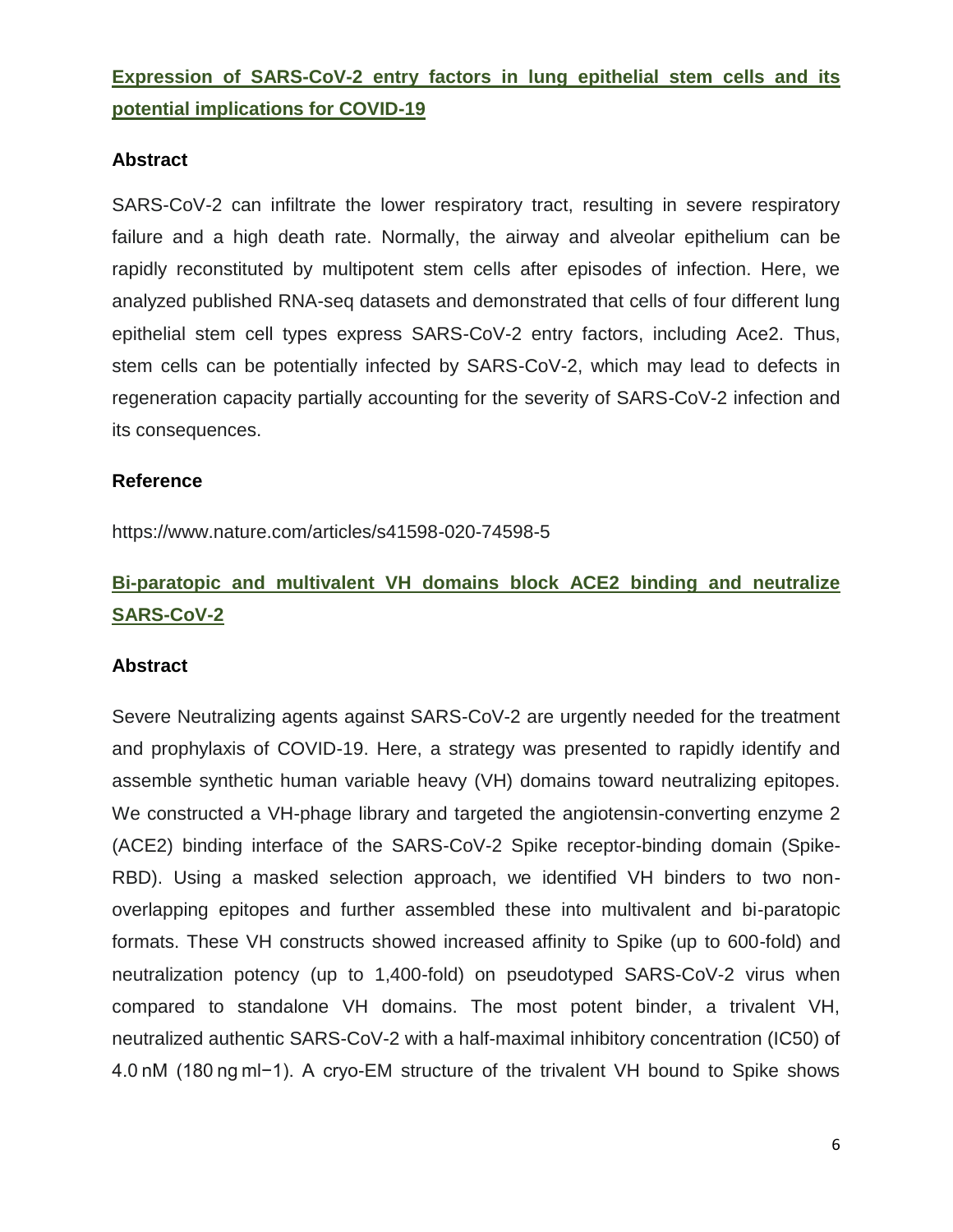each VH domain engaging an RBD at the ACE2 binding site, confirming our original design strategy.

### **Reference**

https://www.nature.com/articles/s41589-020-00679-1

# **Point mutation bias in SARS-CoV-2 variants results in increased ability to stimulate inflammatory responses**

### **Abstract**

Severe acute respiratory syndrome coronavirus 2 (SARS-CoV-2) infection induces severe pneumonia and is the cause of a worldwide pandemic. Coronaviruses, including SARS-CoV-2, have RNA proofreading enzymes in their genomes, resulting in fewer gene mutations than other RNA viruses. Nevertheless, variants of SARS-CoV-2 exist and may induce different symptoms; however, the factors and the impacts of these mutations are not well understood. It was found that there is a bias to the mutations occurring in SARS-CoV-2 variants, with disproportionate mutation to uracil (U). These point mutations to U are mainly derived from cytosine (C), which is consistent with the substrate specificity of host RNA editing enzymes, APOBECs. It was also found the point mutations which are consistent with other RNA editing enzymes, ADARs. For the C-to-U mutations, the context of the upstream uracil and downstream guanine from mutated position was found to be most prevalent. Further, the degree of increase of U in SARS-CoV-2 variants correlates with enhanced production of cytokines, such as TNF-α and IL-6, in cell lines when compared with stimulation by the ssRNA sequence of the isolated virus in Wuhan. Therefore, RNA editing is a factor for mutation bias in SARS-CoV-2 variants, which affects host inflammatory cytokines production.

### **Reference**

https://www.nature.com/articles/s41598-020-74843-x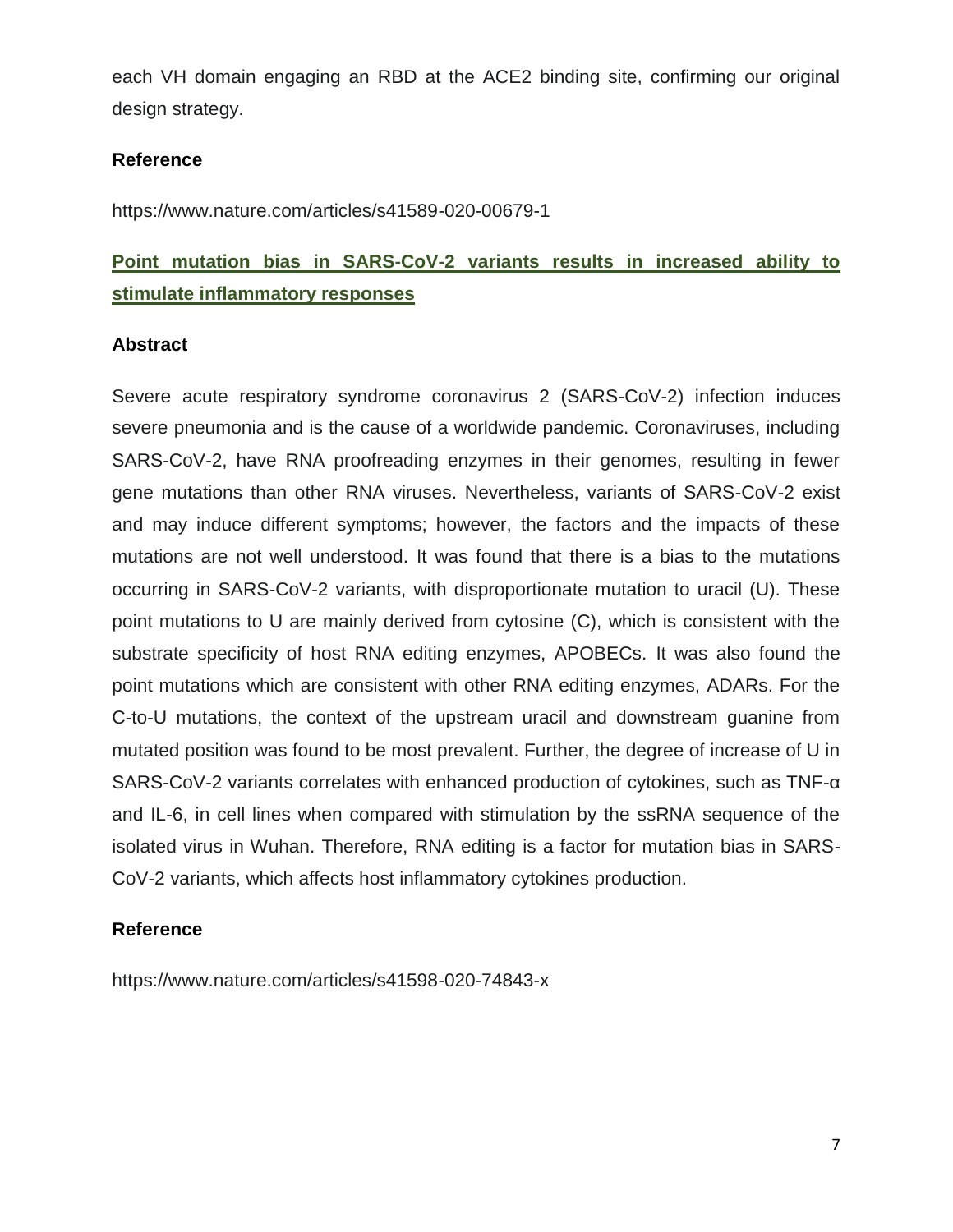**Unbiased screens show CD8<sup>+</sup> T cells of COVID-19 patients recognize shared epitopes in SARS-CoV-2, most of which are not located in the Spike protein**

### **Abstract**

Developing effective strategies to prevent or treat COVID-19 requires understanding the natural immune response to SARS-CoV-2. We used an unbiased, genome-wide screening technology to determine the precise peptide sequences in SARS-CoV-2 that are recognized by the memory CD8<sup>+</sup> T cells of COVID-19 patients. In total, we identified 3–8 epitopes for each of the six most prevalent human leukocyte antigen (HLA) types. These epitopes were broadly shared across patients and located in regions of the virus that are not subject to mutational variation. Notably, only 3 of the 29 shared epitopes were located in the spike protein, whereas most epitopes were located in ORF1ab or the nucleocapsid protein. We also found that CD8<sup>+</sup> T cells generally do not cross-react with epitopes in the four seasonal coronaviruses that cause the common cold. Overall, these findings can inform development of next-generation vaccines that better recapitulate natural CD8<sup>+</sup> T cell immunity to SARS-CoV-2.

### **Reference**

https://www.cell.com/immunity/fulltext/S1074-7613(20)30447-7

### **Structure-Altering Mutations of the SARS-CoV-2 Frame Shifting RNA Element**

### **Abstract**

With the rapid rate of Covid-19 infections and deaths, treatments and cures besides hand washing, social distancing, masks, isolation, and quarantines are urgently needed. The treatments and vaccines rely on the basic biophysics of the complex viral apparatus. While proteins are serving as main drug and vaccine targets, therapeutic approaches targeting the 30,000 nucleotide RNA viral genome form important complementary approaches. Indeed, the high conservation of the viral genome, its close evolutionary relationship to other viruses, and the rise of gene editing and RNA-based vaccines all argue for a focus on the RNA agent itself. One of the key steps in the viral replication cycle inside host cells is the ribosomal frameshifting required for translation of overlapping open reading frames. The RNA frameshifting element (FSE), one of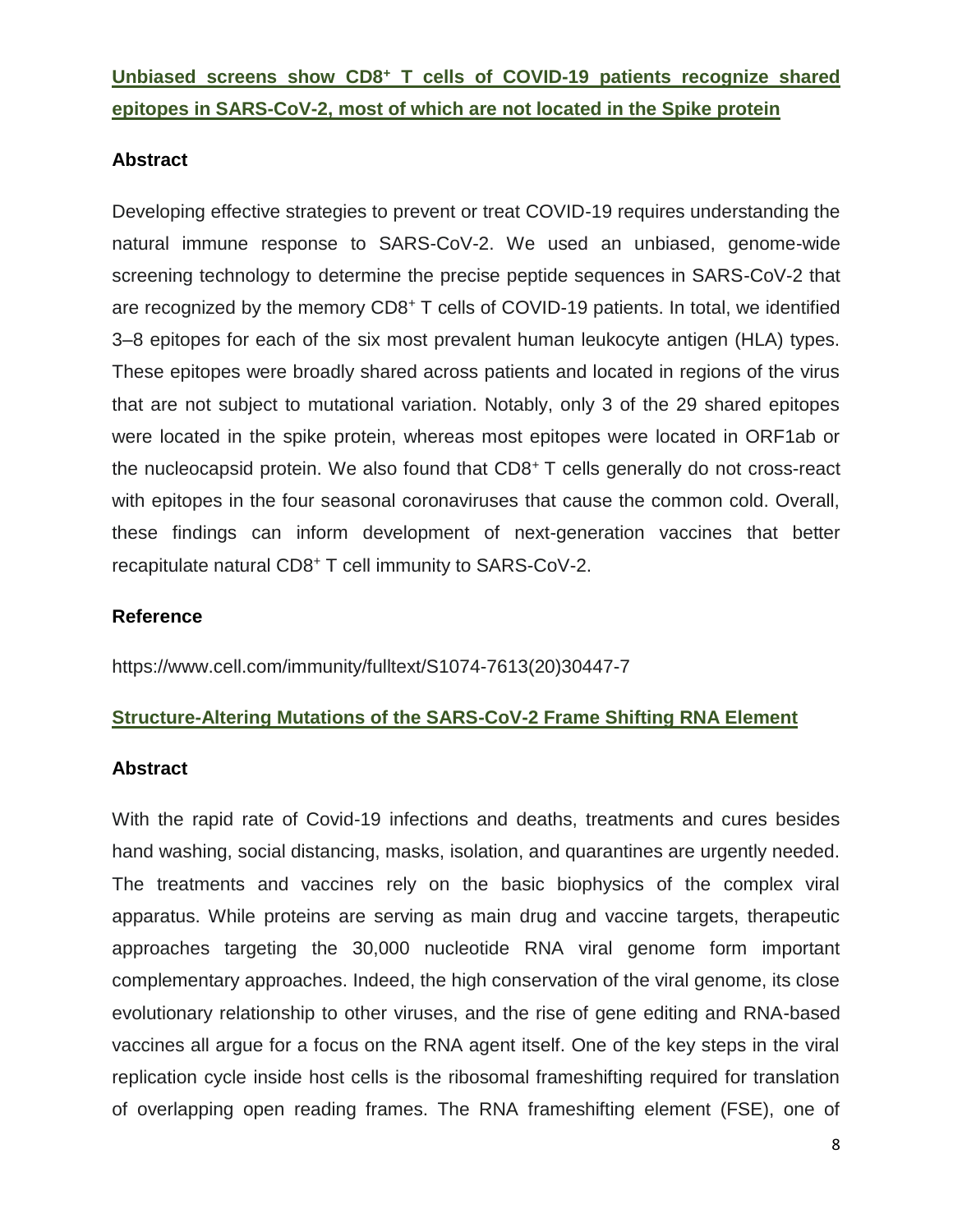three highly conserved regions of coronaviruses, is believed to include a pseudoknot considered essential for this ribosomal switching. In this work, we apply our graphtheory-based framework for representing RNA secondary structures, "RAG" (RNA-As Graphs), to alter key structural features of the FSE of the SARS-CoV-2 virus. Specifically, using RAG machinery of genetic algorithms for inverse folding adapted for RNA structures with pseudoknots, we computationally predict minimal mutations that destroy a structurally-important stem and/or the pseudoknot of the FSE, potentially dismantling the virus against translation of the polyproteins. Our microsecond molecular dynamics simulations of mutant structures indicate relatively stable secondary structures. These findings not only advance our computational design of RNAs containing pseudoknots; they pinpoint to key residues of the SARS-CoV-2 virus as targets for anti-viral drugs and gene editing approaches.

#### **Reference**

https://www.cell.com/biophysj/fulltext/S0006-3495(20)30814-6

# **High-density amplicon sequencing identifies community spread and ongoing evolution of SARS-CoV-2 in the Southern United States**

#### **Abstract**

SARS-CoV-2 is constantly evolving. Prior studies focused on high case-density locations, such as the U.S. Northern and Western metropolitan areas. This study demonstrates continued SARS-CoV-2 evolution in a suburban Southern U.S. region by high-density amplicon sequencing of symptomatic cases. 57% of strains carried the spike D614G variant, which was associated with higher genome copy numbers and its prevalence expanded with time. Four strains carried a deletion in a predicted stem loop of the 3' untranslated region. The data are consistent with community spread within local populations and the larger continental U.S. The data instill confidence in current testing sensitivity and validate "testing by sequencing" as an option to uncover cases, particularly non-standard COVID-19 clinical presentations. This study contributes to the understanding of COVID-19 through an extensive set of genomes from a non-urban setting and informs vaccine design by defining D614G as a dominant and emergent SARS-CoV-2 isolate in the U.S.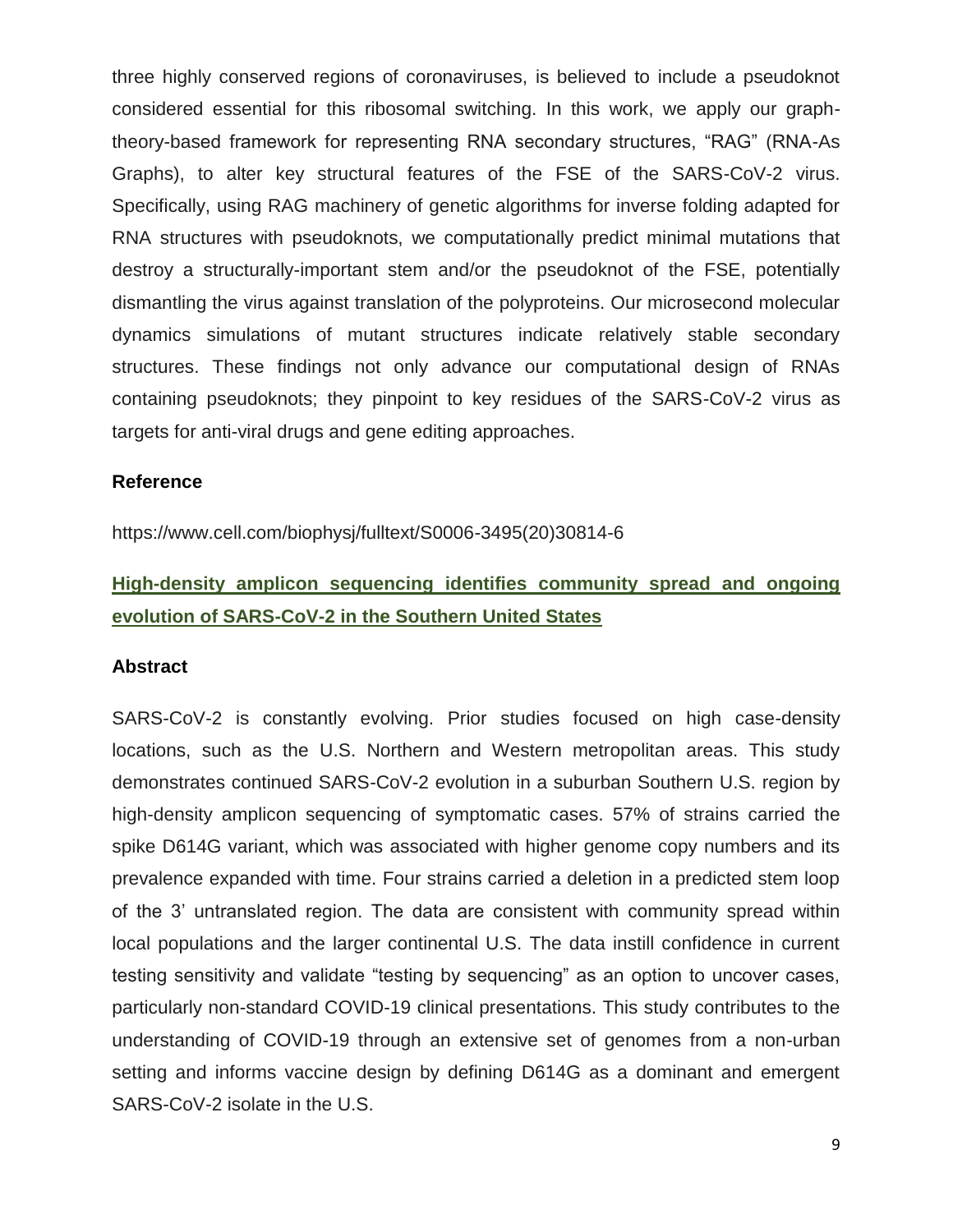### **Reference**

https://www.cell.com/cell-reports/fulltext/S2211-1247(20)31341-3

### **Plasma proteomics identify biomarkers and pathogenesis of COVID-19**

### **Abstract**

The COVID-19 pandemic is a global public health crisis. However, little is known about the pathogenesis and biomarkers of COVID-19. Herein, we profiled host responses to COVID-19 by performing plasma proteomics of a cohort of COVID-19 patients including non-survivors and survivors recovered from mild or severe symptoms, and uncovered numerous COVID-19-associated alterations of plasma proteins. A machine learningbased was developed, pipeline to identify 11 proteins as biomarkers and a set of biomarker combinations, which were validated by an independent cohort and accurately distinguished and predicted COVID-19 outcomes. Some of the biomarkers were further validated by ELISA using a larger cohort. These markedly altered proteins, including the biomarkers mediate pathophysiological pathways such as immune or inflammatory responses, platelet degranulation and coagulation, and metabolism, that likely contribute to the pathogenesis. The findings provide valuable knowledge about COVID-19 biomarkers, and shed light on the pathogenesis and potential therapeutic targets of COVID-19.

### **Reference**

https://www.cell.com/immunity/fulltext/S1074-7613(20)30449-0

# **Coxsackievirus B type 4 infection in β cells downregulates the chaperone prefoldin uri to induce a MODY4-like diabetes** *via* **PDX1 silencing**

### **Abstract**

Enteroviruses are suspected to contribute to insulin-producing β cell loss and hyperglycemia-induced diabetes. However, mechanisms are not fully defined. Here, it was shown that coxsackievirus B type 4 (CVB4) infection in human islet-engrafted mice and in rat insulinoma cells displays loss of unconventional prefoldin RPB5 interactor (URI) and PDX1, affecting β cell function and identity. Genetic URI ablation in the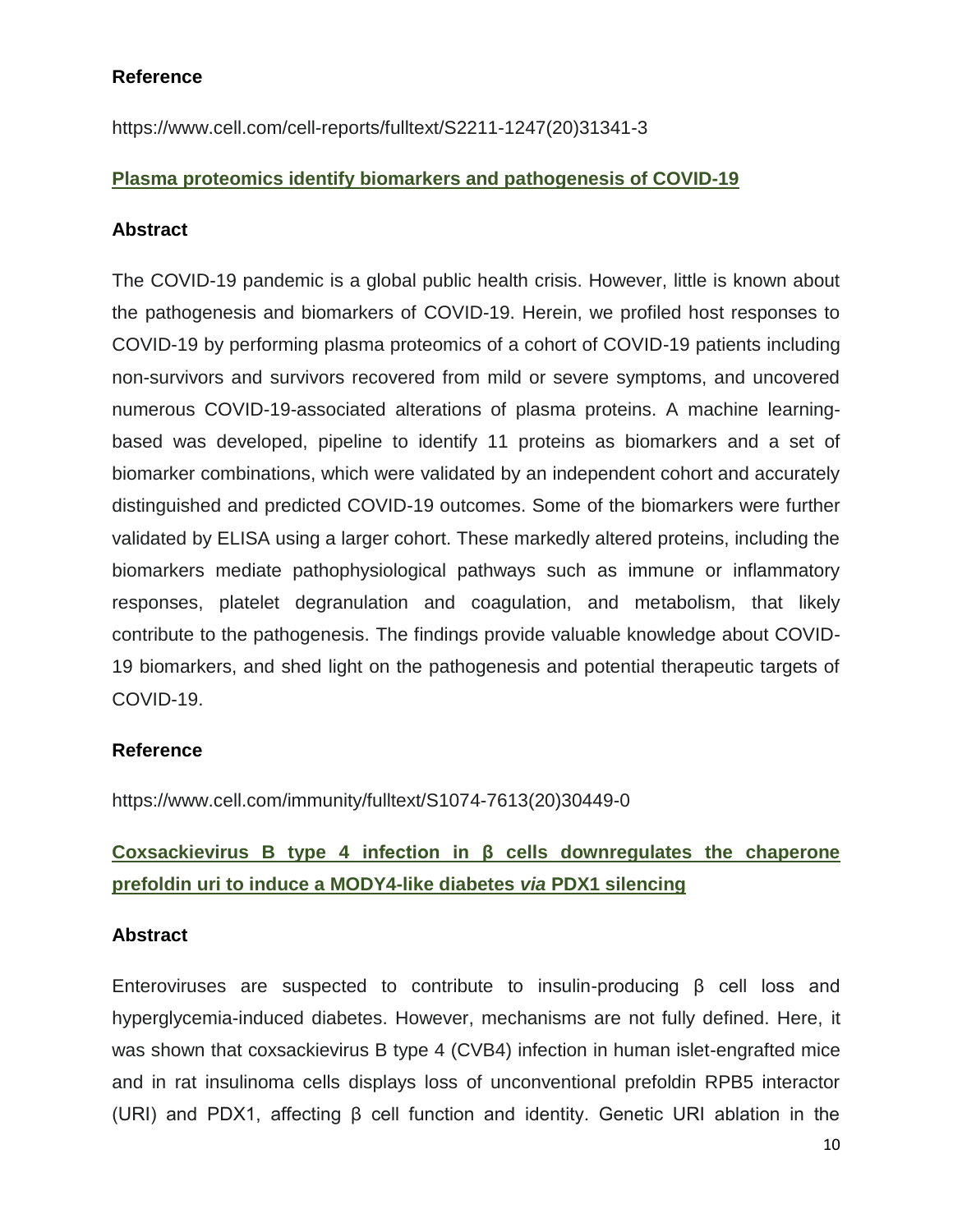mouse pancreas causes PDX1 depletion in β cells. Importantly, diabetic PDX1 heterozygous mice overexpressing URI in β cells are more glucose tolerant. Mechanistically, URI loss triggers estrogen receptor nuclear translocation leading to DNA methyltransferase 1 (DNMT1) expression, which induces Pdx1 promoter hypermethylation and silencing. Consequently, demethylating agent procainamidemediated DNMT1 inhibition reinstates PDX1 expression and protects against diabetes in pancreatic URI-depleted mice . Finally, the β cells of human diabetes patients show correlations between viral protein 1 and URI, PDX1, and DNMT1 levels. URI and DNMT1 expression and PDX1 silencing provide a causal link between enterovirus infection and diabetes.

#### **Reference**

[https://www.cell.com/cell-reports-medicine/fulltext/S2666-3791\(20\)30167-1](https://www.cell.com/cell-reports-medicine/fulltext/S2666-3791(20)30167-1)

# **Genome-wide CRISPR screens reveal host factors critical for SARS-CoV-2 infection**

#### **Abstract**

Identification of host genes essential for SARS-CoV-2 infection may reveal novel therapeutic targets and inform our understanding of COVID-19 pathogenesis. Here, genome-wide CRISPR screens in Vero-E6 cells with SARS-CoV-2 were performed, MERS-CoV, bat coronavirus HKU5 expressing the SARS-CoV-1 spike, and VSV expressing the SARS-CoV-2 spike. It was identified known SARS-CoV-2 host factors including the receptor ACE2 and protease Cathepsin L. It was additionally discovered pro-viral genes and pathways including HMGB1 and the SWI/SNF chromatin remodeling complex that are SARS-lineage and pan-coronavirus specific, respectively. It was shown that HMGB1 regulates ACE2 expression and is critical for viral entry of SARS-CoV-2, SARS-CoV-1, and NL63. It was also shown that small molecule antagonists of identified gene products inhibited SARS-CoV-2 infection in monkey and human cells, demonstrating the conserved role of these genetic hits across species. Together this identifies potential therapeutic targets for SARS-CoV-2 and reveals SARS-lineage specific and pan-coronavirus host factors that regulate susceptibility to highly pathogenic coronaviruses.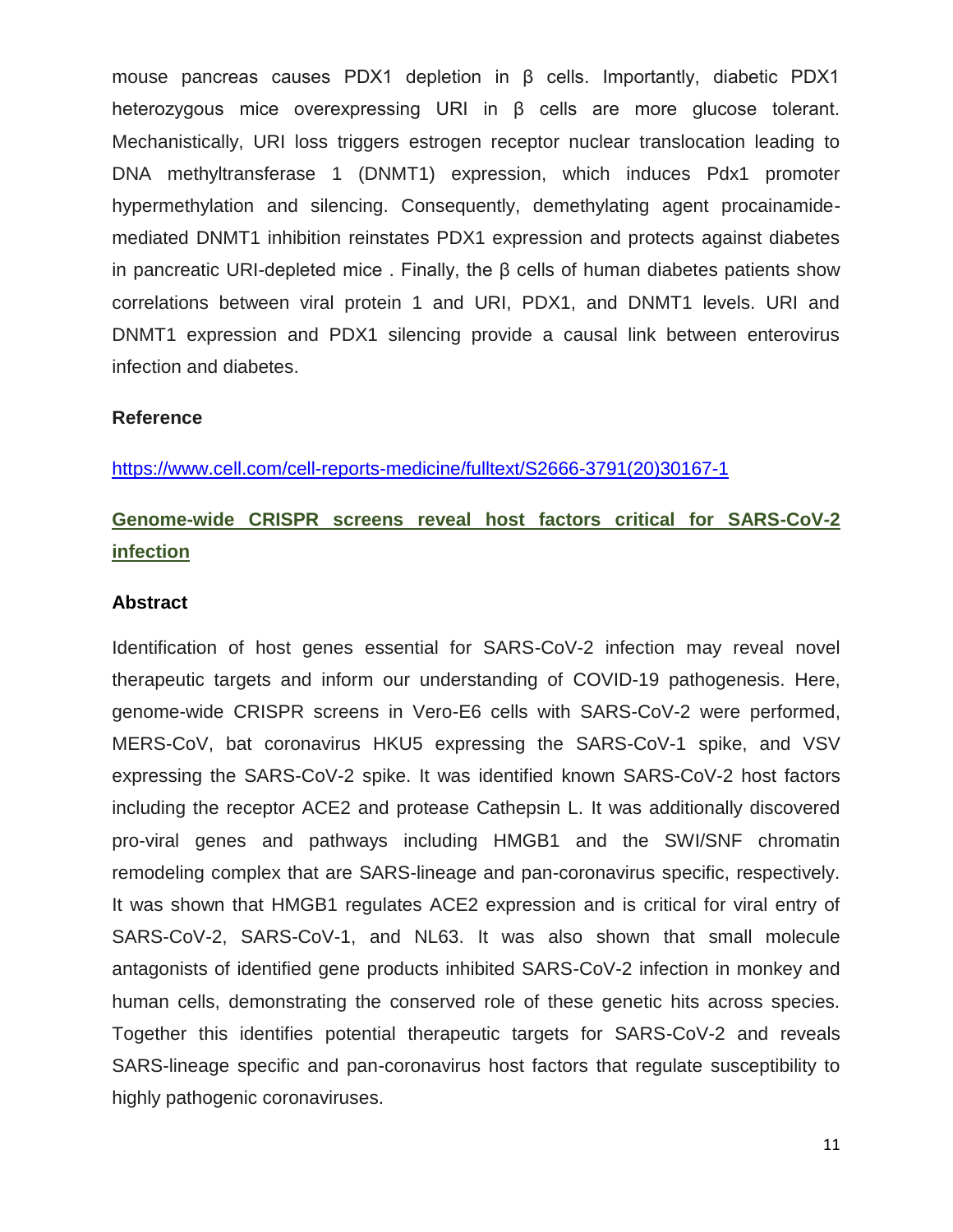### **Reference**

[https://www.cell.com/cell/fulltext/S0092-8674\(20\)31392-1](https://www.cell.com/cell/fulltext/S0092-8674(20)31392-1)

## **Publication Date: Oct 19, 2020**

# **Evidence of protective role of Ultraviolet-B (UVB) radiation in reducing COVID-19 deaths**

### **Abstract**

Prior studies indicate the protective role of Ultraviolet-B (UVB) radiation in human health, mediated by vitamin D synthesis. In this observational study, a negative association of UVB radiation was empirically outlined as measured by ultraviolet index (UVI) with the number of COVID-19 deaths. A fixed-effect log-linear regression model was applied to a panel dataset of 152 countries over 108 days (n = 6524). The cumulative number of COVID-19 deaths and case-fatality rate (CFR) were used as the main dependent variables and isolate the UVI effect from potential confounding factors. After controlling for time-constant and time-varying factors, it was found that a permanent unit increase in UVI is associated with a 1.2 percentage points decline in daily growth rates of cumulative COVID-19 deaths [p < 0.01] and a 1.0 percentage points decline in the CFR daily growth rate [p < 0.05]. These results represent a significant percentage reduction in terms of daily growth rates of cumulative COVID-19 deaths (− 12%) and CFR (− 38%). A significant negative association was found between UVI and COVID-19 deaths, indicating evidence of the protective role of UVB in mitigating COVID-19 deaths. If confirmed *via* clinical studies, then the possibility of mitigating COVID-19 deaths via sensible sunlight exposure or vitamin D intervention would be very attractive.

### **Reference**

<https://www.nature.com/articles/s41598-020-74825-z>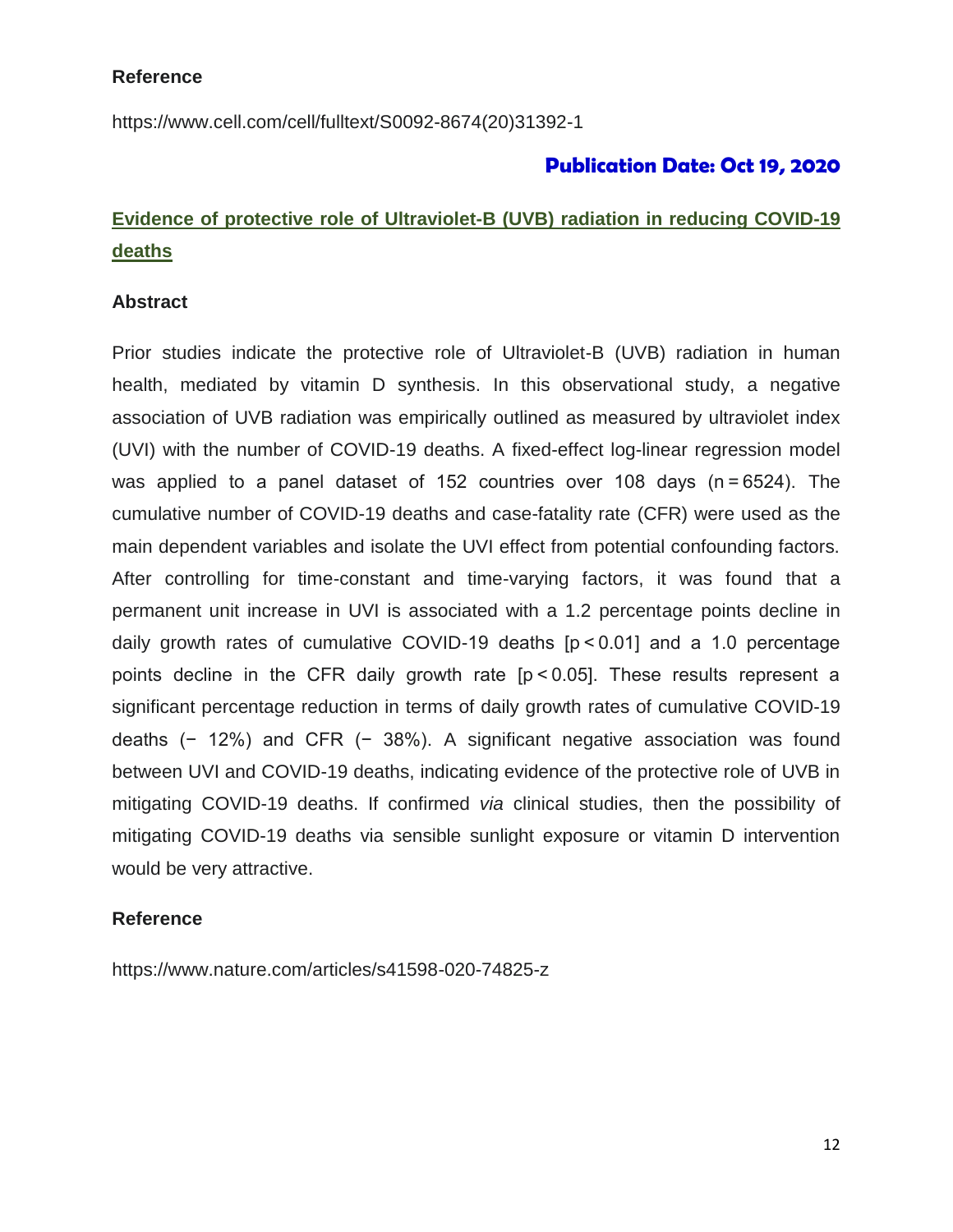### **Immunity, endothelial injury and complement-induced coagulopathy in COVID-19**

### **Abstract**

In December 2019, a novel coronavirus was isolated from the respiratory epithelium of patients with unexplained pneumonia in Wuhan, China. This pathogen, named severe acute respiratory syndrome coronavirus 2 (SARS-CoV-2), causes a pathogenic condition that has been termed coronavirus disease 2019 (COVID-19) and has reached pandemic proportions. As of 17 September 2020, more than 30 million confirmed SARS-CoV-2 infections have been reported in 204 different countries, claiming more than 1 million lives worldwide. Accumulating evidence suggests that SARS-CoV-2 infection can lead to a variety of clinical conditions, ranging from asymptomatic to lifethreatening cases. In the early stages of the disease, most patients experience mild clinical symptoms, including a high fever and dry cough. However, 20% of patients rapidly progress to severe illness characterized by atypical interstitial bilateral pneumonia, acute respiratory distress syndrome and multiorgan dysfunction. Almost 10% of these critically ill patients subsequently die. Insights into the pathogenic mechanisms underlying SARS-CoV-2 infection and COVID-19 progression are emerging and highlight the critical role of the immunological hyper-response characterized by widespread endothelial damage, complement-induced blood clotting and systemic microangiopathy — in disease exacerbation. These insights may aid the identification of new or existing therapeutic interventions to limit the progression of early disease and treat severe cases.

### **Reference**

<https://www.nature.com/articles/s41581-020-00357-4>

# **Multiple myeloma and SARS-CoV-2 infection: Clinical characteristics and prognostic factors of inpatient mortality**

### **Abstract**

There is limited information on the characteristics, prognostic factors, and outcomes of patients with multiple myeloma (MM) hospitalized with COVID-19. This retrospective case series investigated 167 patients reported from 73 hospitals within the Spanish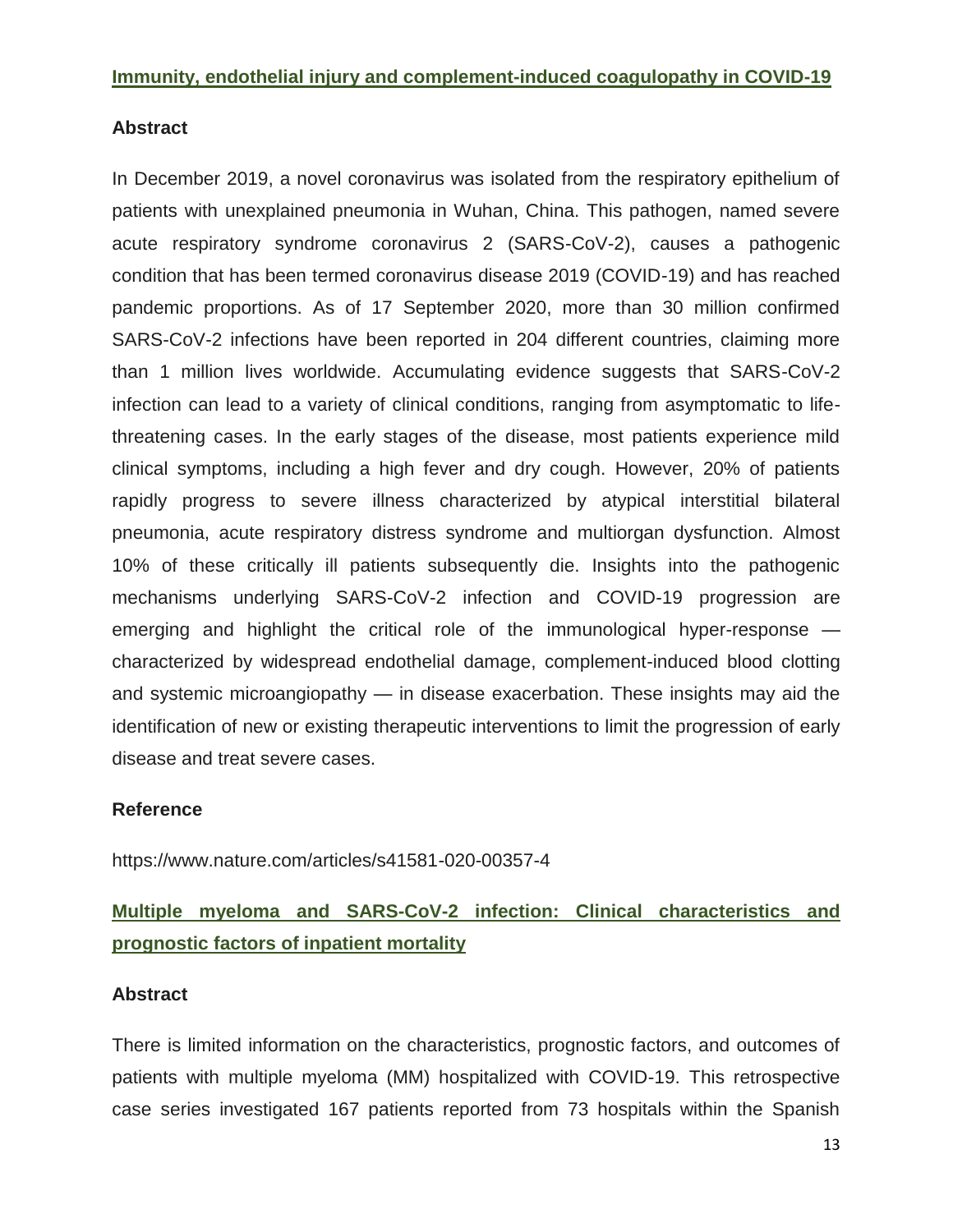Myeloma Collaborative Group network in March and April, 2020. Outcomes were compared with 167 randomly selected, contemporary, age-/sex-matched noncancer patients with COVID-19 admitted at six participating hospitals. Among MM and noncancer patients, median age was 71 years, and 57% of patients were male; 75 and 77% of patients, respectively, had at least one comorbidity. COVID-19 clinical severity was moderate–severe in 77 and 89% of patients and critical in 8 and 4%, respectively. Supplemental oxygen was required by 47 and 55% of MM and noncancer patients, respectively, and 21%/9% vs 8%/6% required noninvasive/invasive ventilation. Inpatient mortality was 34 and 23% in MM and noncancer patients, respectively. Among MM patients, inpatient mortality was 41% in males, 42% in patients aged >65 years, 49% in patients with active/progressive MM at hospitalization, and 59% in patients with comorbid renal disease at hospitalization, which were independent prognostic factors on adjusted multivariate analysis. This case series demonstrates the increased risk and identifies predictors of inpatient mortality among MM patients hospitalized with COVID-19.

#### **Reference**

https://www.nature.com/articles/s41408-020-00372-5

# **Reduced numbers of T cells and B cells correlates with persistent SARS-CoV-2 presence in non-severe COVID-19 patients**

#### **Abstract**

COVID-19 has been widely spreading. It was aimed to examine adaptive immune cells in non-severe patients with persistent SARS-CoV-2 shedding. 37 non-severe patients with persistent SARS-CoV-2 presence that were transferred to Zhongnan hospital of Wuhan University were retrospectively recruited to the PP (persistently positive) group, which was further allocated to PPP group ( $n = 19$ ) and PPN group ( $n = 18$ ), according to their testing results after 7 days (N = negative). Epidemiological, demographic, clinical and laboratory data were collected and analyzed. Data from age- and sex-matched nonsevere patients at disease onset (PA [positive on admission] patients, n = 37), and lymphocyte subpopulation measurements from matched 54 healthy subjects were extracted for comparison (HC). Compared with PA patients, PP patients had much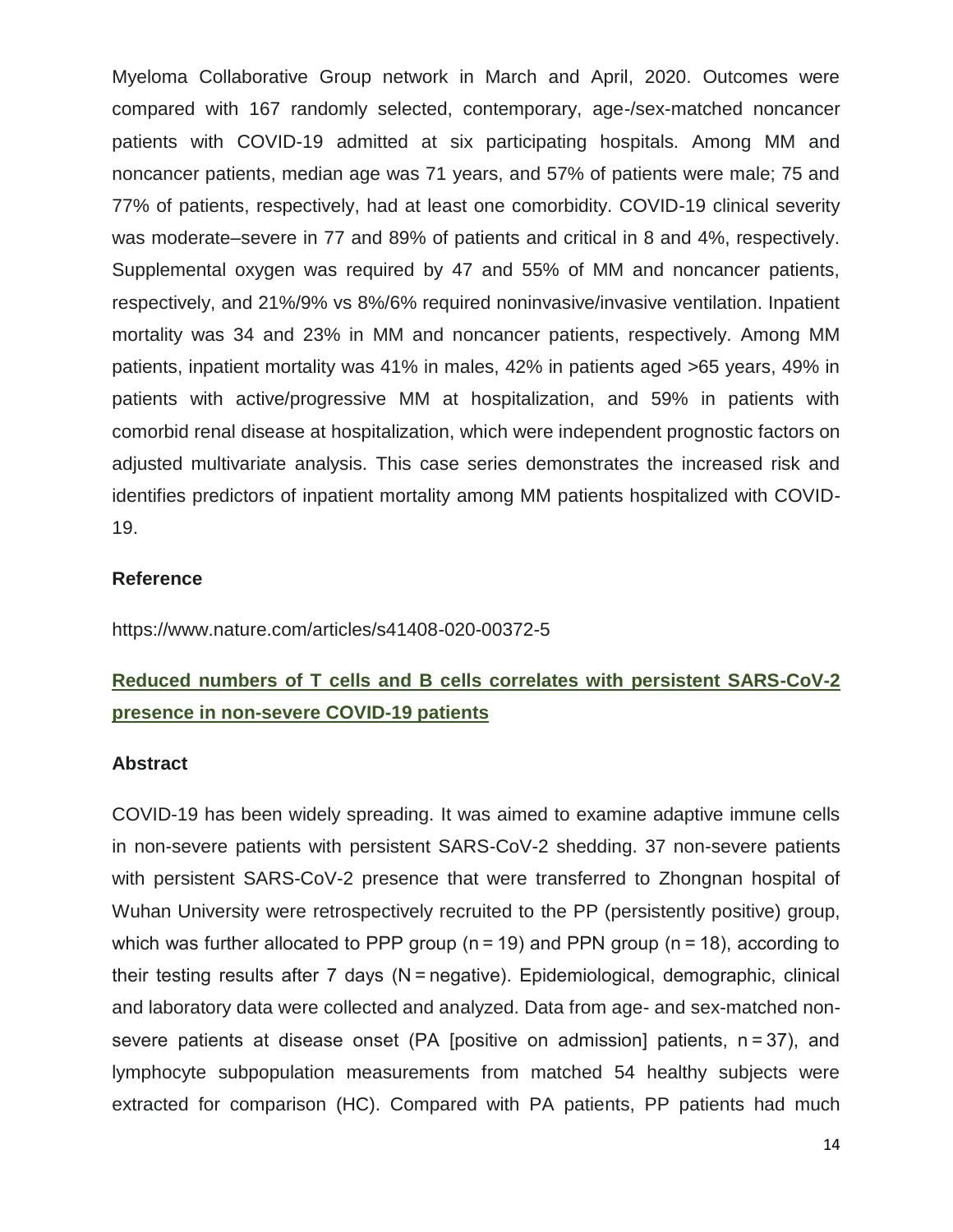improved laboratory findings. The absolute numbers of CD3+ T cells, CD4+ T cells, and NK cells were significantly higher in PP group than that in PA group, and were comparable to that in healthy controls. PPP subgroup had markedly reduced B cells and T cells compared to PPN group and healthy subjects. Finally, paired results of these lymphocyte subpopulations from 10 PPN patients demonstrated that the number of T cells and B cells significantly increased when the SARS-CoV-2 tests turned negative. Persistent SARS-CoV-2 presence in non-severe COVID-19 patients is associated with reduced numbers of adaptive immune cells. Monitoring lymphocyte subpopulations could be clinically meaningful in identifying fully recovered COVID-19 patients.

### **Reference**

https://www.nature.com/articles/s41598-020-73955-8

# **Rational approach toward COVID-19 main protease inhibitors** *via* **molecular docking, molecular dynamics simulation and free energy calculation**

#### **Abstract**

In the rapidly evolving coronavirus disease (COVID-19) pandemic, repurposing existing drugs and evaluating commercially available inhibitors against druggable targets of the virus could be an effective strategy to accelerate the drug discovery process. The 3C-Like proteinase (3CLpro) of the severe acute respiratory syndrome coronavirus 2 (SARS-CoV-2) has been identified as an important drug target due to its role in viral replication. The lack of a potent 3CLpro inhibitor and the availability of the X-ray crystal structure of 3CLpro (PDB-ID 6LU7) motivated us to perform computational studies to identify commercially available potential inhibitors. A combination of modeling studies was performed to identify potential 3CLpro inhibitors from the protease inhibitor database MEROPS (https://www.ebi.ac.uk/merops/index.shtml). Binding energy evaluation identified key residues for inhibitor design. We found 15 potential 3CLpro inhibitors with higher binding affinity than that of an α-ketoamide inhibitor determined via X-ray structure. Among them, saquinavir and three other investigational drugs aclarubicin, TMC-310911, and faldaprevir could be suggested as potential 3CLpro inhibitors. Further experimental investigation was recommended of these compounds.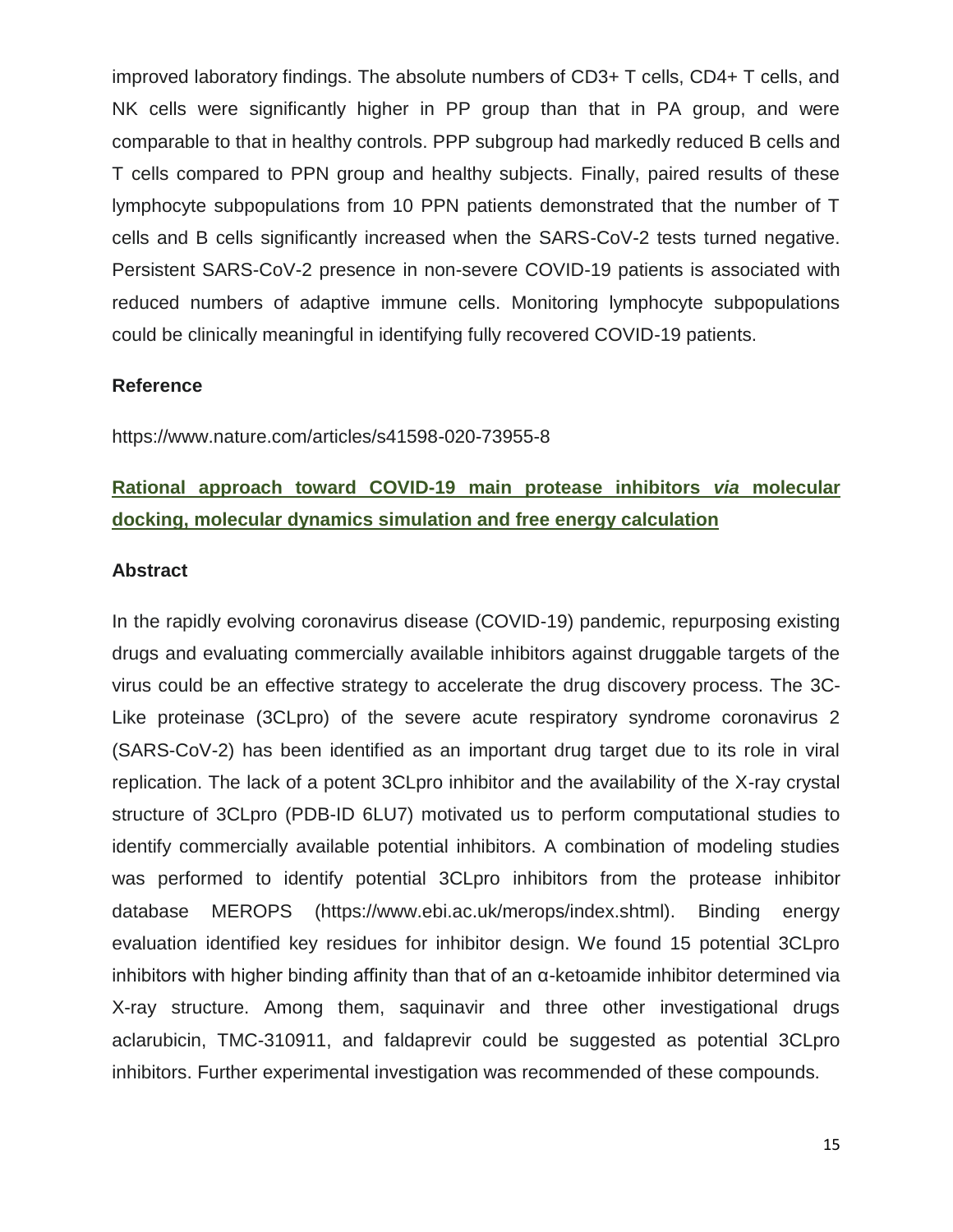**Reference** 

https://www.nature.com/articles/s41598-020-74468-0

# **Rapid production of SARS-CoV-2 receptor binding domain (RBD) and spike specific monoclonal antibody CR3022 in** *Nicotiana benthamiana*

### **Abstract**

Severe acute respiratory syndrome coronavirus-2 (SARS-CoV-2) is responsible for the ongoing global outbreak of coronavirus disease (COVID-19) which is a significant threat to global public health. The rapid spread of COVID-19 necessitates the development of cost-effective technology platforms for the production of vaccines, drugs, and protein reagents for appropriate disease diagnosis and treatment. In this study, we explored the possibility of producing the receptor binding domain (RBD) of SARS-CoV-2 and an anti-SARS-CoV monoclonal antibody (mAb) CR3022 in Nicotiana benthamiana. Both RBD and mAb CR3022 were transiently produced with the highest expression level of 8 μg/g and 130 μg/g leaf fresh weight respectively at 3 days post-infiltration. The plantproduced RBD exhibited specific binding to the SARS-CoV-2 receptor, angiotensinconverting enzyme 2 (ACE2). Furthermore, the plant-produced mAb CR3022 binds to SARS-CoV-2, but fails to neutralize the virus in vitro. This is the first report showing the production of anti-SARS-CoV-2 RBD and mAb CR3022 in plants. Overall these findings provide a proof-of-concept for using plants as an expression system for the production of SARS-CoV-2 antigens and antibodies or similar other diagnostic reagents against SARS-CoV-2 rapidly, especially during epidemic or pandemic situation.

### **Reference**

<https://www.nature.com/articles/s41598-020-74904-1>

# **Interferons and viruses induce a novel truncated ACE2 isoform and not the fulllength SARS-CoV-2 receptor**

### **Abstract**

Severe acute respiratory syndrome coronavirus 2 (SARS-CoV-2), which causes COVID-19, utilizes angiotensin-converting enzyme 2 (ACE2) for entry into target cells. ACE2 has been proposed as an interferon-stimulated gene (ISG). Thus, interferon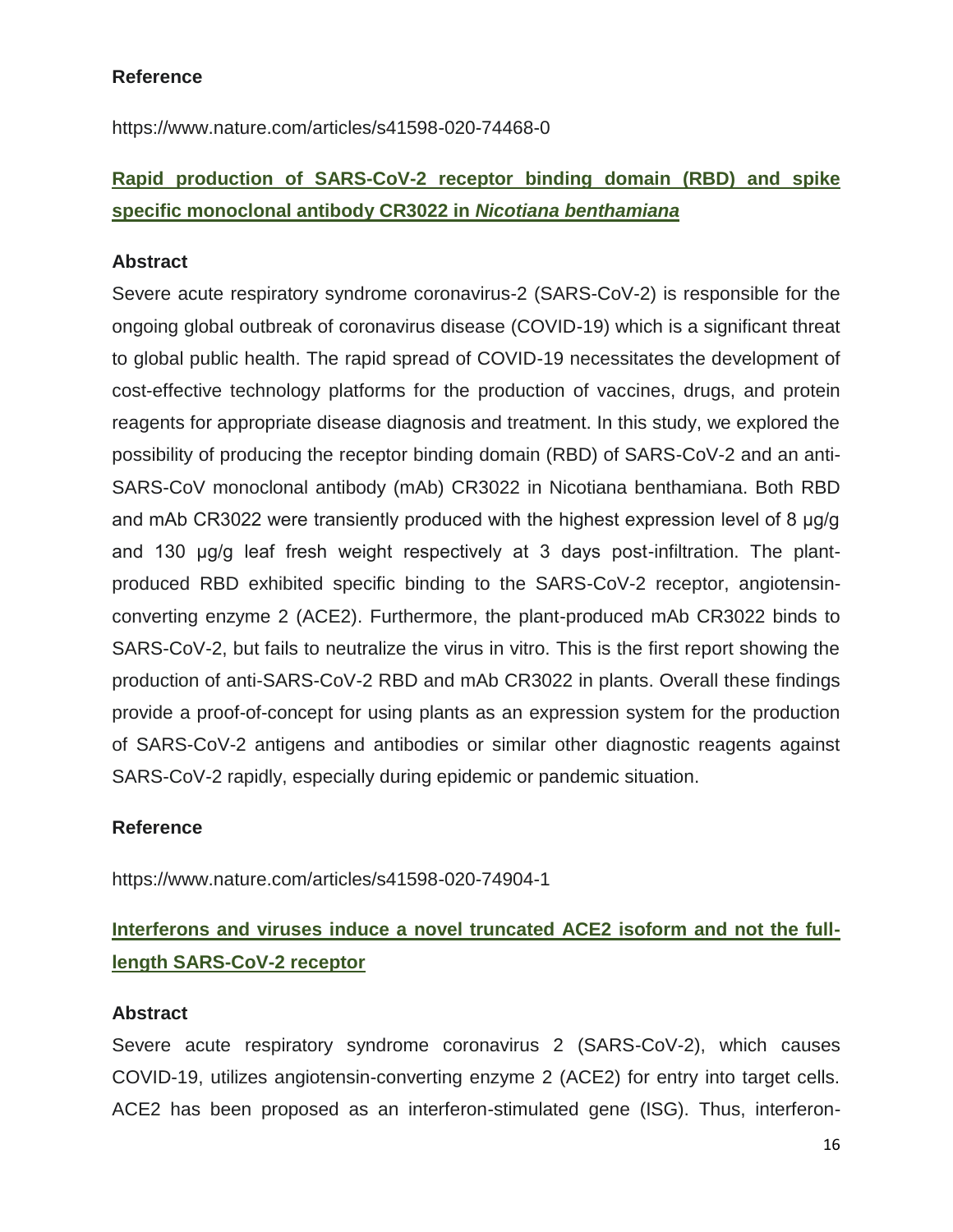induced variability in ACE2 expression levels could be important for susceptibility to COVID-19 or its outcomes. Here, we report the discovery of a novel, transcriptionally independent truncated isoform of ACE2, which we designate as deltaACE2 (dACE2). We demonstrate that dACE2, but not ACE2, is an ISG. In The Cancer Genome Atlas, the expression of dACE2 was enriched in squamous tumors of the respiratory, gastrointestinal and urogenital tracts. In vitro, dACE2, which lacks 356 amino-terminal amino acids, was non-functional in binding the SARS-CoV-2 spike protein and as a carboxypeptidase. Our results suggest that the ISG-type induction of dACE2 in IFN-high conditions created by treatments, an inflammatory tumor microenvironment or viral coinfections is unlikely to increase the cellular entry of SARS-CoV-2 and promote infection.

#### **Reference**

https://www.nature.com/articles/s41588-020-00731-9

# **Molecular docking study of potential phytochemicals and their effects on the complex of SARS-CoV2 spike protein and human ACE2**

#### **Abstract**

Angiotensin converting enzyme 2 (ACE2) (EC:3.4.17.23) is a transmembrane protein which is considered as a receptor for spike protein binding of novel coronavirus (SARS-CoV2). Since no specific medication is available to treat COVID-19, designing of new drug is important and essential. In this regard, in silico method plays an important role, as it is rapid and cost effective compared to the trial and error methods using experimental studies. Natural products are safe and easily available to treat coronavirus affected patients, in the present alarming situation. In this paper five phytochemicals, which belong to flavonoid and anthraquinone subclass, have been selected as small molecules in molecular docking study of spike protein of SARS-CoV2 with its human receptor ACE2 molecule. Their molecular binding sites on spike protein bound structure with its receptor have been analyzed. From this analysis, hesperidin, emodin and chrysin are selected as competent natural products from both Indian and Chinese medicinal plants, to treat COVID-19. Among them, the phytochemical hesperidin can bind with ACE2 protein and bound structure of ACE2 protein and spike protein of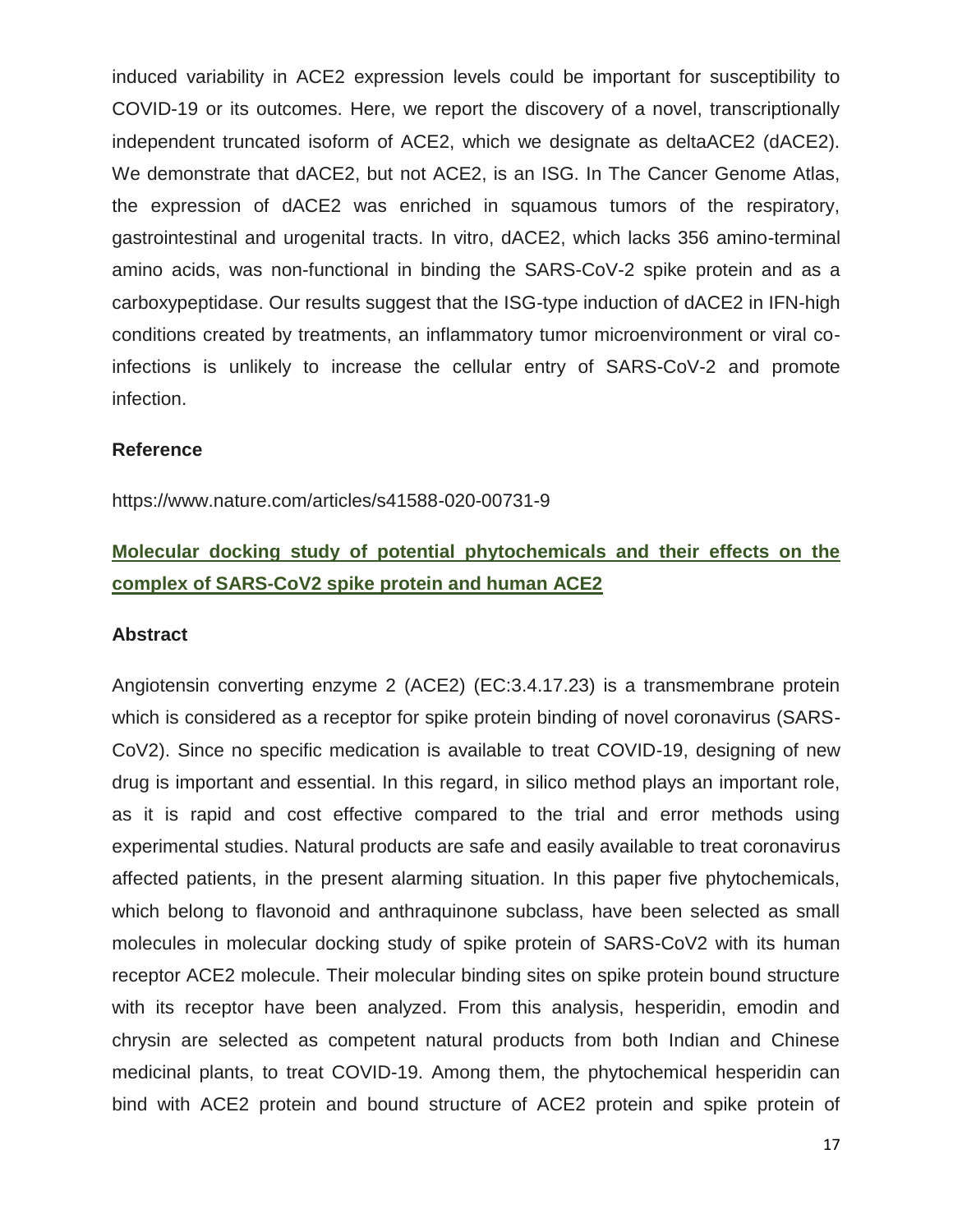SARS-CoV2 noncompetitively. The binding sites of ACE2 protein for spike protein and hesperidin, are located in different parts of ACE2 protein. Ligand spike protein causes conformational change in three-dimensional structure of protein ACE2, which is confirmed by molecular docking and molecular dynamics studies. This compound modulates the binding energy of bound structure of ACE2 and spike protein. This result indicates that due to presence of hesperidin, the bound structure of ACE2 and spike protein fragment becomes unstable. As a result, this natural product can impart antiviral activity in SARS CoV2 infection. The antiviral activity of these five natural compounds are further experimentally validated with QSAR study.

### **Reference**

https://www.nature.com/articles/s41598-020-74715-4

# **Estimating the infection-fatality risk of SARS-CoV-2 in New York City during the spring 2020 pandemic wave: A model-based analysis**

### **Abstract**

*Background*: As the COVID-19 pandemic continues to unfold, the infection-fatality risk (ie, risk of death among all infected individuals including those with asymptomatic and mild infections) is crucial for gauging the burden of death due to COVID-19 in the coming months or years. Here, the infection-fatality risk of severe acute respiratory syndrome coronavirus 2 (SARS-CoV-2) in New York City, NY, USA, the first epidemic centre in the USA, was estimated where the infection-fatality risk remains unclear.

*Methods*: In this model-based analysis, we developed a meta-population network model-inference system to estimate the underlying SARS-CoV-2 infection rate in New York City during the 2020 spring pandemic wave using available case, mortality, and mobility data. Based on these estimates, the infection-fatality risk for all ages overall and for five age groups (<25, 25–44, 45–64, 65–74, and  $\geq$ 75 years) were further estimated separately, during the period March 1 to June 6, 2020 (i.e., before the city began a phased reopening).

*Findings*: During the period March 1 to June 6, 2020, 205 639 people had a laboratoryconfirmed infection with SARS-CoV-2 and 21 447 confirmed and probable COVID-19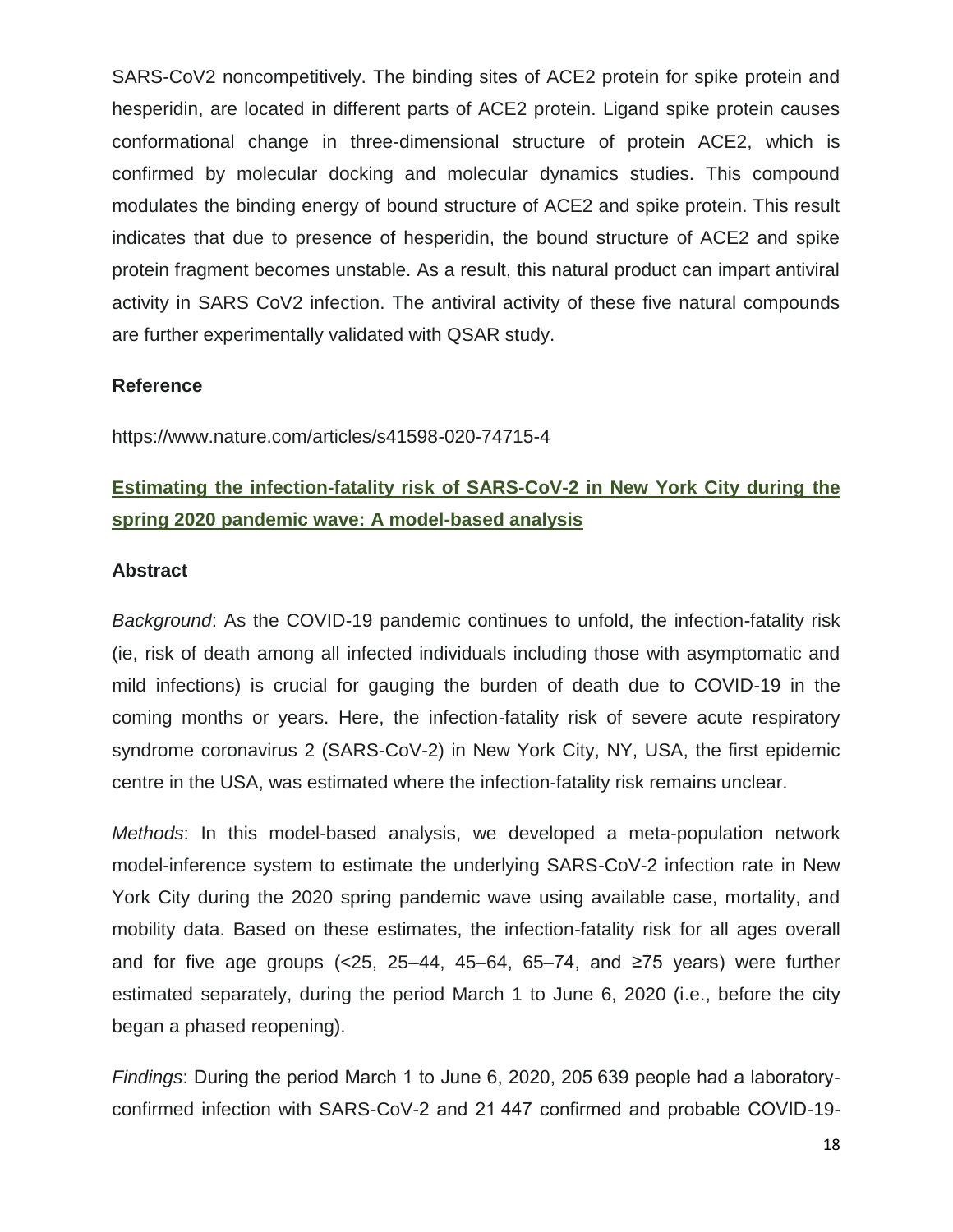related deaths occurred among residents of New York City. An overall infection-fatality risk of 1·39% (95% credible interval 1·04–1·77) in New York City was estimated. Our estimated infection-fatality risk for the two oldest age groups (65–74 and ≥75 years) was much higher than the younger age groups, with a cumulative estimated infection-fatality risk of 0·116% (0·0729–0·148) for those aged 25–44 years and 0·939% (0·729–1·19) for those aged 45–64 years versus 4·87% (3·37–6·89) for those aged 65–74 years and 14·2% (10·2–18·1) for those aged 75 years and older. In particular, weekly infectionfatality risk was estimated to be as high as 6·72% (5·52–8·01) for those aged 65–74 years and 19·1% (14·7–21·9) for those aged 75 years and older.

*Interpretation*: The results are based on more complete ascertainment of COVID-19 related deaths in New York City than other places and thus probably reflect the true higher burden of death due to COVID-19 than that previously reported elsewhere. Given the high infection-fatality risk of SARS-CoV-2, governments must account for and closely monitor the infection rate and population health outcomes and enact prompt public health responses accordingly as the COVID-19 pandemic unfolds.

### **Reference**

https://www.thelancet.com/journals/laninf/article/PIIS1473-3099(20)30769-6/fulltext

#### **Integrative transcriptome analyses empower the anti-COVID-19 drug arsenal**

#### **Abstract**

The beginning of the twenty-first century has been marked by three distinct waves of zoonotic coronavirus outbreaks into the human population. The COVID-19 (Coronavirus disease 2019) pandemic is caused by severe acute respiratory syndrome coronavirus 2 (SARS-CoV-2) and emerged as a global threat endangering the livelihoods of millions worldwide. Currently, and despite collaborative efforts, diverse therapeutic strategies from ongoing clinical trials are still debated. To address the need for such an immediate call of action, we leveraged the largest dataset of drug-induced transcriptomic perturbations, public SARS-CoV-2 transcriptomic datasets, and expression profiles from normal lung transcriptomes. Most importantly, our unbiased systems biology approach prioritized more than 50 repurposable drug candidates (e.g., Corticosteroids, Janus kinase and Bruton kinase inhibitors). Further clinical investigation of these FDA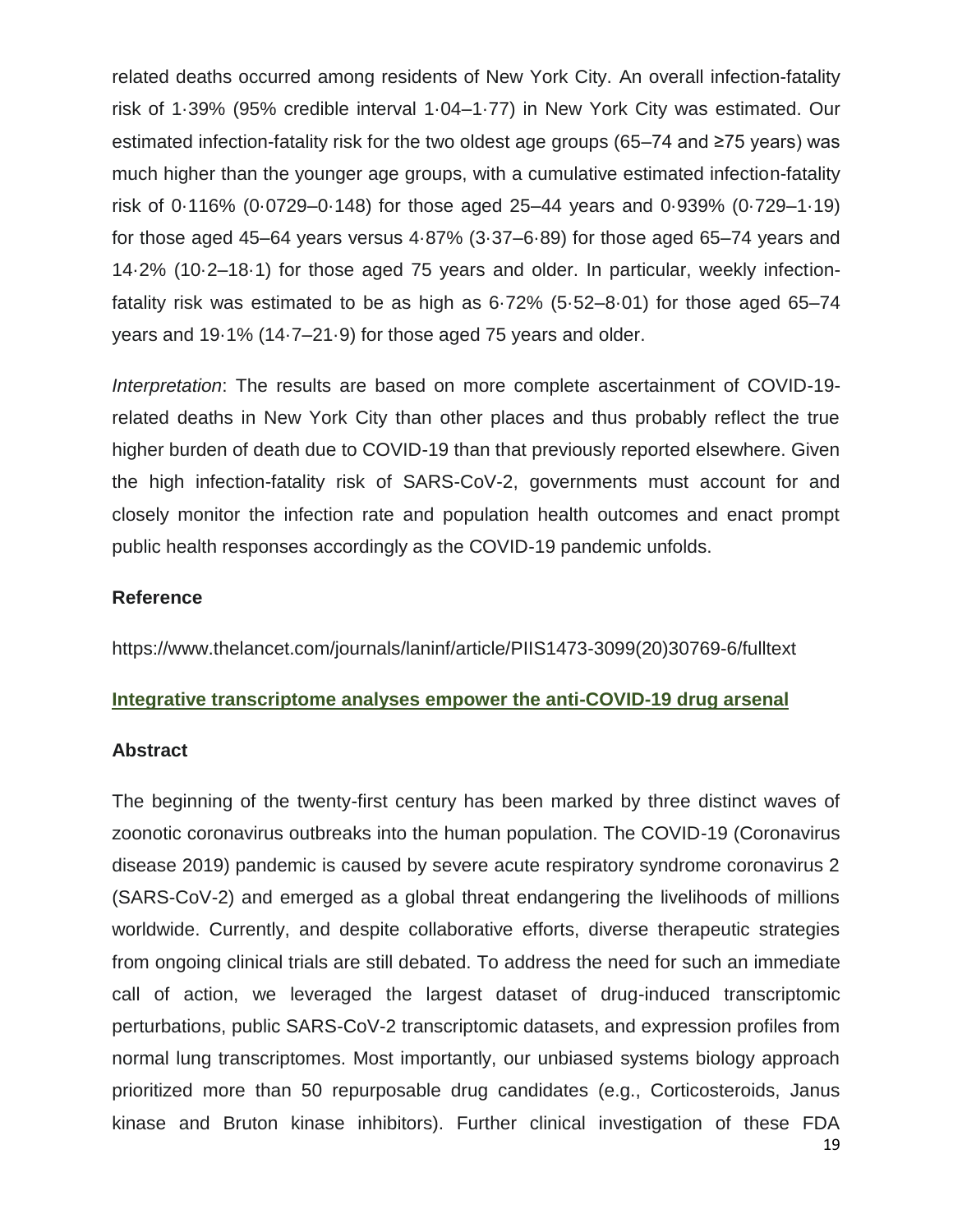approved candidates as monotherapy or in combination with an antiviral regimen (e.g., Remdesivir) could lead to promising outcomes in COVID-19 patients.

### **Reference**

[https://www.cell.com/iscience/fulltext/S2589-0042\(20\)30889-0](https://www.cell.com/iscience/fulltext/S2589-0042(20)30889-0)

### **Publication Date: Oct 16, 2020**

**Automatic classification between COVID-19 pneumonia, non-COVID-19 pneumonia, and the healthy on chest X-ray image: Combination of data augmentation methods** 

#### **Abstract**

This study aimed to develop and validate computer-aided diagnosis (CXDx) system for classification between COVID-19 pneumonia, non-COVID-19 pneumonia, and the healthy on chest X-ray (CXR) images. From two public datasets, 1248 CXR images were obtained, which included 215, 533, and 500 CXR images of COVID-19 pneumonia patients, non-COVID-19 pneumonia patients, and the healthy samples, respectively. The proposed CADx system utilized VGG16 as a pre-trained model and combination of conventional method and mixup as data augmentation methods. Other types of pretrained models were compared with the VGG16-based model. Single type or no data augmentation methods were also evaluated. Splitting of training/validation/test sets was used when building and evaluating the CADx system. Three-category accuracy was evaluated for test set with 125 CXR images. The three-category accuracy of the CAD system was 83.6% between COVID-19 pneumonia, non-COVID-19 pneumonia, and the healthy. Sensitivity for COVID-19 pneumonia was more than 90%. The combination of conventional method and mixup was more useful than single type or no data augmentation method. In conclusion, this study was able to create an accurate CADx system for the 3-category classification. Source code of our CADx system is available as open source for COVID-19 research.

### **Reference**

<https://www.nature.com/articles/s41598-020-74539-2>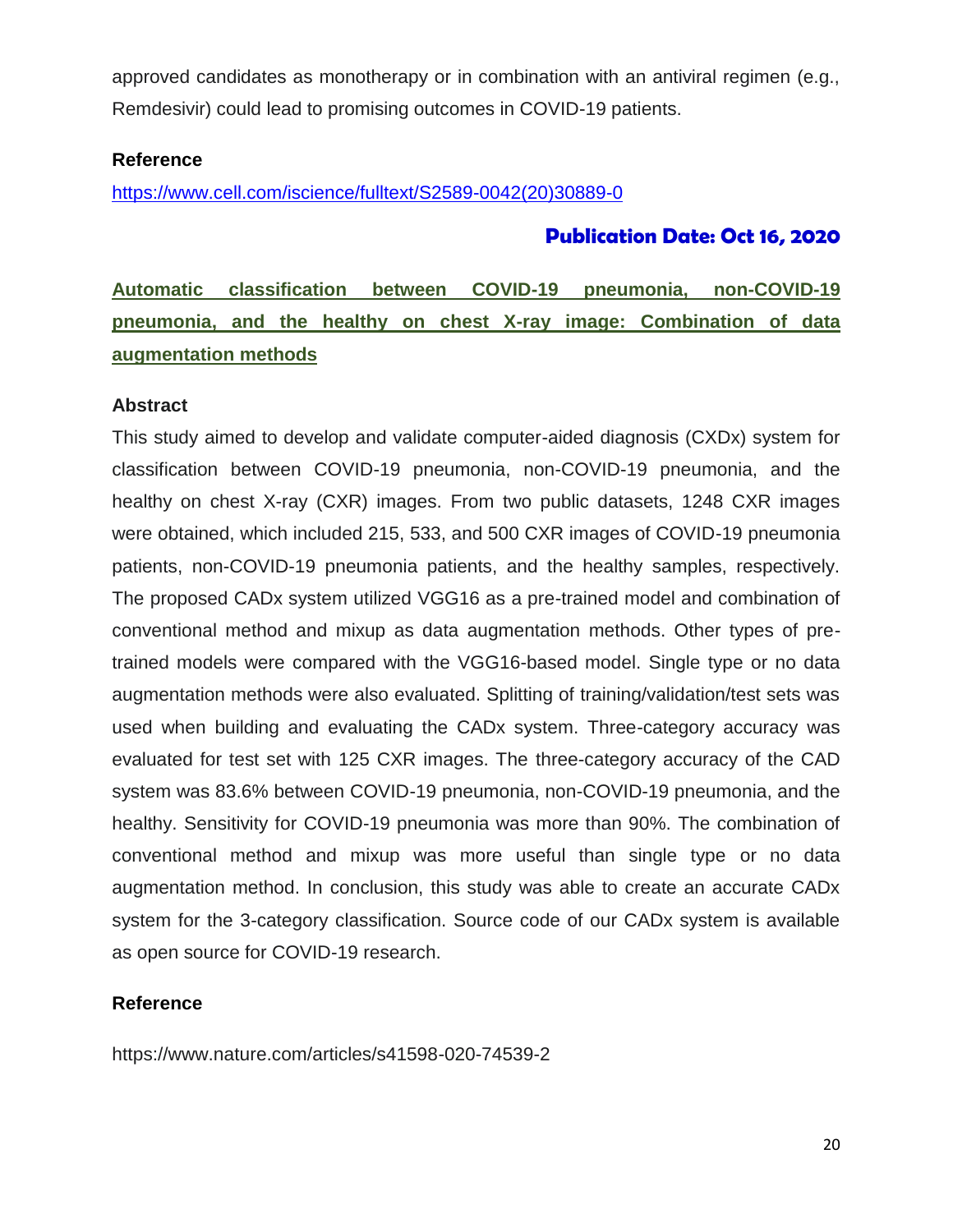# **Whole blood immunophenotyping uncovers immature neutrophil-to-VD2 T-cell ratio as an early marker for severe COVID-19**

### **Abstract**

SARS-CoV-2 is the novel coronavirus responsible for the current COVID-19 pandemic. Severe complications are observed only in a small proportion of infected patients but the cellular mechanisms underlying this progression are still unknown. Comprehensive flow cytometry of whole blood samples from 54 COVID-19 patients reveals a dramatic increase in the number of immature neutrophils. This increase strongly correlates with disease severity and is associated with elevated IL-6 and IP-10 levels, two key players in the cytokine storm. The most pronounced decrease in cell counts is observed for CD8 T-cells and VD2 γδ T-cells, which both exhibit increased differentiation and activation. ROC analysis reveals that the count ratio of immature neutrophils to VD2 (or CD8) T-cells predicts pneumonia onset (0.9071) as well as hypoxia onset (0.8908) with high sensitivity and specificity. It would thus be a useful prognostic marker for preventive patient management and improved healthcare resource management.

### **Reference**

https://www.nature.com/articles/s41467-020-19080-6

# **Individuals with Down syndrome hospitalized with COVID-19 have more severe disease**

#### **Abstract**

*Purpose*: Rare genetic conditions like Down syndrome (DS) are historically understudied. Infection is a leading cause of mortality in DS, along with cardiac anomalies. Currently, it is unknown how the COVID-19 pandemic affects individuals with DS. Herein, we report an analysis of individuals with DS who were hospitalized with COVID-19 in New York, New York, USA.

*Methods*: In this retrospective, dual-center study of 7246 patients hospitalized with COVID-19, we analyzed all patients with DS admitted in the Mount Sinai Health System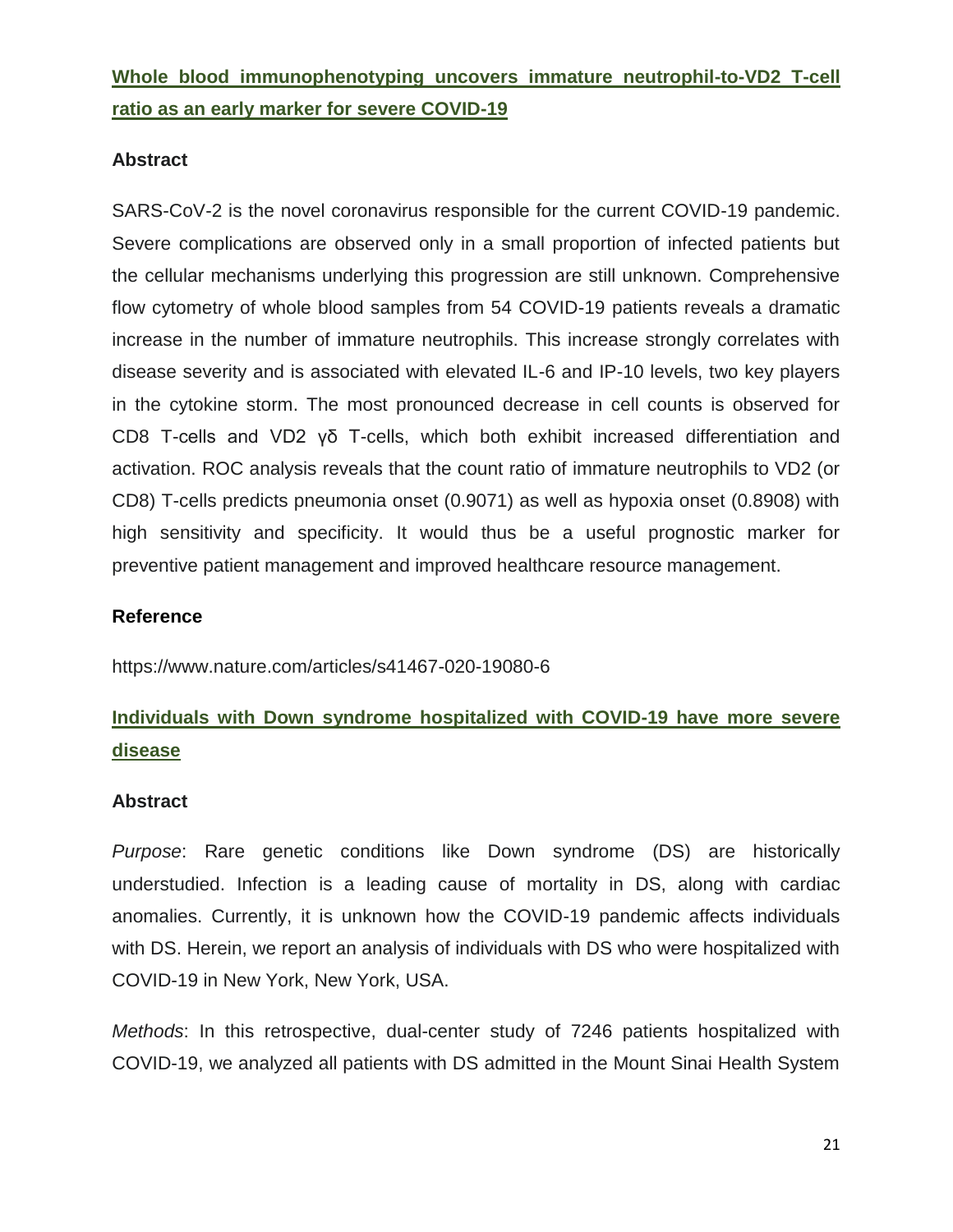and Columbia University Irving Medical Center. Hospitalization rates, clinical characteristics, and outcomes were assessed.

*Results*: 12 Patients with DS were identified. Hospitalized individuals with DS are on average ten years younger than patients without DS. Patients with DS have more severe disease than controls, particularly an increased incidence of sepsis and mechanical ventilation.

*Conclusion*: It was demonstrated that individuals with DS who are hospitalized with COVID-19 are younger than their non-DS counterparts, and that they have more severe disease than age-matched controls. It was concluded that particular care should be considered for both the prevention and treatment of COVID-19 in these patients.

#### **Reference**

https://www.nature.com/articles/s41436-020-01004-w

# **Development of a prognostic model for mortality in COVID-19 infection using machine learning**

#### **Abstract**

Coronavirus disease 2019 (COVID-19) is a novel disease resulting from infection with severe acute respiratory syndrome coronavirus 2 (SARS-CoV-2), which has quickly risen since the beginning of 2020 to become a global pandemic. As a result of the rapid growth of COVID-19, hospitals are tasked with managing an increasing volume of these cases with neither a known effective therapy, an existing vaccine, nor well-established guidelines for clinical management. The need for actionable knowledge amidst the COVID-19 pandemic is dire and yet, given the urgency of this illness and the speed with which the healthcare workforce must devise useful policies for its management, there is insufficient time to await the conclusions of detailed, controlled, prospective clinical research. Thus, we present a retrospective study evaluating laboratory data and mortality from patients with positive RT-PCR assay results for SARS-CoV-2. The objective of this study is to identify prognostic serum biomarkers in patients at greatest risk of mortality. To this end, we develop a machine learning model using five serum chemistry laboratory parameters (c-reactive protein, blood urea nitrogen, serum calcium, serum albumin, and lactic acid) from 398 patients (43 expired and 355 non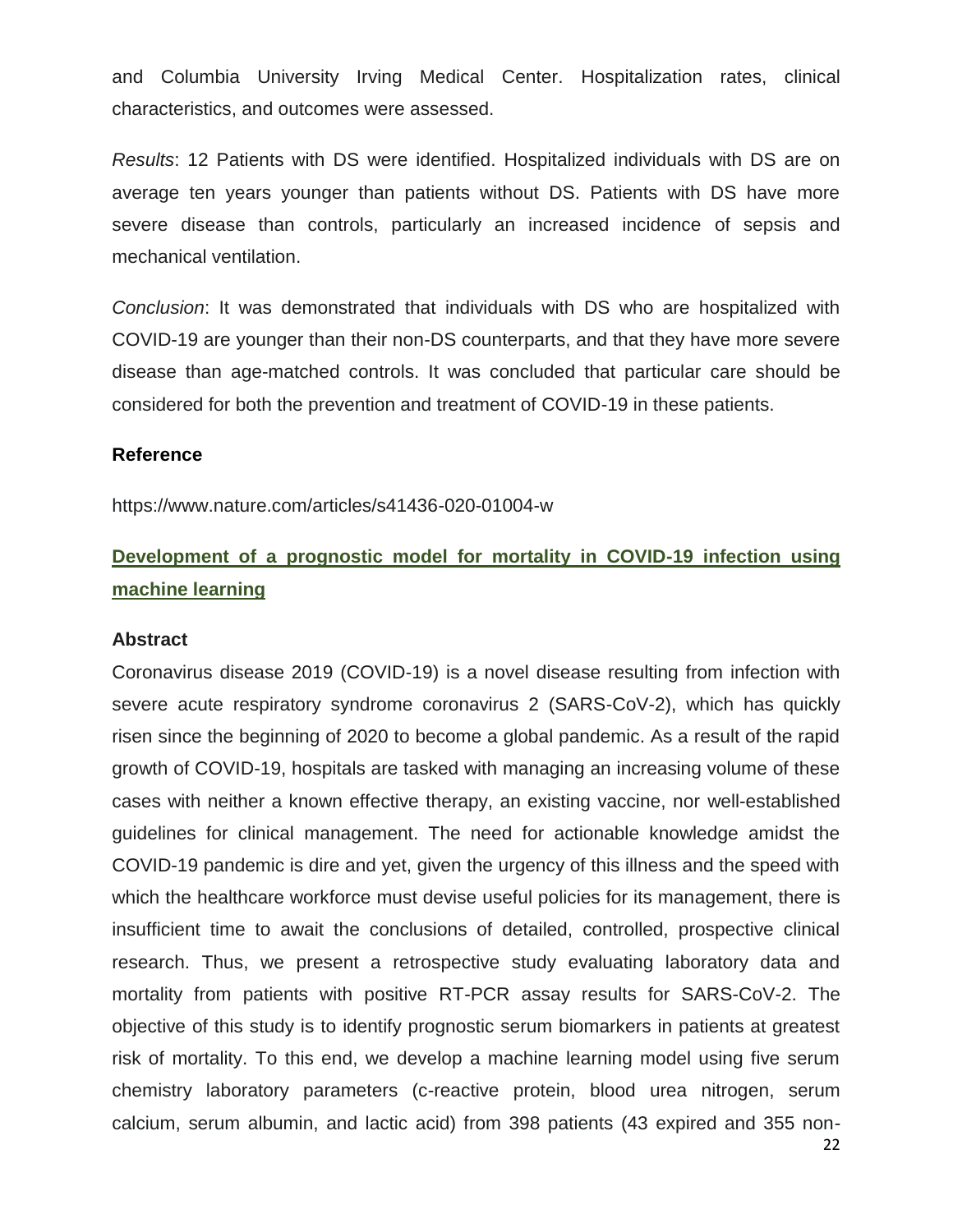expired) for the prediction of death up to 48 h prior to patient expiration. The resulting support vector machine model achieved 91% sensitivity and 91% specificity (AUC 0.93) for predicting patient expiration status on held-out testing data. Finally, we examine the impact of each feature and feature combination in light of different model predictions, highlighting important patterns of laboratory values that impact outcomes in SARS-CoV-2 infection.

#### **Reference**

<https://www.nature.com/articles/s41379-020-00700-x>

# **Clinical characteristics and survival analysis in critical and non-critical patients with COVID-19 in Wuhan, China: A single-center retrospective case control study**

### **Abstract**

Since the outbreak of COVID-19 in China at the end of 2019, the world has experienced a large-scale epidemic caused by the SARS-CoV-2. The epidemiological and clinical course of COVID-19 patients has been reported, but there have been few analyses about the characteristics, predictive risk factors, and outcomes of critical patients. In this single-center retrospective case–control study, 90 adult inpatients hospitalized at Tongji Hospital (Wuhan, China) were included. Demographic, clinical, laboratory tests, and treatment data were obtained and compared between critical and non-critical patients. We found that compared with non-critical patients, the critical patients had higher SOFA score and qSOFA scores. Critical patients had lower lymphocyte and platelet count, elevated D-dimer, decreased fibrinogen, and elevated high-sensitivity C-reactive protein (hsCRP), and interleukin-6(IL-6). More critical patients received treatment including antibiotics, anticoagulation, corticosteroid, and oxygen therapy than non-critical ones. Multivariable regression showed higher qSOFA score and elevation of IL-6 were related to critical patients. Antibiotic usage and anticoagulation were associated with decreased in-hospital mortality. And critical grouping contributed greatly to in-hospital death. Critical COVID-19 patients have a more severe clinical course. qSOFA score and elevation of IL-6 are risk factors for critical condition. Non-critical grouping, positive antibiotic application, and anticoagulation may be beneficial for patient survival.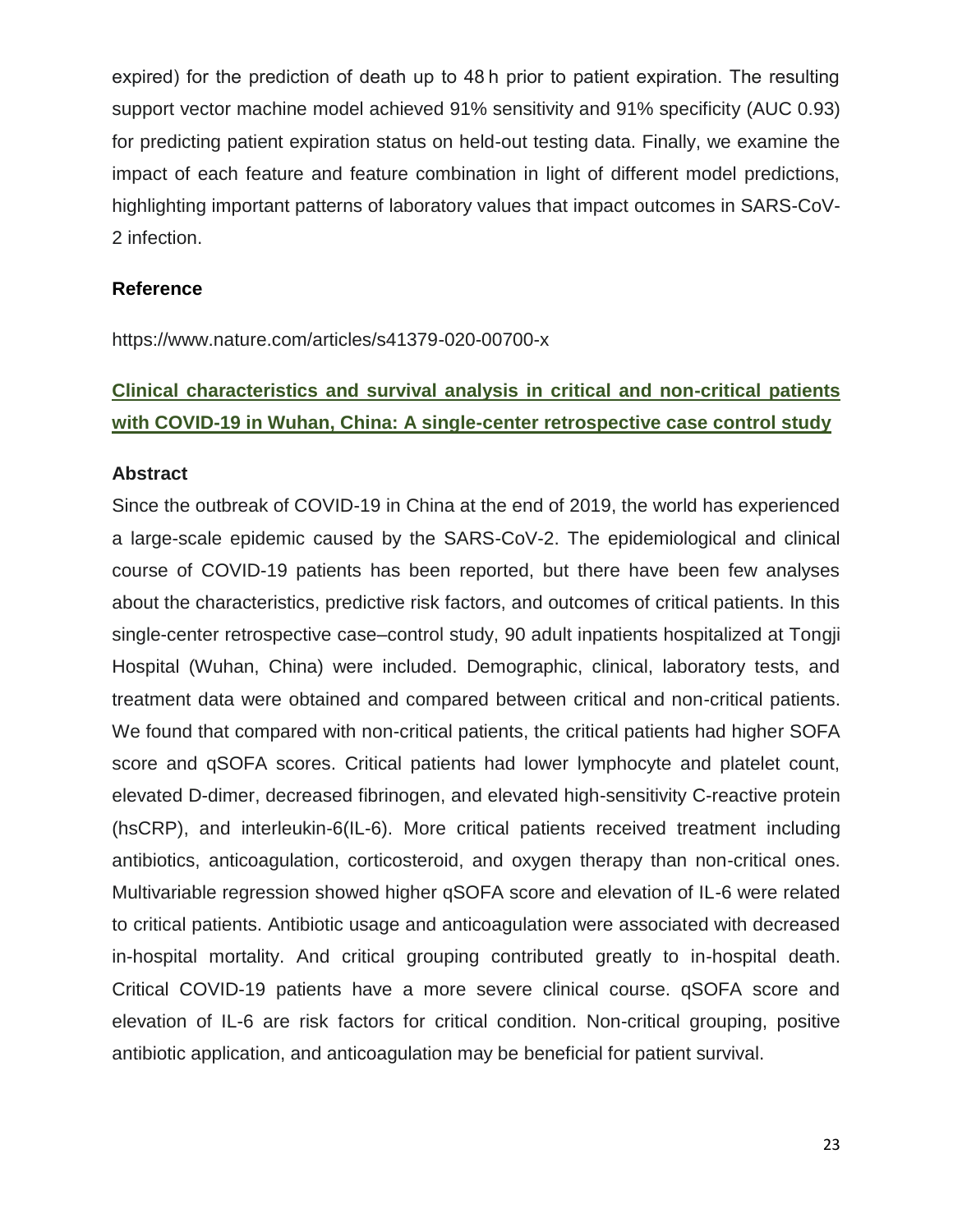**Reference** 

https://www.nature.com/articles/s41598-020-74465-3

# **Rabies virus-based COVID-19 vaccine CORAVAX™ induces high levels of neutralizing antibodies against SARS-CoV-2**

### **Abstract**

The recently emerged coronavirus SARS-CoV-2, the causative agent of COVID-19, is rapidly spreading in the world. The exponentially expanding threat of SARS-CoV-2 to global health highlights the urgent need for a vaccine. Herein, the rapid development of a novel, highly efficient, and safe COVID-19 vaccine was shown using a rabies virusbased vector that has proven to be an efficient vaccine against several emerging infectious diseases. This study reports that both a live and an inactivated rabies virus containing the SARS-CoV-2 spike S1 protein induces potent virus-neutralizing antibodies at much higher levels than seen in the sera of convalescent patients. In summary, the results provided here warrant further development of this safe and established vaccine platform against COVID-19.

#### **Reference**

<https://www.nature.com/articles/s41541-020-00248-6>

# **Quantifying the adhesive strength between the SARS-CoV-2 S-proteins and human receptor and its effect in therapeutics**

#### **Abstract**

The binding affinity and adhesive strength between the spike (S) glycoproteins of the severe acute respiratory syndrome coronavirus 2 (SARS-CoV-2), and the human angiotensin-converting enzyme 2 (ACE2) receptor is computed using molecular dynamics (MD) simulations. The calculations indicate that the binding affinity is  $\text{e}_{\text{RS}} =$ 12.6 ± 1 kCal⋅mol−1 with a maximum adhesive force of ∼102 pN. The analysis suggests that only 27 (13 in S-protein, 14 in ACE2) residues are active during the initial fusion process between the S-protein and ACE2 receptor. With these insights, the effect of possible therapeutics was investigated in the size and wrapping time of virus particles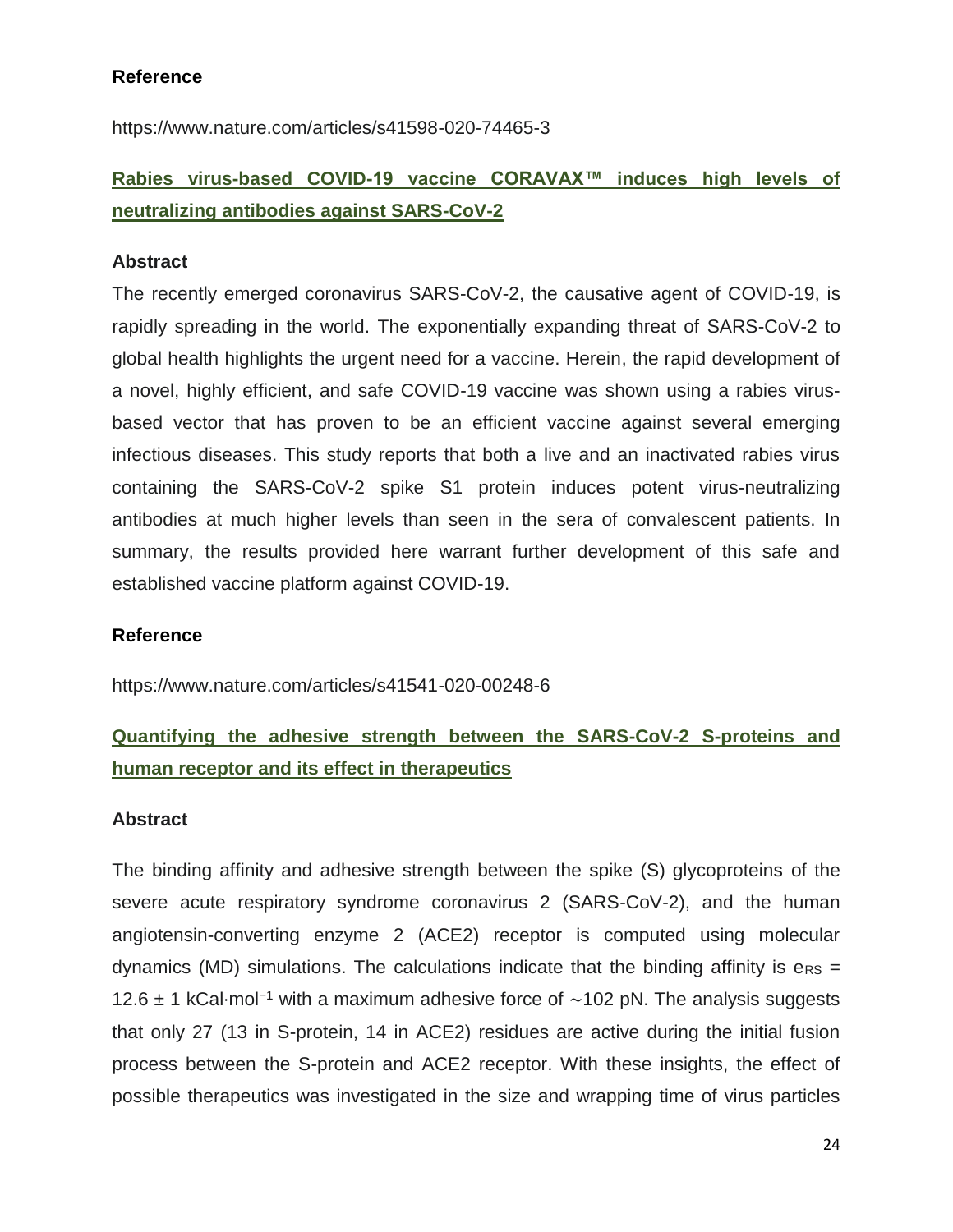by reducing the binding energy. The analysis indicates that this energy has to be reduced significantly, around 50% or more, to block SARS-CoV-2 particles with radius in the order of  $R \leq 60$  nm. The study provides concise target residues and target binding energy reduction between S-proteins and receptors for the development of new therapeutics treatments for COVID-19 guided by computational design.

#### **Reference**

https://www.nature.com/articles/s41598-020-74189-4

# **Cytokine elevation in severe and critical COVID-19: As rapid systematic review, meta-analysis, and comparison with other inflammatory syndromes**

### **Abstract**

The description of a so-called cytokine storm in patients with COVID-19 has prompted consideration of anti-cytokine therapies, particularly interleukin-6 antagonists. However, direct systematic comparisons of COVID-19 with other critical illnesses associated with elevated cytokine concentrations have not been reported. In this Rapid Review, we report the results of a systematic review and meta-analysis of COVID-19 studies published or posted as preprints between Nov 1, 2019, and April 14, 2020, in which interleukin-6 concentrations in patients with severe or critical disease were recorded. 25 COVID-19 studies (n=1245 patients) were ultimately included. Comparator groups included four trials each in sepsis (n=5320), cytokine release syndrome (n=72), and acute respiratory distress syndrome unrelated to COVID-19 (n=2767). In patients with severe or critical COVID-19, the pooled mean serum interleukin-6 concentration was 36·7 pg/mL (95% CI 21·6–62·3 pg/mL; I2=57·7%). Mean interleukin-6 concentrations were nearly 100 times higher in patients with cytokine release syndrome (3110·5 pg/mL, 632·3–15 302·9 pg/mL; p<0·0001), 27 times higher in patients with sepsis (983·6 pg/mL, 550·1–1758·4 pg/mL; p<0·0001), and 12 times higher in patients with acute respiratory distress syndrome unrelated to COVID-19 (460 pg/mL, 216·3–978·7 pg/mL; p<0·0001). Our findings question the role of a cytokine storm in COVID-19-induced organ dysfunction. Many questions remain about the immune features of COVID-19 and the potential role of anti-cytokine and immune-modulating treatments in patients with the disease.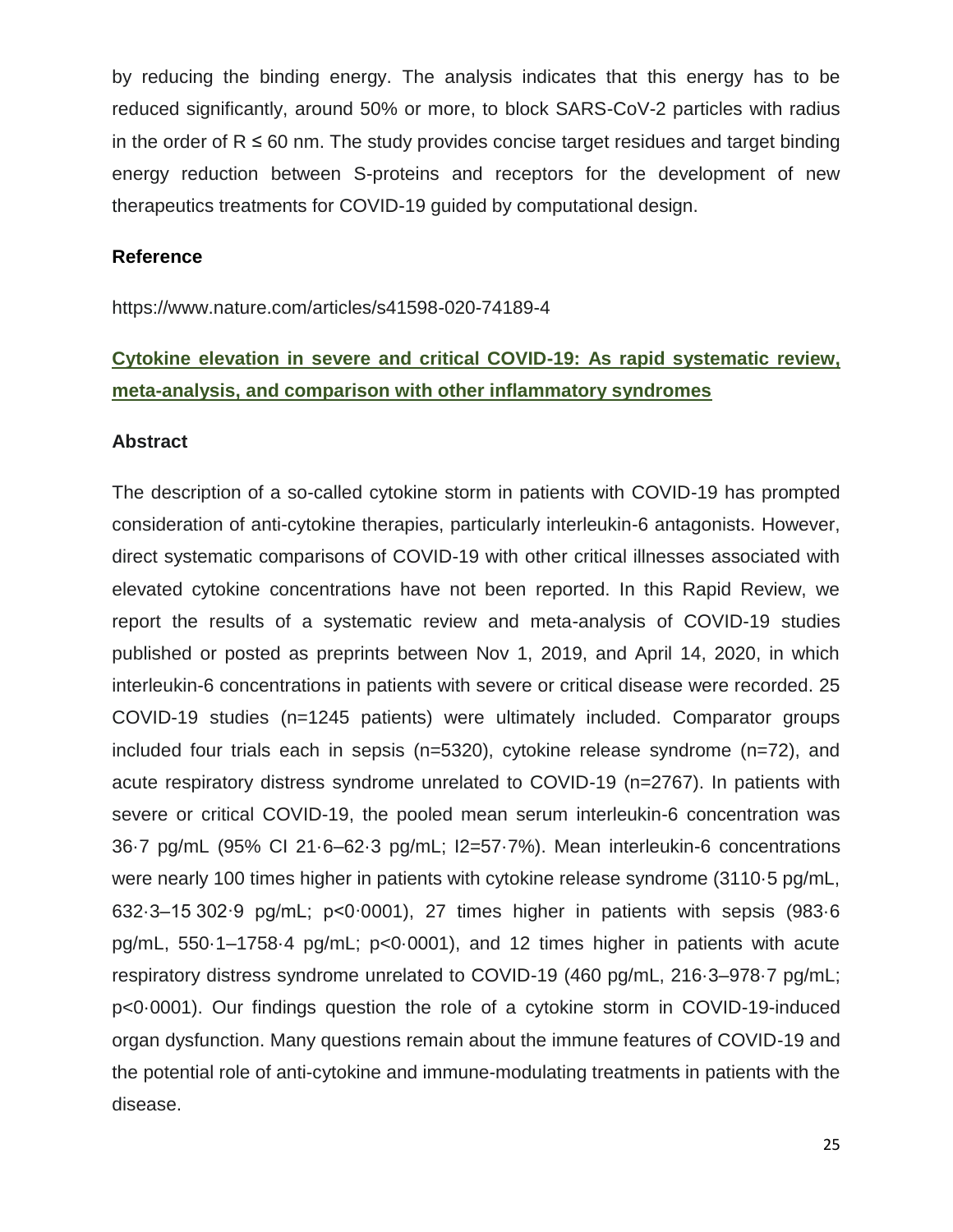### **Reference**

[https://www.thelancet.com/journals/lanres/article/PIIS2213-2600\(20\)30404-5/fulltext](https://www.thelancet.com/journals/lanres/article/PIIS2213-2600(20)30404-5/fulltext)

# **Quantitative assessment of olfactory dysfunction accurately detects asymptomatic COVID-19 carriers**

### **Abstract**

*Background*: COVID-19 threatens the global community because a large fraction of infected people are asymptomatic, yet can effectively transmit SARS-CoV-2. Finding and isolating these silent carriers is a crucial step in confining the spread of the disease. A sudden loss of the sense of smell has been self-reported by COVID-19 patients across different countries, consistent with expression of the molecular factors mediating SARS-CoV-2 uptake into human olfactory epithelial supporting cells. However, precise quantification of olfactory loss in asymptomatic COVID-19 carriers is missing to date.

*Methods*: To quantify olfactory functions in asymptomatic COVID-19 patients, an olfactory-action meter was designed that determines detectability indices at different odor concentrations and an olfactory matching accuracy score using monomolecular odors. The optimization of test parameters allowed us to reliably and accurately assess olfactory deficits in a patient within 20 minutes.

*Findings*: Measurement of detection indices at low concentrations revealed a 50% reduction in asymptomatic COVID-19 carriers. Further, patients with better detection scores showed significantly reduced olfactory matching accuracies compared to normal healthy subjects. The quantification of olfactory loss, considering all parameters, identified 82% of the asymptomatic SARS-CoV-2 carriers with olfactory deficits. However, on subjective evaluation, only 15% of the patients noticed a compromised ability to smell.

*Interpretation*: Compromised olfactory fitness can serve as a strong basis for identifying asymptomatic COVID-19 patients. Detailed design specifications and protocols provided here should enable the development of a sensitive, fast, and economical screening strategy that can be administered to large populations to prevent the rapid spread of COVID-19.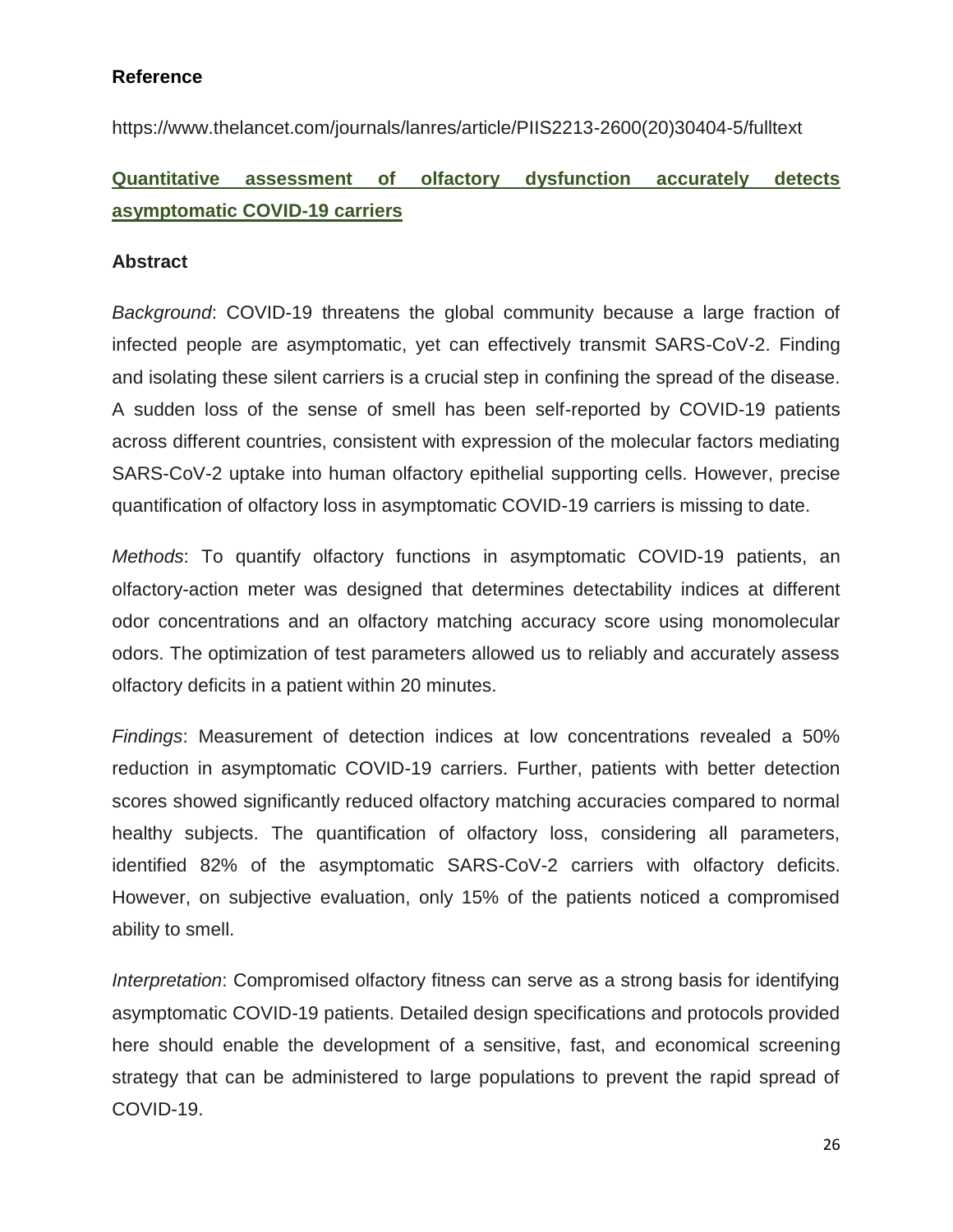### **Reference**

[https://www.thelancet.com/journals/eclinm/article/PIIS2589-5370\(20\)30319-9/fulltext](https://www.thelancet.com/journals/eclinm/article/PIIS2589-5370(20)30319-9/fulltext)

## **Publication Date: Oct 15, 2020**

### **Retinal involvement and ocular findings in COVID-19 pneumonia patients**

### **Abstract**

Changes in immune and coagulation systems and possible viral spread through the blood–brain barrier have been described in SARS-CoV-2 infection. In this study, the possible retinal involvement and ocular findings in severe COVID-19 pneumonia patients was evaluated. A cross-sectional study was conducted on 46 patients affected by severe COVID-19 who were hospitalized in one intensive care unit (ICU) and in two infectious disease wards, including bedside eye screening, corneal sensitivity assessment and retinography. A total of 43 SARS-CoV-2-positive pneumonia patients affected with COVID-19 pneumonia were included, including 25 males and 18 females, with a median age of 70 years [IQR 59–78]. Except for one patient with unilateral posterior chorioretinitis of opportunistic origin, of whom aqueous tap was negative for SARS-CoV-2, no further retinal manifestation related to COVID-19 infection was found in our cohort. We found 3 patients (7%) with bilateral conjunctivitis in whom PCR analysis on conjunctival swabs provided negative results for SARS-CoV-2. No alterations in corneal sensitivity were found. We demonstrated the absence of retinal involvement in SARS-CoV-2 pneumonia patients. Ophthalmologic evaluation in COVID-19, particularly in patients hospitalized in an ICU setting, may be useful to reveal systemic co-infections by opportunistic pathogens.

### **Reference**

<https://www.nature.com/articles/s41598-020-74446-6>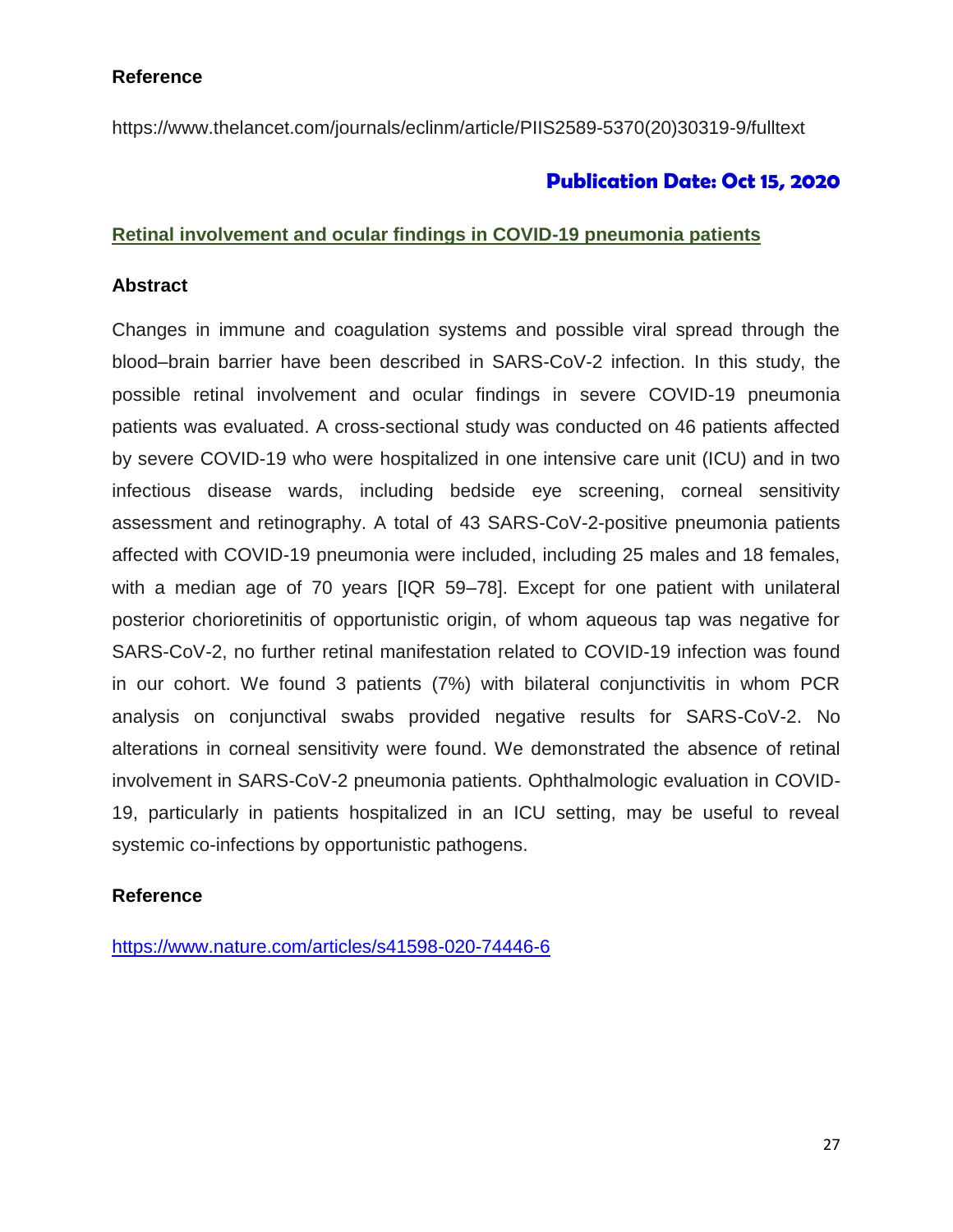**Pathological features of COVID-19-associated lung injury: A preliminary proteomics report based on clinical samples**

### **Abstract**

The COVID-19 pandemic has emerged as a global health emergency due to its association with severe pneumonia and relative high mortality. However, the molecular characteristics and pathological features underlying COVID-19 pneumonia remain largely unknown. To characterize molecular mechanisms underlying COVID-19 pathogenesis in the lung tissue using a proteomic approach, fresh lung tissues were obtained from newly deceased patients with COVID-19 pneumonia. After virus inactivation, a quantitative proteomic approach combined with bioinformatics analysis was used to detect proteomic changes in the SARS-CoV-2-infected lung tissues. We identified significant differentially expressed proteins involved in a variety of fundamental biological processes including cellular metabolism, blood coagulation, immune response, angiogenesis, and cell microenvironment regulation. Several inflammatory factors were upregulated, which was possibly caused by the activation of NF-κB signaling. Extensive dysregulation of the lung proteome in response to SARS-CoV-2 infection was discovered. Our results systematically outlined the molecular pathological features in terms of the lung response to SARS-CoV-2 infection, and provided the scientific basis for the therapeutic target that is urgently needed to control the COVID-19 pandemic.

### **Reference**

#### <https://www.nature.com/articles/s41392-020-00355-9>

# **A nanoluciferase SARS-CoV-2 for rapid neutralization testing and screening of anti-infective drugs for COVID-19**

### **Abstract**

A high-throughput platform would greatly facilitate coronavirus disease 2019 (COVID-19) serological testing and antiviral screening. Here, a high-throughput nanoluciferase severe respiratory syndrome coronavirus 2 (SARS-CoV-2-Nluc) was presented that is genetically stable and replicates similarly to the wild-type virus in cell culture. SARS-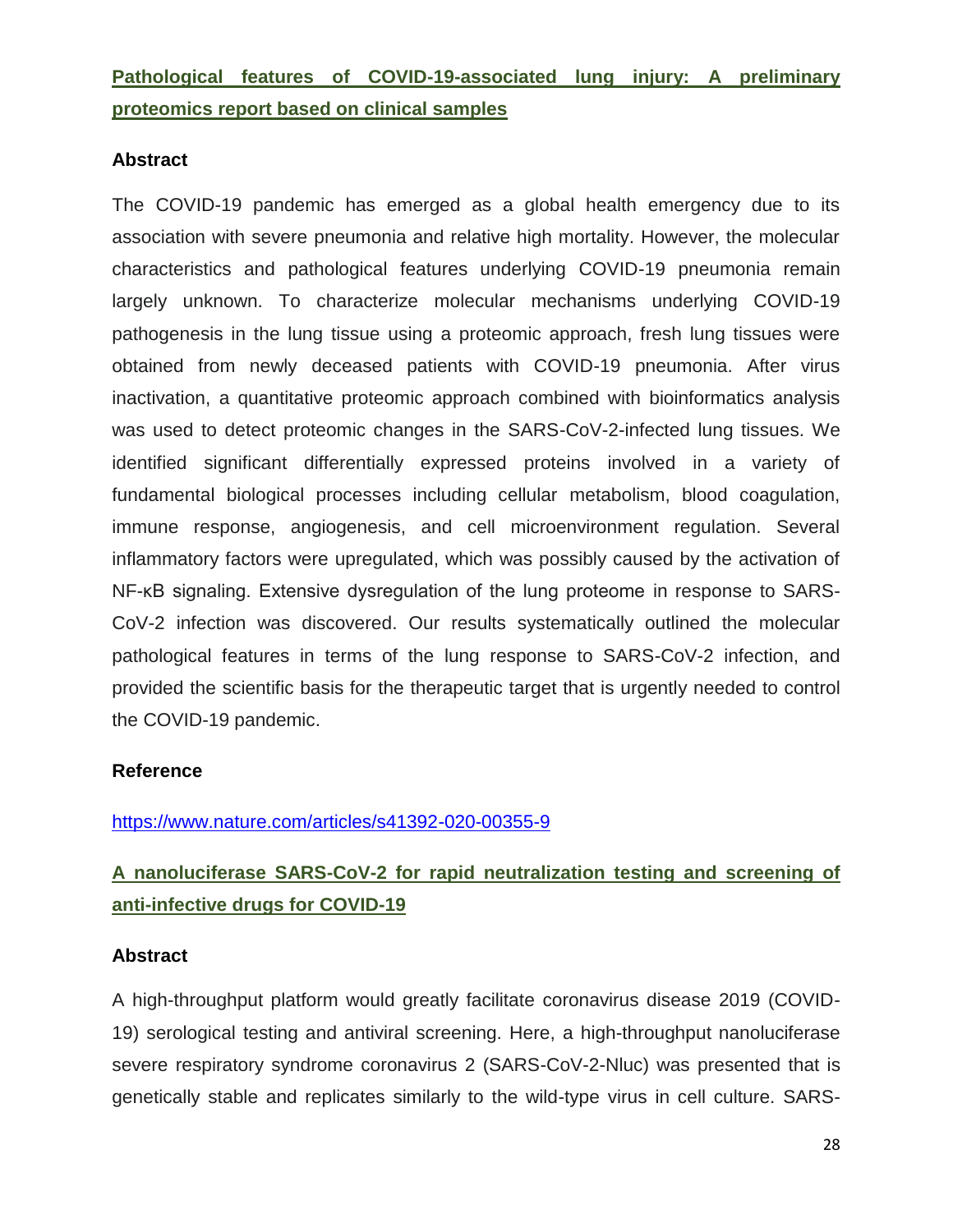CoV-2-Nluc can be used to measure neutralizing antibody activity in patient sera within 5 hours, and it produces results in concordance with a plaque reduction neutralization test (PRNT). Additionally, using SARS-CoV-2-Nluc infection of A549 cells expressing human ACE2 receptor (A549-hACE2), we show that the assay can be used for antiviral screening. Using the optimized SARS-CoV-2-Nluc assay, a panel of antivirals and other anti-infective drugs was evaluate, and nelfinavir, rupintrivir, and cobicistat was identified as the most selective inhibitors of SARS-CoV-2-Nluc ( $EC_{50}$  0.77 to 2.74  $\mu$ M). In contrast, most of the clinically approved antivirals, including tenofovir alafenamide, emtricitabine, sofosbuvir, ledipasvir, and velpatasvir were inactive at concentrations up to 10 µM. Collectively, this high-throughput platform represents a reliable tool for rapid neutralization testing and antiviral screening for SARS-CoV-2.

#### **Reference**

#### <https://www.nature.com/articles/s41467-020-19055-7>

#### **Statin use is associated with lower disease severity in COVID-19 infection**

#### **Abstract**

It was aimed to study the association of hyperlipidemia and statin use with COVID-19 severity. We analysed a retrospective cohort of 717 patients admitted to a tertiary centre in Singapore for COVID-19 infection. Clinical outcomes of interest were oxygen saturation ≤ 94% requiring supplemental oxygen, intensive-care unit (ICU) admission, invasive mechanical-ventilation and death. Patients on long term dyslipidaemia medications (statins, fibrates or ezetimibe) were considered to have dyslipidaemia. Logistic regression models were used to study the association between dyslipidaemia and clinical outcomes adjusted for age, gender and ethnicity. Statin treatment effect was determined, in a nested case–control design, through logistic treatment models with 1:3 propensity matching for age, gender and ethnicity. All statistical tests were two-sided, and statistical significance was taken as p < 0.05. One hundred fifty-six (21.8%) patients had dyslipidaemia and 97% of these were on statins. Logistic treatment models showed a lower chance of ICU admission for statin users when compared to non-statin users (ATET: Coeff (risk difference): − 0.12 (− 0.23, − 0.01); p = 0.028). There were no other significant differences in other outcomes. Statin use was independently associated with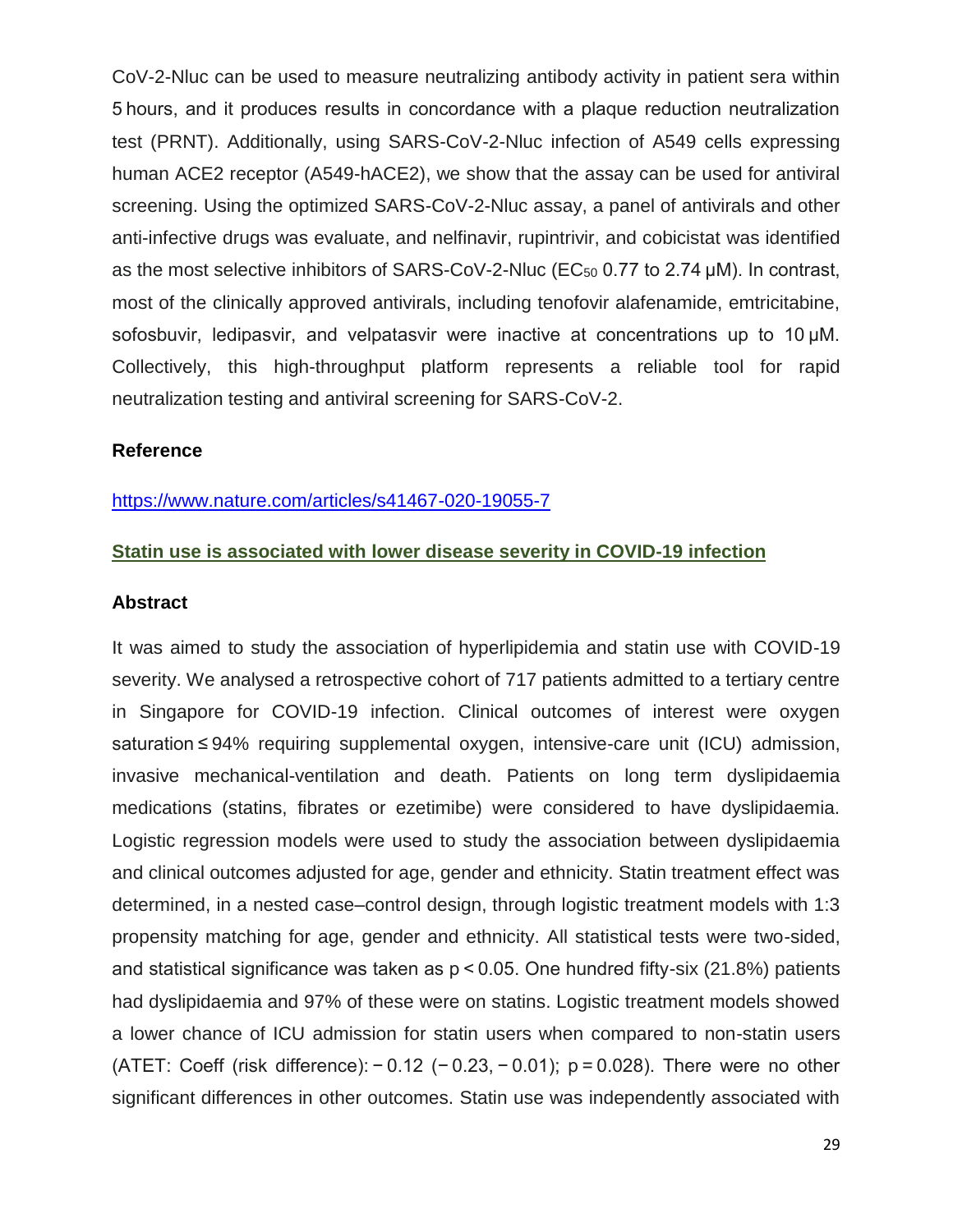lower ICU admission. This supports current practice to continue prescription of statins in COVID-19 patients.

### **Reference**

https://www.nature.com/articles/s41598-020-74492-0

# **Rapid genomic characterization of SARS-CoV-2 viruses from clinical specimens using nanopore sequencing**

### **Abstract**

The novel SARS-CoV-2 outbreak has swiftly spread worldwide. The rapid genome sequencing of SARS-CoV-2 strains has become a helpful tool for better understanding the genomic characteristics and origin of the virus. To obtain virus whole-genome sequences directly from clinical specimens, we performed nanopore sequencing using a modified ARTIC protocol in a portable nanopore sequencer and validated a routine 8-h workflow and a 5-h rapid pipeline. Some optimization was conducted to improve the genome sequencing workflow. The sensitivity of the workflow was also tested by serially diluting RNA from clinical samples. The optimized pipeline was finally applied to obtain the whole genomes of 29 clinical specimens collected in Hangzhou from January to March 2020. In the 29 obtained complete genomes of SARS-CoV-2, 33 variations were identified and analyzed. The genomic variations and phylogenetic analysis hinted at multiple sources and different transmission patterns during the COVID-19 epidemic in Hangzhou, China. In conclusion, the genomic characteristics and origin of the virus can be quickly determined by nanopore sequencing following our workflows.

### **Reference**

### <https://www.nature.com/articles/s41598-020-74656-y>

### **Synthesis and systematic review of reported neonatal SARS-CoV-2 infections**

### **Abstract**

A number of severe acute respiratory syndrome coronavirus-2 (SARS-CoV-2) infections have been reported in neonates. Here, it was aimed to clarify the transmission route,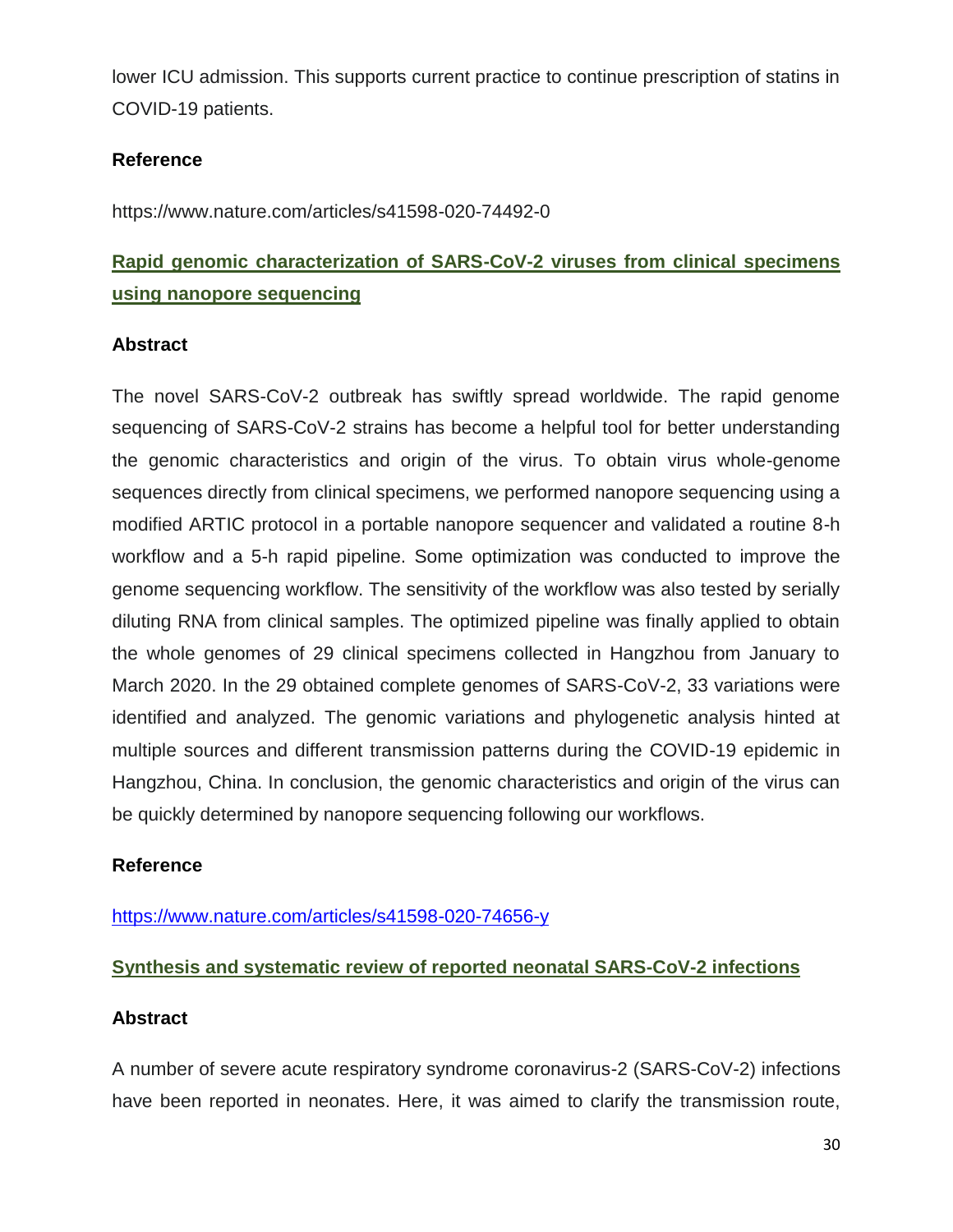clinical features and outcomes of these infections. A meta-analysis was presented of 176 published cases of neonatal SARS-CoV-2 infections that were defined by at least one positive nasopharyngeal swab and/or the presence of specific IgM. It was reported that 70% and 30% of infections are due to environmental and vertical transmission, respectively. The analysis showed that 55% of infected neonates developed COVID-19; the most common symptoms were fever (44%), gastrointestinal (36%), respiratory (52%) and neurological manifestations (18%), and lung imaging was abnormal in 64% of cases. A lack of mother–neonate separation from birth is associated with late SARS-CoV-2 infection (OR 4.94 (95% CI: 1.98–13.08), p = 0.0002; adjusted OR 6.6 (95% CI: 2.6–16), p < 0.0001), while breastfeeding is not (OR 0.35 (95% CI: 0.09–1.18), p = 0.10; adjusted OR 2.2 (95% CI:  $0.7-6.5$ ),  $p = 0.148$ ). Our findings add to the literature on neonatal SARS-CoV-2 infections.

#### **Reference**

#### <https://www.nature.com/articles/s41467-020-18982-9>

**Clinical characteristics and outcomes among hospitalized adults with severe COVID-19 admitted to a tertiary medical center and receiving antiviral, antimalarials, glucocorticoids, or immunomodulation with tocilizumab or cyclosporine: A retrospective observational study (COQUIMA cohort)** 

#### **Abstract**

*Background*: The COVID-19 outbreak challenges the Spanish health system since March 2020. Some available therapies (antimalarials, antivirals, biological agents) were grounded on clinical case observations or basic science data. The aim of this study is to describe the characteristics and impact of different therapies on clinical outcomes in a cohort of severe COVID-19 patients.

*Methods*: In this retrospective, single-center, observational study, sequential data on adult patients was collected admitted to Hospital Universitario Quironsalud Madrid. Eligible patients should have a microbiological (positive test on RT-PCR assay from a nasal swab) or an epidemiological diagnosis of severe COVID-19. Demographic, baseline comorbidities, laboratory data, clinical outcomes, and treatments were compared between survivors and non-survivors. We carried out univariate and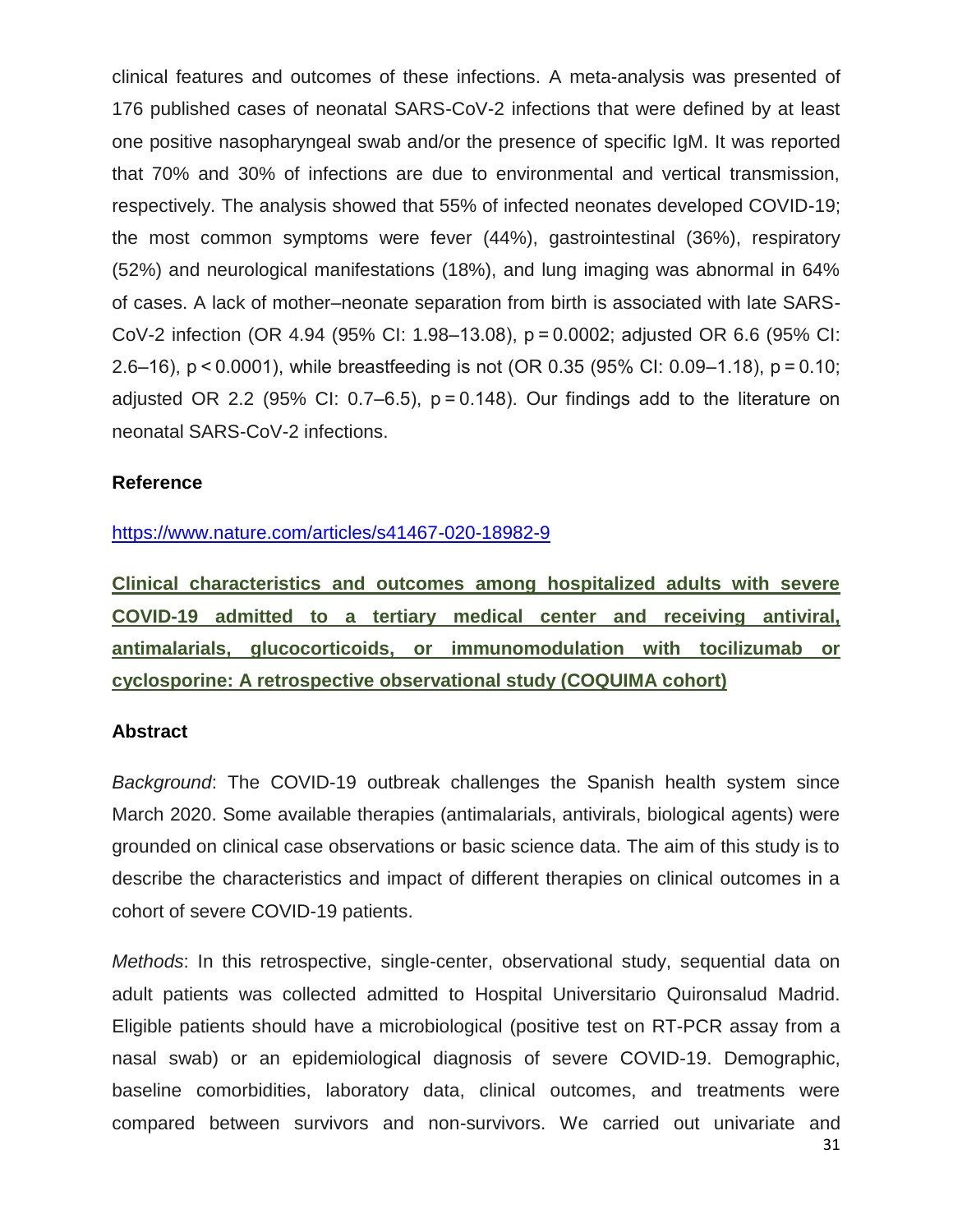multivariate logistic regression models to assess potential risk factors for in-hospital mortality.

*Findings*: From March 10<sup>th</sup> to April 15<sup>th</sup>, 2020, 607 patients were included. Median age was 69 years [interquartile range, {IQR} 22; 65% male). The most common comorbidities were hypertension (276 [46·94%]), diabetes (95 [16·16%]), chronic cardiac (133 [22·62%]) and respiratory (114 [19·39%]) diseases. 141 patients (23·2%) died. In the multivariate model the risk of death increased with older age (odds ratio, for every year of age, 1·15, [95% CI 1·11 - 1·2]), tocilizumab therapy (2·4, [1·13 - 5·11]), Creactive protein at admission (1·07, per 10 mg/L, [1·04 - 1·10]), d-dimer > 2·5 μg/mL (1·99, [1·03 - 3·86]), diabetes mellitus (2·61, [1·19 - 5·73]), and the PaO2/FiO2 at admission (0·99, per every 1 mmHg, [0·98 - 0·99]). Among the prescribed therapies (tocilizumab, glucocorticoids, lopinavir/ritonavir, hydroxychloroquine, cyclosporine), only cyclosporine was associated with a significant decrease in mortality (0·24, [0·12 - 0·46]; p<0·001).

*Interpretation*: In a real-clinical setting, inhibition of the calcineurin inflammatory pathway, NF-κΒ, could reduce the hyperinflammatory phase in COVID-19. The findings might entail relevant implications for the therapy of this disease and could boost the design of new clinical trials among subjects affected by severe COVID-19.

### **Reference**

[https://www.thelancet.com/journals/eclinm/article/PIIS2589-5370\(20\)30335-7/fulltext](https://www.thelancet.com/journals/eclinm/article/PIIS2589-5370(20)30335-7/fulltext)

# **Safety and immunogenicity of an inactivated SARS-CoV-2 vaccine, BBIBP-CorV: A randomised, double-blind, placebo-controlled, phase 1/2 trial**

### **Abstract**

*Background*: The ongoing COVID-19 pandemic warrants accelerated efforts to test vaccine candidates. It was aimed to assess the safety and immunogenicity of an inactivated severe acute respiratory syndrome coronavirus 2 (SARS-CoV-2) vaccine candidate, BBIBP-CorV, in humans.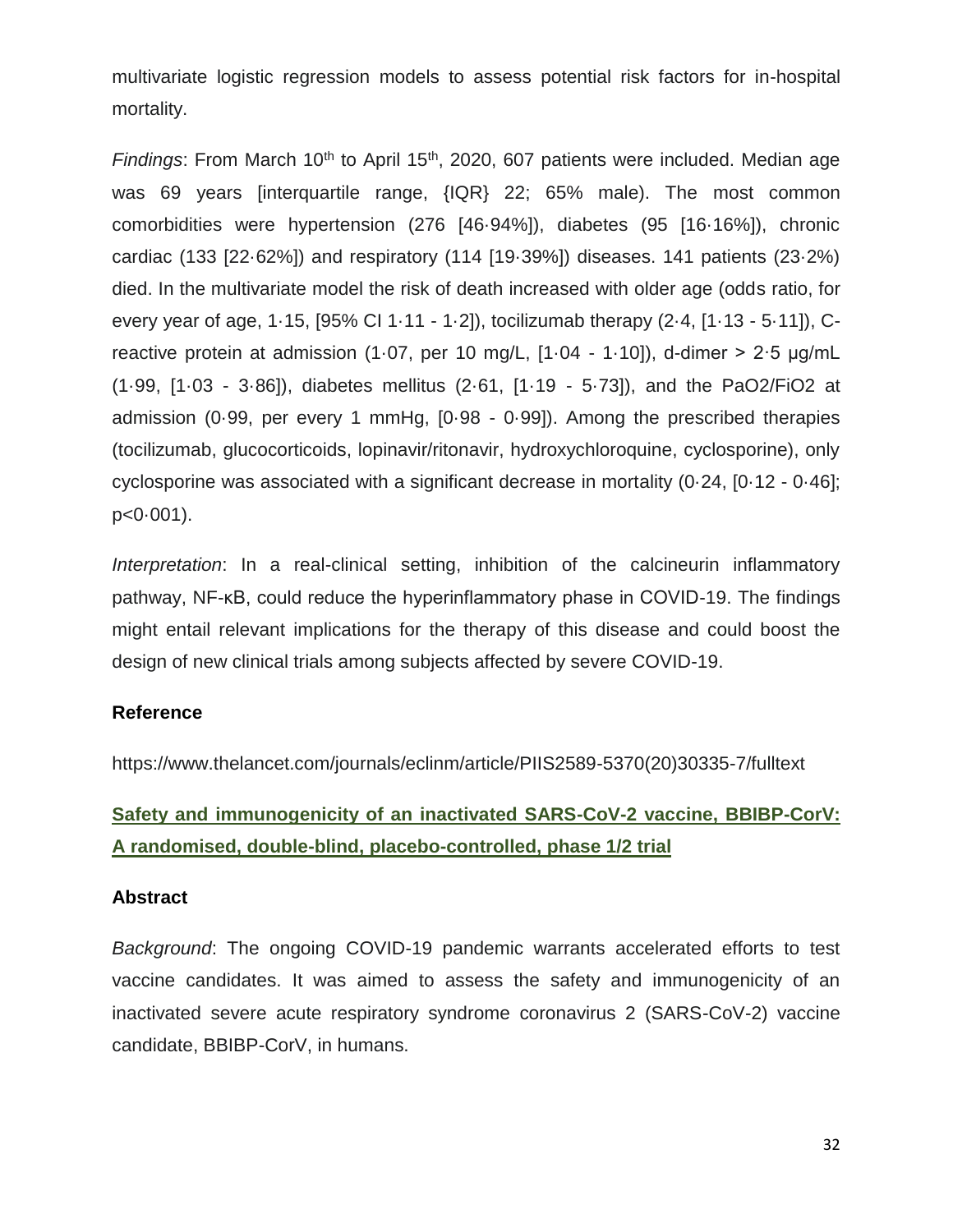*Methods*: A randomised, double-blind, placebo-controlled, phase 1/2 trial was done at Shangqiu City Liangyuan District Center for Disease Control and Prevention in Henan Province, China. In phase 1, healthy people aged 18–80 years, who were negative for serum-specific IgM/IgG antibodies against SARS-CoV-2 at the time of screening, were separated into two age groups (18–59 years and ≥60 years) and randomly assigned to receive vaccine or placebo in a two-dose schedule of 2 μg, 4 μg, or 8 μg on days 0 and 28. In phase 2, healthy adults (aged 18–59 years) were randomly assigned (1:1:1:1) to receive vaccine or placebo on a single-dose schedule of 8 μg on day 0 or on a two-dose schedule of 4 μg on days 0 and 14, 0 and 21, or 0 and 28. Participants within each cohort were randomly assigned by stratified block randomisation (block size eight) and allocated (3:1) to receive vaccine or placebo. Group allocation was concealed from participants, investigators, and outcome assessors. The primary outcomes were safety and tolerability. The secondary outcome was immunogenicity, assessed as the neutralising antibody responses against infectious SARS-CoV-2. This study is registered with www.chictr.org.cn, ChiCTR2000032459.

*Findings*: In phase 1, 192 participants were enrolled (mean age 53·7 years [SD 15·6]) and were randomly assigned to receive vaccine (2 μg [n=24], 4 μg [n=24], or 8 μg [n=24] for both age groups [18–59 years and ≥60 years]) or placebo (n=24). At least one adverse reaction was reported within the first 7 days of inoculation in 42 (29%) of 144 vaccine recipients. The most common systematic adverse reaction was fever (18– 59 years, one [4%] in the 2 μg group, one [4%] in the 4 μg group, and two [8%] in the 8 μg group; ≥60 years, one [4%] in the 8 μg group). All adverse reactions were mild or moderate in severity. No serious adverse event was reported within 28 days post vaccination. Neutralising antibody geometric mean titres were higher at day 42 in the group aged 18–59 years (87·7 [95% CI 64·9–118·6], 2 μg group; 211·2 [158·9–280·6], 4 μg group; and 228·7 [186·1–281·1], 8 μg group) and the group aged 60 years and older (80·7 [65·4–99·6], 2 μg group; 131·5 [108·2–159·7], 4 μg group; and 170·87 [133 $-219.5$ ], 8 µg group) compared with the placebo group (2 $0.0$  [2 $-2.0$ ]). In phase 2, 448 participants were enrolled (mean age 41·7 years [SD 9·9]) and were randomly assigned to receive the vaccine (8 μg on day 0 [n=84] or 4 μg on days 0 and 14 [n=84], days 0 and 21 [n=84], or days 0 and 28 [n=84]) or placebo on the same schedules (n=112). At least one adverse reaction within the first 7 days was reported in 76 (23%)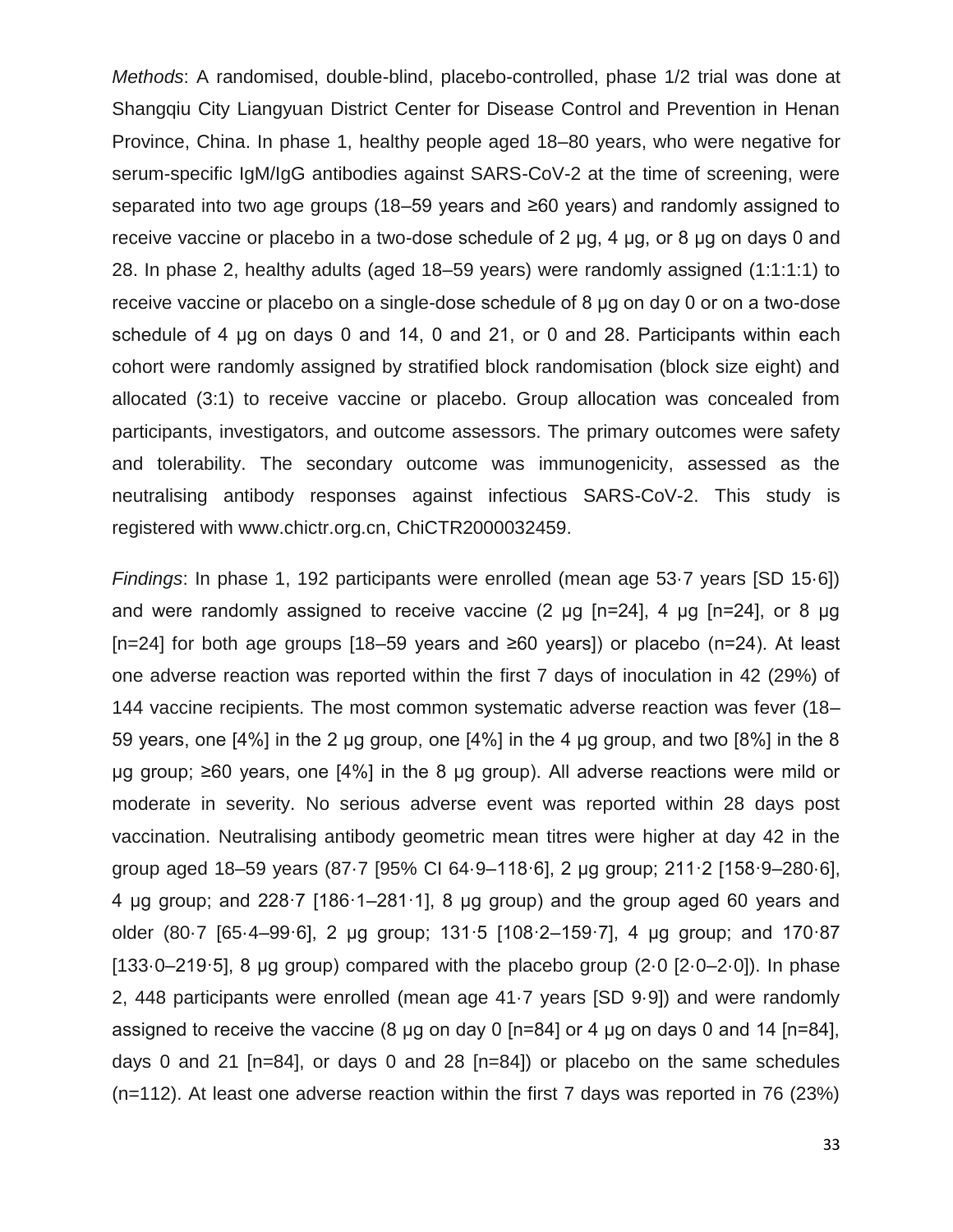of 336 vaccine recipients (33 [39%], 8 μg day 0; 18 [21%], 4 μg days 0 and 14; 15 [18%], 4  $\mu$ g days 0 and 21; and ten [12%], 4  $\mu$ g days 0 and 28). One placebo recipient in the 4 μg days 0 and 21 group reported grade 3 fever, but was self-limited and recovered. All other adverse reactions were mild or moderate in severity. The most common systematic adverse reaction was fever (one [1%], 8 μg day 0; one [1%], 4 μg days 0 and 14; three  $[4\%]$ , 4 µg days 0 and 21; two  $[2\%]$ , 4 µg days 0 and 28). The vaccine-elicited neutralising antibody titres on day 28 were significantly greater in the 4 μg days 0 and 14 (169·5, 95% CI 132·2–217·1), days 0 and 21 (282·7, 221·2–361·4), and days 0 and 28 (218 $\cdot$ 0, 181 $\cdot$ 8–261 $\cdot$ 3) schedules than the 8 µg day 0 schedule (14 $\cdot$ 7,  $11·6-18·8$ ; all  $p<0·001$ ).

*Interpretation:* The inactivated SARS-CoV-2 vaccine, BBIBP-CorV, is safe and well tolerated at all tested doses in two age groups. Humoral responses against SARS-CoV-2 were induced in all vaccine recipients on day 42. Two-dose immunisation with 4 μg vaccine on days 0 and 21 or days 0 and 28 achieved higher neutralising antibody titres than the single 8 μg dose or 4 μg dose on days 0 and 14.

### **Reference**

https://www.thelancet.com/journals/laninf/article/PIIS1473-3099(20)30831-8/fulltext

# **Comparative host-coronavirus protein interaction networks reveal pan-viral disease mechanisms**

#### **Abstract**

The COVID-19 (Coronavirus disease-2019) pandemic, caused by the SARS-CoV-2 coronavirus, is a significant threat to public health and the global economy. SARS-CoV-2 is closely related to the more lethal but less transmissible coronaviruses SARS-CoV-1 and MERS-CoV. Here, comparative viral-human protein-protein interaction and viral protein localization analysis for all three viruses, was carried out. Subsequent functional genetic screening identified host factors that functionally impinge on coronavirus proliferation, including Tom70, a mitochondrial chaperone protein that interacts with both SARS-CoV-1 and SARS-CoV-2 Orf9b, an interaction was structurally characterized using cryo-EM. Combining genetically-validated host factors with both COVID-19 patient genetic data and medical billing records identified important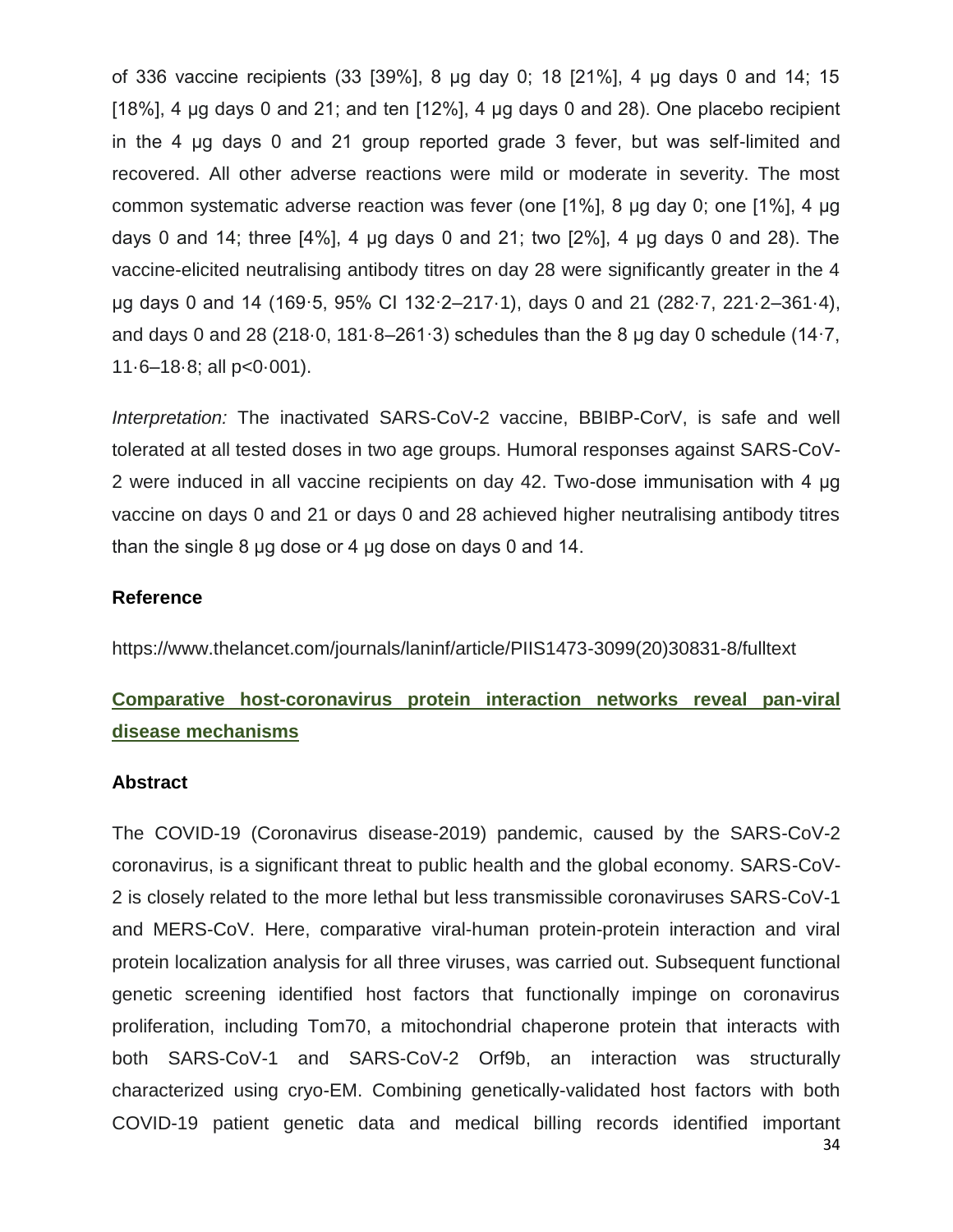molecular mechanisms and potential drug treatments that merit further molecular and clinical study.

## **Reference**

https://science.sciencemag.org/content/early/2020/10/14/science.abe9403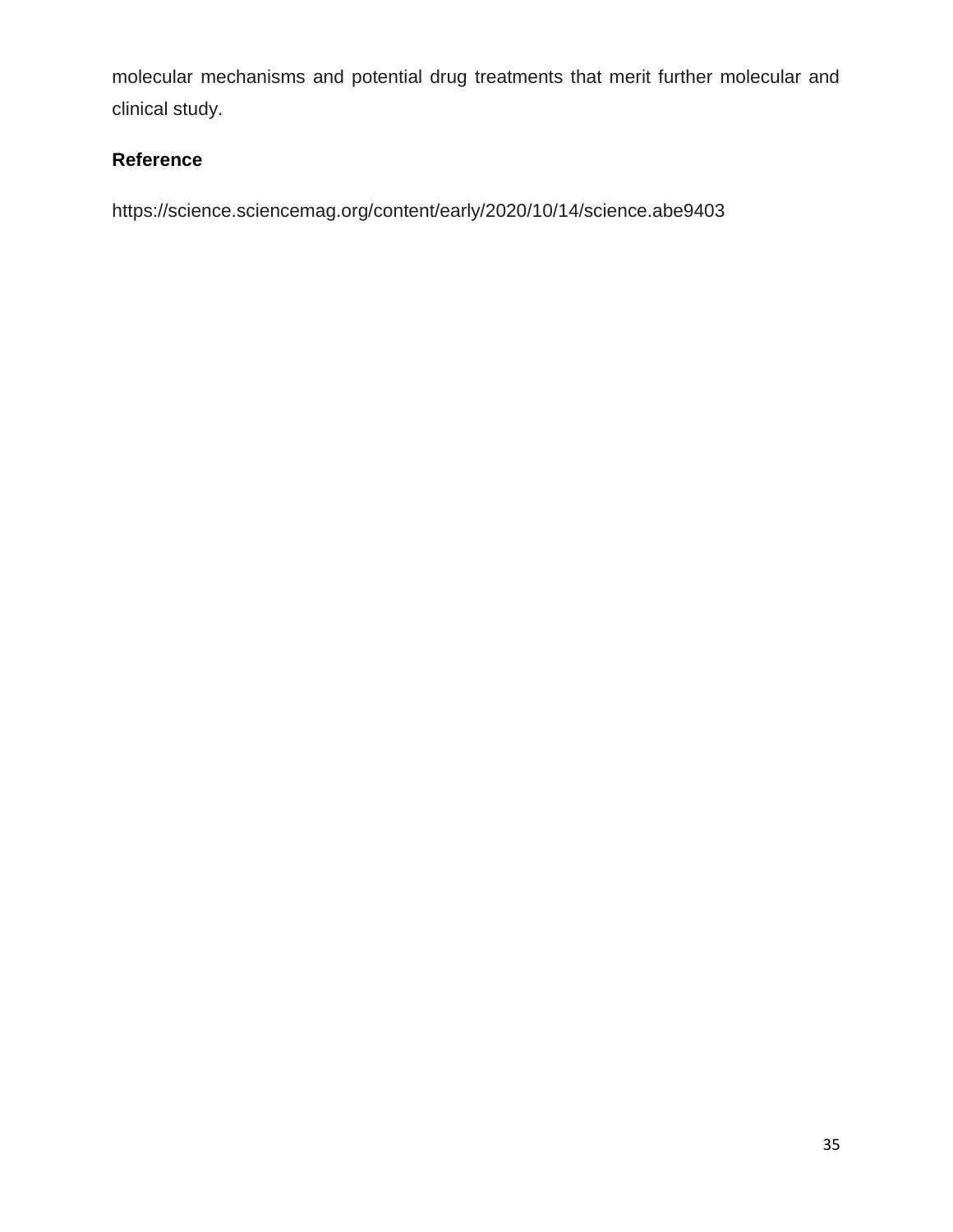# NEWS LETTER

# **Publication Date: Oct 19, 2020**

# **Could certain COVID-19 vaccines leave people more vulnerable to the AIDS virus?**

Certain COVID-19 vaccine candidates could increase susceptibility to HIV, warns a group of researchers who in 2007 learned that an experimental HIV vaccine had raised in some people the risk for infection with the AIDS virus. These concerns have percolated in the background of the race for a vaccine to stem the coronavirus pandemic, but now the researchers have gone public with a "cautionary tale," in part because trials of those candidates may soon begin in locales that have pronounced HIV epidemics, such as South Africa.

Some approved and experimental vaccines have as a backbone a variety of adenoviruses, which can cause the common cold but are often harmless. The ill-fated HIV vaccine trial used an engineered strain known as adenovirus 5 (Ad5) to shuttle into the body the gene for the surface protein of the AIDS virus. In four candidate COVID-19 vaccines now in clinical trials in several countries, including the United States, Ad5 similarly serves as the "vector" to carry in the surface protein gene of SARS-CoV-2, the viral cause of the pandemic; two of these have advanced to large-scale, phase III efficacy studies in Russia and Pakistan. For more details, read the link given below.

### **Reference**

[https://www.sciencemag.org/news/2020/10/could-certain-covid-19-vaccines-leave](https://www.sciencemag.org/news/2020/10/could-certain-covid-19-vaccines-leave-people-more-vulnerable-aids-virus)[people-more-vulnerable-aids-virus](https://www.sciencemag.org/news/2020/10/could-certain-covid-19-vaccines-leave-people-more-vulnerable-aids-virus)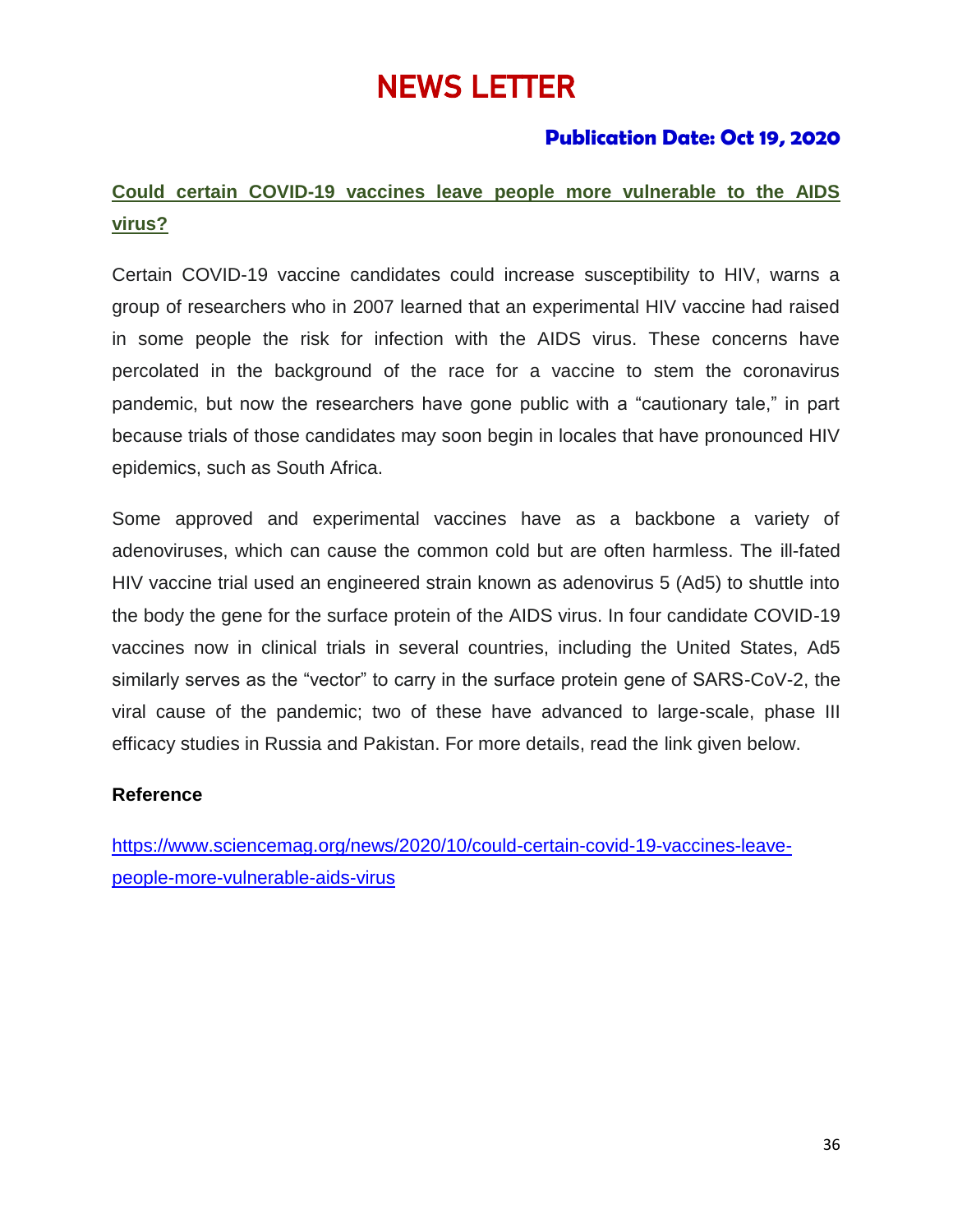# CORRESPONDANCE

# **Publication Date: Oct 19, 2020**

### **GeneXpert for the diagnosis of COVID-19 in LMICs**

### **Abstract**

Since the emergence of the COVID-19 pandemic, caused by infection with severe acute respiratory syndrome coronavirus 2 (SARS-CoV-2), most countries were struggling with early detection of SARS-CoV-2 and subsequent rapid case management and contact tracing. Inadequate access to diagnostic testing and health-care facilities, which is particularly pronounced in resource-poor settings such as Madagascar, is substantially impeding COVID-19 control efforts. In this low-income country, approximately 12 million people (over half of the population) live in rural areas with poor access to primary health services and even less access to specific diagnostic services, such as SARS-CoV-2 testing. Only 60–70% of people living in Madagascar have access to any health facilities. There are 1·6 physicians per 10 000 individuals and diagnostic laboratories are scarce and under-equipped; therefore, many patients have inaccurate diagnoses and, in some cases, inappropriate treatment.

In 2012, the GeneXpert MTB/RIF molecular platform (Xpert; Cepheid, Sunnyvale, CA, USA) was used in Madagascar to [upscale the capacity for tuberculosis diagnostic](https://bmcmedicine.biomedcentral.com/articles/10.1186/s12916-020-01626-6)  [testing.](https://bmcmedicine.biomedcentral.com/articles/10.1186/s12916-020-01626-6) In response to the COVID-19 pandemic, multiple RT-PCR assays, including the Cepheid Xpert Xpress SARS-CoV-2, have received authorisation for emergency use from the US Food and Drug Administration. This 50 min RT-PCR-based assay detects the pan-sarbecovirus *E* gene and the N2 region of the *N* gene as its SARS-CoV-2 specific target. For more details, read the link give below.

### **Reference**

[https://www.thelancet.com/journals/langlo/article/PIIS2214-109X\(20\)30428-9/fulltext](https://www.thelancet.com/journals/langlo/article/PIIS2214-109X(20)30428-9/fulltext)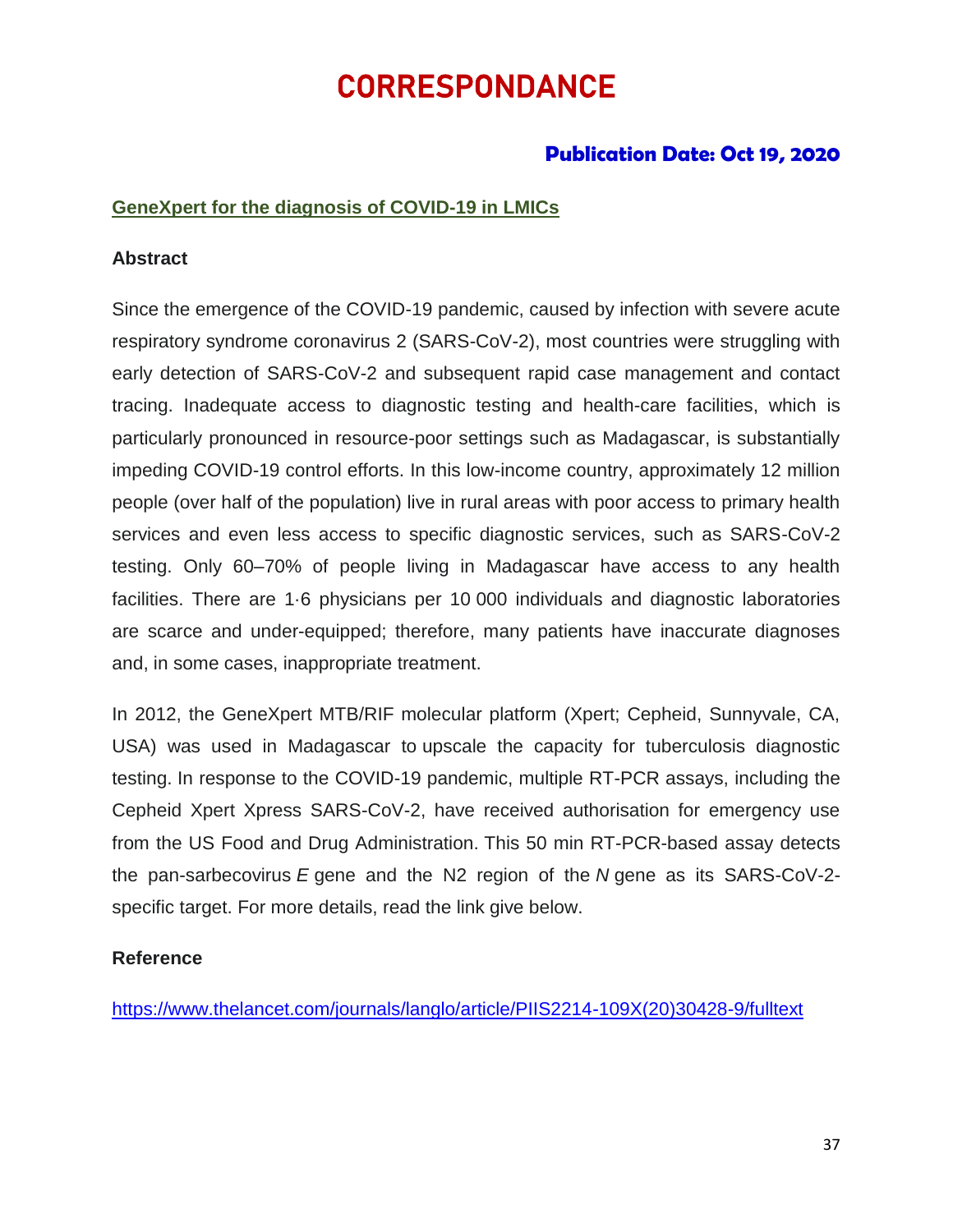### **Scientific consensus on the COVID-19 pandemic: We need to act now**

Severe acute respiratory syndrome coronavirus 2 (SARS-CoV-2) has infected more than 35 million people globally, with more than 1 million deaths recorded by WHO as of Oct 12, 2020. As a second wave of COVID-19 affects Europe, and with winter approaching, we need clear communication about the risks posed by COVID-19 and effective strategies to combat them. Here, we share our view of the current evidencebased consensus on COVID-19.

SARS-CoV-2 spreads through contact (via larger droplets and aerosols), and longerrange transmission via aerosols, especially in conditions where ventilation is poor. Its high infectivity, combined with the susceptibility of unexposed populations to a new virus, creates conditions for rapid community spread. The infection fatality rate of COVID-19 is several-fold higher than that of seasonal influenza, and infection can lead to persisting illness, including in young, previously healthy people (ie, long COVID). It is unclear how long protective immunity lasts, and, like other seasonal coronaviruses, SARS-CoV-2 is capable of re-infecting people who have already had the disease, but the frequency of re-infection is unknown. Transmission of the virus can be mitigated through physical distancing, use of face coverings, hand and respiratory hygiene, and by avoiding crowds and poorly ventilated spaces. Rapid testing, contact tracing, and isolation are also critical to controlling transmission. WHO has been advocating for these measures since early in the pandemic.

### **Reference**

[https://www.thelancet.com/journals/lancet/article/PIIS0140-6736\(20\)32153-X/fulltext](https://www.thelancet.com/journals/lancet/article/PIIS0140-6736(20)32153-X/fulltext)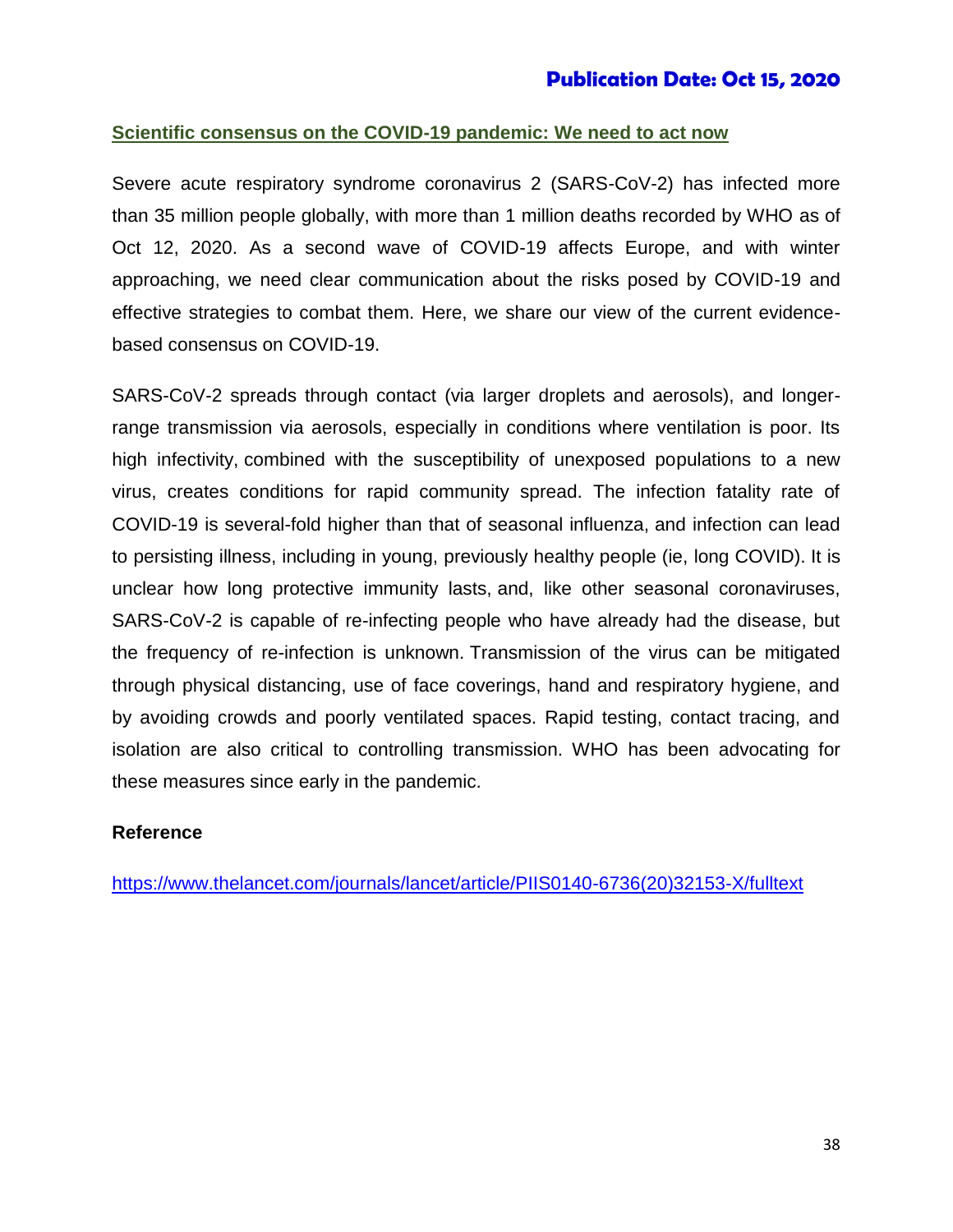# PERSPECTIVE

## **Publication Date: Oct 21, 2020**

### **Understanding COVID-19 vaccine efficacy**

The elderly and people with comorbidities are at greatest risk of severe coronavirus disease 2019 (COVID-19). A safe and effective vaccine could help to protect these groups in two distinct ways: direct protection, where high-risk groups are vaccinated to prevent disease, and indirect protection, where those in contact with high-risk individuals are vaccinated to reduce transmission. Influenza vaccine campaigns initially targeted the elderly, in an effort at direct protection, but more recently have focused on the general population, in part to enhance indirect protection. Because influenza vaccines induce weaker, shorter-lived immune responses in the elderly than in young adults, increasing indirect protection may be a more effective strategy. It is unknown whether the same is true for COVID-19 vaccines. For COVID-19, age-structured mathematical models with realistic contact patterns are being used to explore different vaccination plans, with the recognition that vaccine doses may be limited at first and so should be deployed strategically. But as supplies grow large enough to contemplate an indirect protection strategy, the recommendations of these models depend on the details of how, and how well, these vaccines work and in which groups of people. For more details, read the link given below.

#### **Reference**

<https://science.sciencemag.org/content/early/2020/10/21/science.abe5938>

### **Publication Date: Oct 16, 2020**

### **COVID-19 in children and young people**

The severe acute respiratory syndrome coronavirus 2 (SARS-CoV-2) pandemic has brought distinct challenges to the care of children and adolescents globally. Unusually for a respiratory viral infection, children and adolescents are at much lower risk from symptomatic coronavirus disease 2019 (COVID-19) than any other age group. The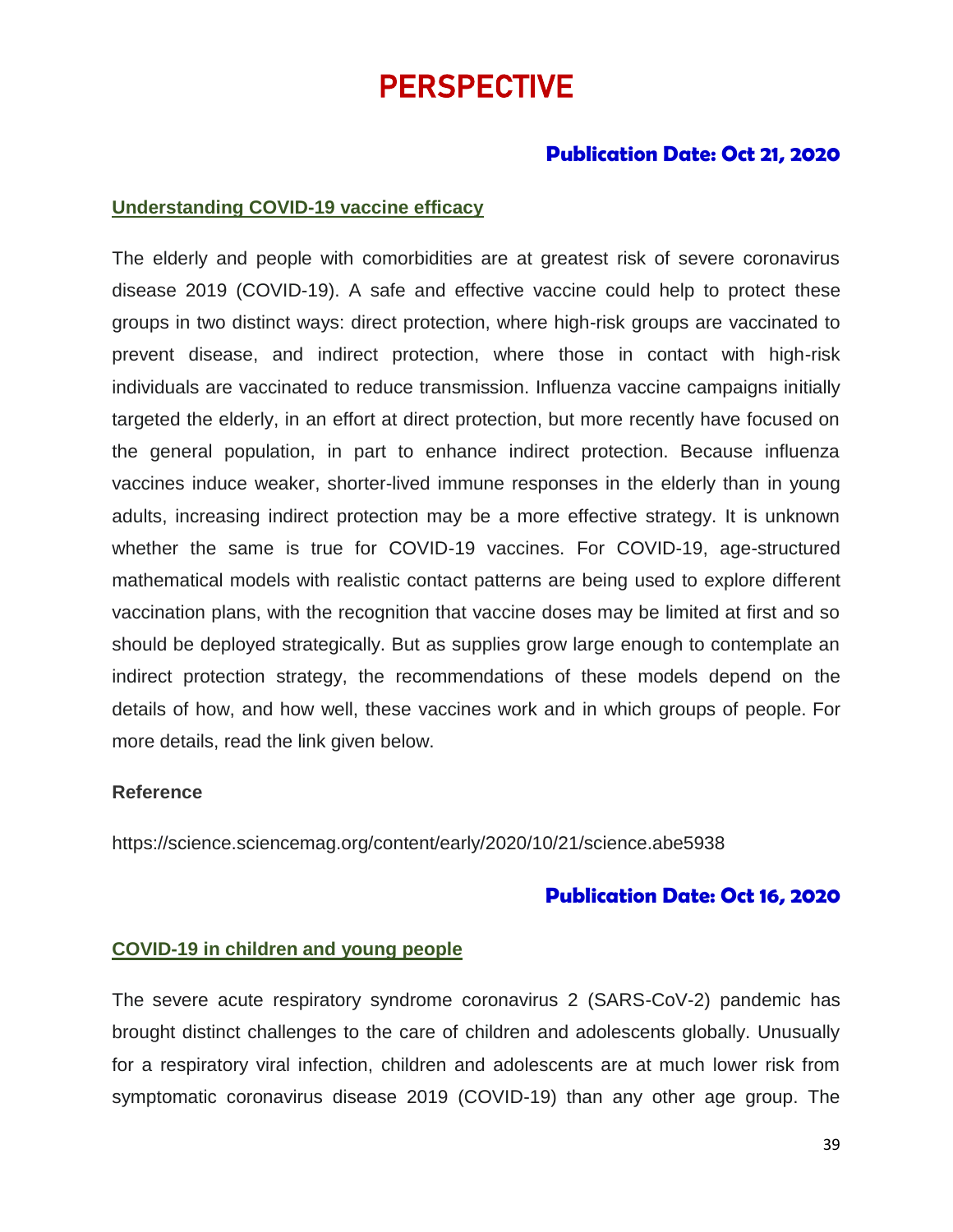near-global closure of schools in response to the pandemic reflected the reasonable expectation from previous respiratory virus outbreaks that children would be a key component of the transmission chain. However, emerging evidence suggests that this is most likely not the case. A minority of children experience a postinfectious inflammatory syndrome, the pathology and long-term outcomes of which are poorly understood. However, relative to their risk of contracting disease, children and adolescents have been disproportionately affected by lockdown measures, and advocates of child health need to ensure that children's rights to health and social care, mental health support, and education are protected throughout subsequent pandemic waves.

Evidence from contact-tracing studies suggest that children and teenagers are less susceptible to SARS-CoV-2 infection than adults; however, community swabbing and seroprevalence studies conducted outside of outbreak settings suggest that infection rates are similar to those in older age groups. Only half of children and teenagers with antibodies against SARS-CoV-2 have experienced symptoms, and there is growing evidence that there is a broad range of presentations, emphasizing the limitations of community-based prevalence studies based on testing only children with respiratory symptoms. Hospitalization for severe acute COVID-19 in children is rare, but among these pediatric inpatients, respiratory symptoms are more apparent than in infected children in the community. Case fatality in hospitalized children is, fortunately, relatively low at 1% (compared with 27% across all ages).

The reason for the lower burden of symptomatic disease in children is not yet clear. Upper airway expression of angiotensin-converting enzyme 2 (ACE2), a receptor for the SARS-CoV-2 spike protein, increases with age, and higher ACE2 expression correlates with being positive for SARS-CoV-2 genomic RNA in swabs of upper respiratory tracts from symptomatic children, but not with viral load. An alternative proposal is the absence in children of maladaptive immune responses that lead to acute respiratory distress syndrome (ARDS) in older age groups, but there are likely other unidentified mechanisms.

### **Reference**

<https://science.sciencemag.org/content/370/6514/286>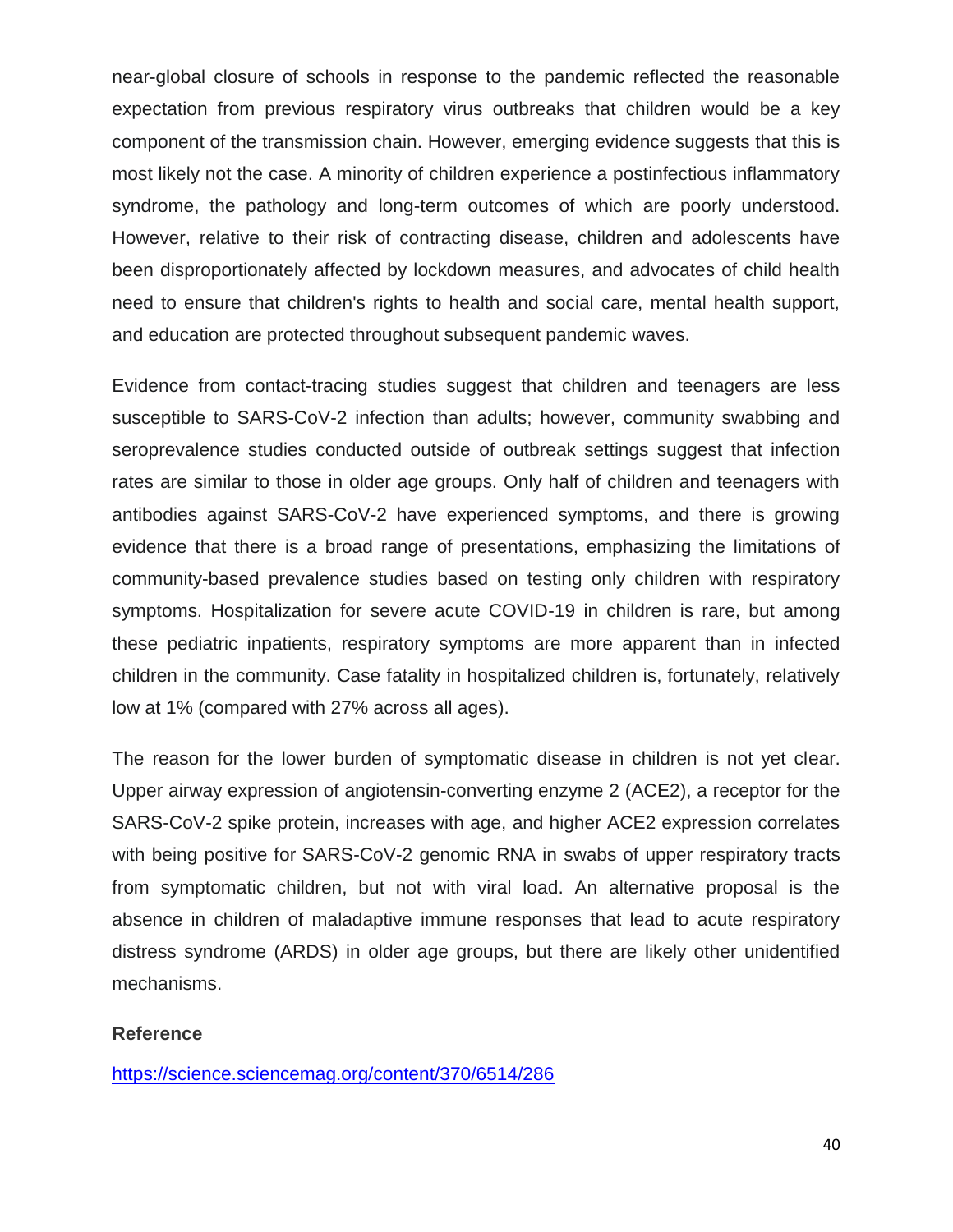# IN DEPTH

# **Publication Date: Oct 16, 2020**

### **Found: Genes that sway the course of the coronavirus**

Most people infected by SARS-CoV-2 never feel sick, whereas others develop serious symptoms or even end up in an intensive care unit clinging to life. Age and preexisting conditions, such as obesity, account for much of the disparity. But geneticists have raced to see whether a person's DNA also explains why some get hit hard by the coronavirus, and they have uncovered tantalizing leads. A U.K. group studying more than 2200 COVID-19 patients has pinned down common gene variants that are linked to the most severe cases of the disease, and that point to existing drugs that could be repurposed to help.

The new study confirmed the chromosome 3 region's involvement. And because 74% of its patients were so sick that they needed invasive ventilation, it had the statistical strength to reveal other markers, elsewhere in the genome, linked to severe COVID-19. One find is a gene called IFNAR2 that codes for a cell receptor for interferon, a powerful molecular messenger that rallies the immune defenses when a virus invades a cell. A variant of IFNAR2 found in one in four Europeans raised the risk of severe COVID-19 by 30%. Baillie says the IFNAR2 hit is "entirely complementary" to a finding reported in Science last month: Very rare mutations that disable IFNAR2 and seven other interferon genes may explain about 4% of severe COVID-19 cases (25 September, p. 1550). Both studies raise hopes for ongoing trials of interferons as a COVID-19 treatment. For more details, read the link given below.

### **Reference**

https://science.sciencemag.org/content/370/6514/275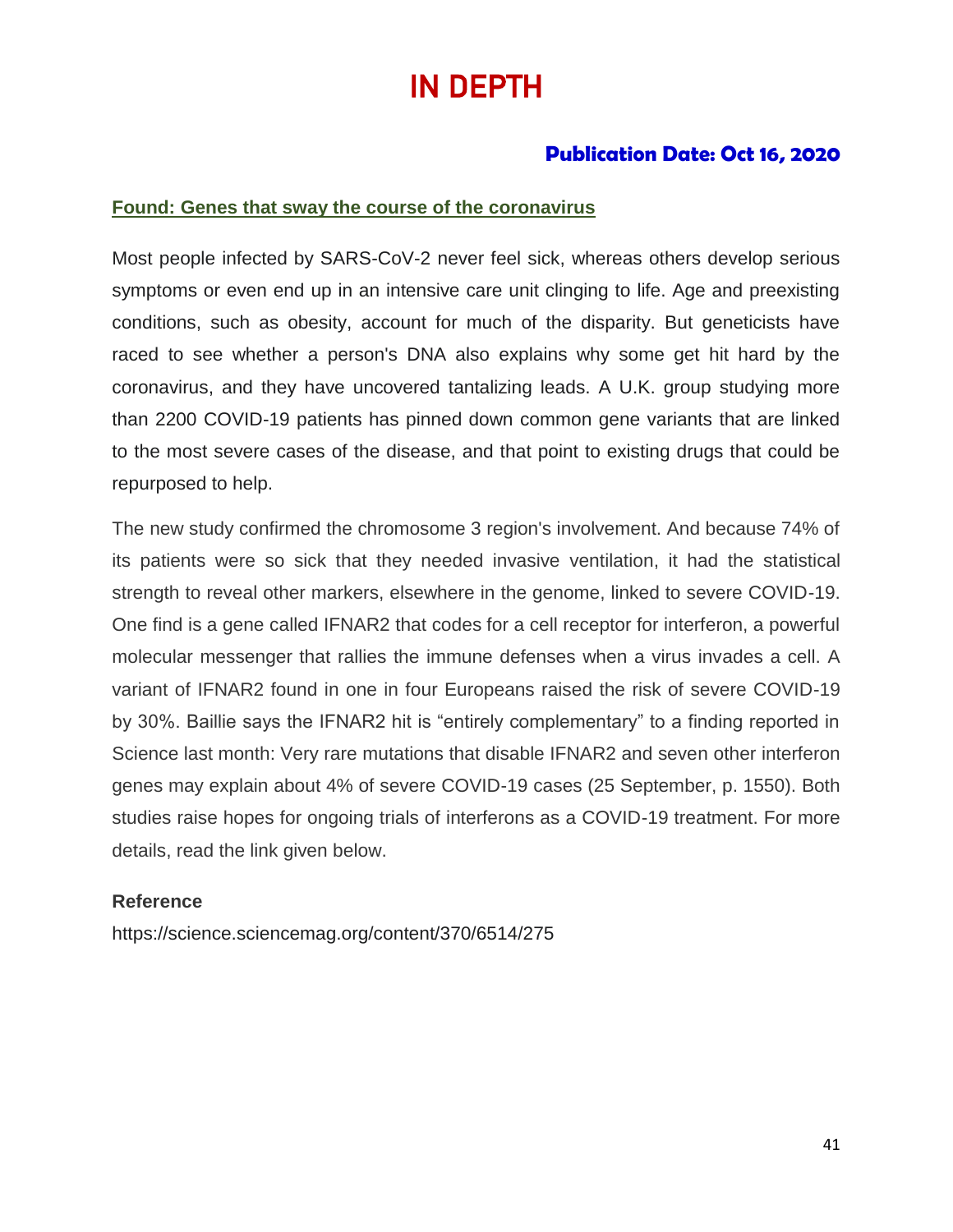# REPORT

# **Publication Date: Oct 20, 2020**

# **Structural analysis of full-length SARS-CoV-2 spike protein from an advanced vaccine candidate**

Vaccine efforts against the severe acute respiratory syndrome coronavirus 2 (SARS-CoV-2) responsible for the current COVID-19 pandemic are focused on SARS-CoV-2 spike glycoprotein, the primary target for neutralizing antibodies. A cryo-EM and sitespecific glycan analysis was performed of one of the leading subunit vaccine candidates from Novavax based on a full-length spike protein formulated in polysorbate 80 (PS 80) detergent. The studies revealed a stable prefusion conformation of the spike immunogen with slight differences in the S1 subunit compared to published spike ectodomain structures. Novel interactions between the spike trimers was also observed, allowing formation of higher order spike complexes. This study confirms the structural integrity of the full-length spike protein immunogen and provides a basis for interpreting immune responses to this multivalent nanoparticle immunogen.

### **Reference**

https://science.sciencemag.org/content/early/2020/10/19/science.abe1502

### **Neuropilin-1 is a host factor for SARS-CoV-2 infection**

SARS-CoV-2, the causative agent of COVID-19, uses the viral Spike (S) protein for host cell attachment and entry. The host protease furin cleaves the full-length precursor S glycoprotein into two associated polypeptides: S1 and S2. Cleavage of S generates a polybasic Arg-Arg-Ala-Arg C-terminal sequence on S1, which conforms to a C-end rule (CendR) motif that binds to cell surface Neuropilin-1 (NRP1) and Neuropilin-2 (NRP2) receptors. Here, we used X-ray crystallography and biochemical approaches to show that the S1 CendR motif directly bound NRP1. Blocking this interaction using RNAi or selective inhibitors reduced SARS-CoV-2 entry and infectivity in cell culture. NRP1 thus serves as a host factor for SARS-CoV-2 infection and may potentially provide a therapeutic target for COVID-19.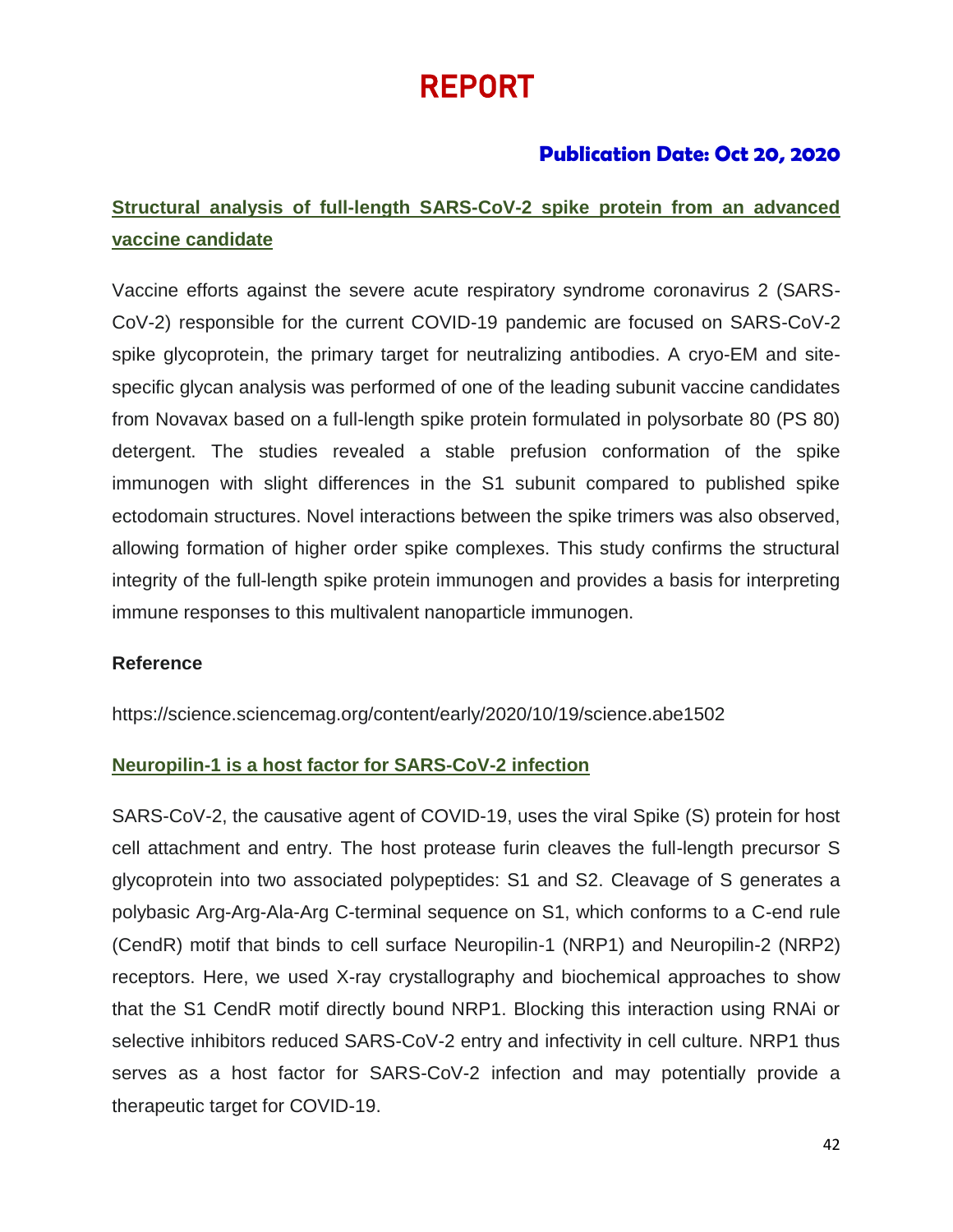### **Reference**

### <https://science.sciencemag.org/content/early/2020/10/19/science.abd3072>

### **Neuropilin-1 facilitates SARS-CoV-2 cell entry and infectivity**

The causative agent of coronavirus induced disease 2019 (COVID-19) is the severe acute respiratory syndrome coronavirus 2 (SARS-CoV-2). For many viruses, tissue tropism is determined by the availability of virus receptors and entry cofactors on the surface of host cells. Here, it was found that neuropilin-1 (NRP1), known to bind furincleaved substrates, significantly potentiates SARS-CoV-2 infectivity, an effect blocked by a monoclonal blocking antibody against NRP1. A SARS-CoV-2 mutant with an altered furin cleavage site did not depend on NRP1 for infectivity. Pathological analysis of human COVID-19 autopsies revealed SARS-CoV-2 infected cells including olfactory neuronal cells facing the nasal cavity positive for NRP1. The data provide insight into SARS-CoV-2 cell infectivity and define a potential target for antiviral intervention.

### **Reference**

<https://science.sciencemag.org/content/early/2020/10/19/science.abd2985>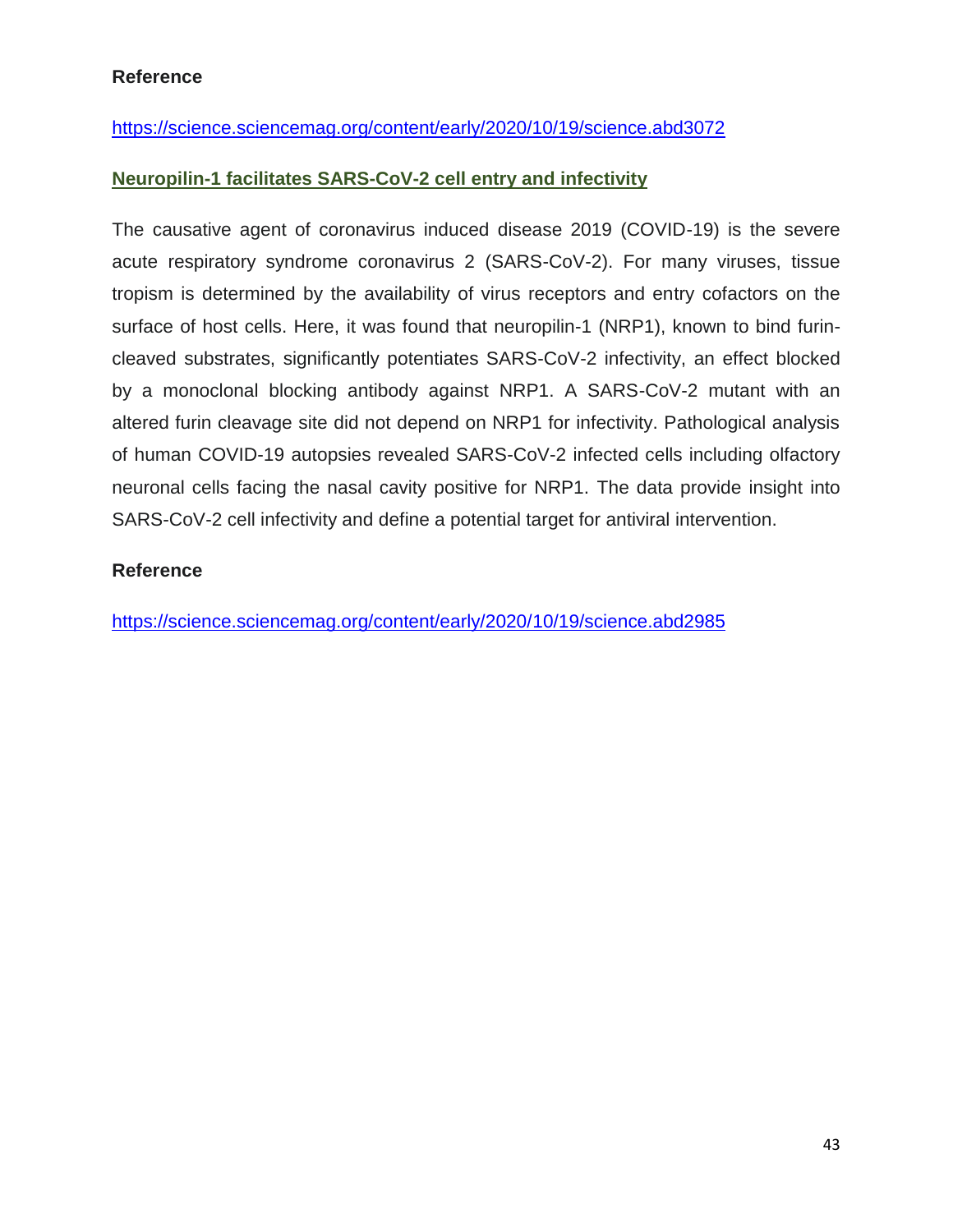# REPORT

### **Publication Date: Oct 15, 2020**

#### **A promising inactivated whole-virion SARS-CoV-2 vaccine**

The ongoing COVID-19 pandemic is the only outbreak to date in which the time from identification of a pathogen to the presentation of the first clinical trial results for a specific vaccine against the pathogen was less than 9 months. By September, 2020, the severe acute respiratory syndrome coronavirus 2 (SARS-CoV-2) vaccine landscape included 39 candidates being tested in clinical trials and more than 200 candidates in preclinical development. It is generally accepted that only vaccines can halt the spread of the pandemic virus; thus, several groups have already published interim results of phase 1/2 clinical trials of SARS-CoV-2 vaccines generated on various vaccine platforms. It is critical to accumulate as many clinical data on the safety and immunogenicity of SARS-CoV-2 vaccines as possible, because this infection is new to the human population and all possible short-term or long-term rare adverse events are difficult to predict. In this regard, the study by Shengli Xia and colleagues is timely because it provides valuable evidence for the safety and immunogenicity of a βpropiolactone inactivated aluminium hydroxide-adjuvanted whole-virion SARS-CoV-2 vaccine candidate developed by China National Biotec Group and the Beijing Institute of Biological Products (BBIBP-CorV), which was tested in randomised, double-blind, placebo-controlled phase 1/2 clinical trials in healthy individuals aged 18 years and older.

Importantly, this was the first study of an inactivated SARS-CoV-2 vaccine to include participants older than 60 years—the most vulnerable age group for this infection. In the phase 1 dose-escalating trial, the vaccine was given at a two-dose schedule at three different concentrations (2 μg, 4 μg, and 8 μg per dose) and was well tolerated in both age groups (18–59 years and ≥60 years). The older age group had lower rates of solicited adverse events than the younger adults: the overall rates of adverse events within 28 days after vaccination were 34 (47%) of 72 participants in the group aged 18– 59 years, compared with 14 (19%) of 72 participants in the group aged 60 years and older. At the same time, in both age groups the vaccine was similarly immunogenic: the